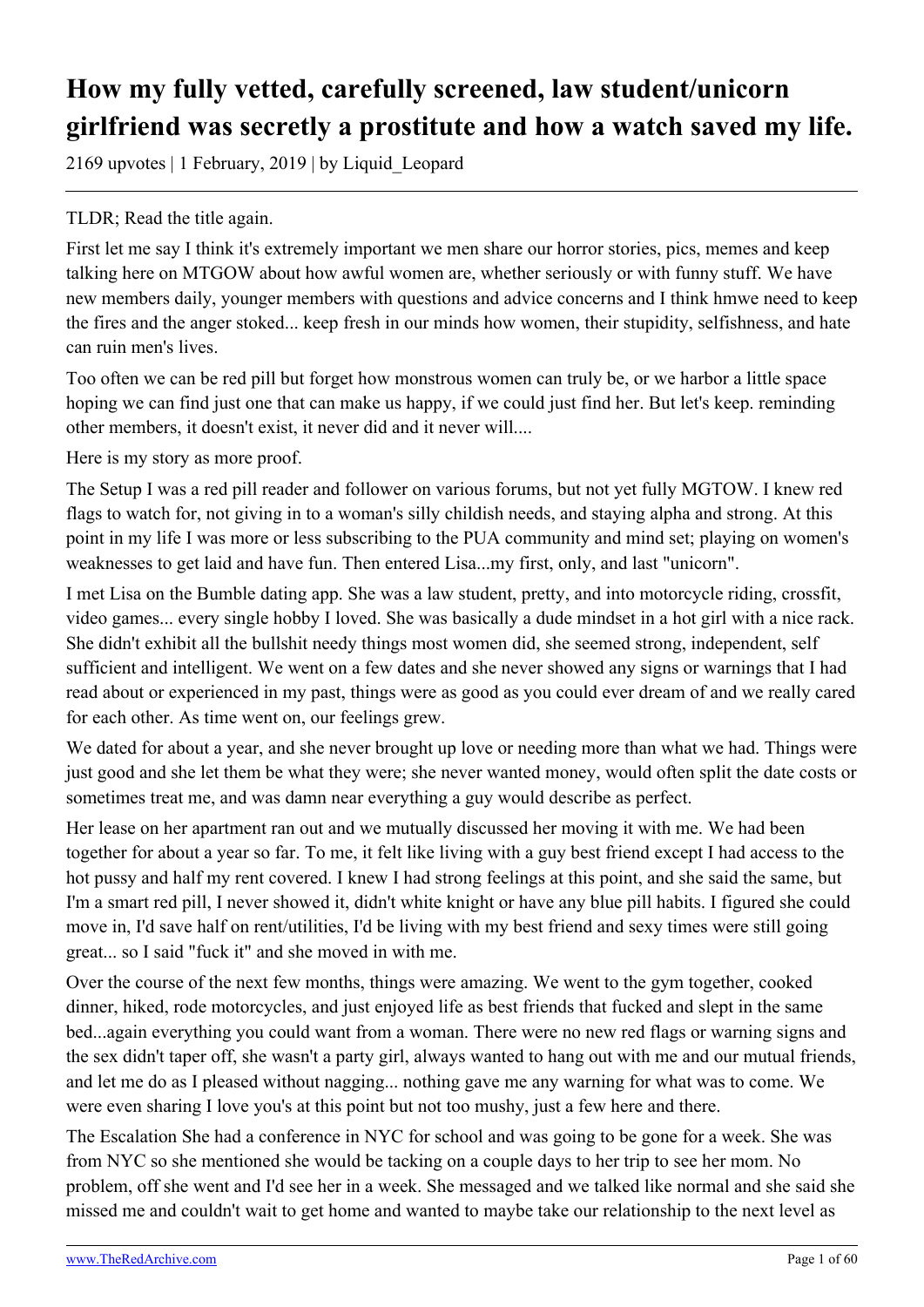being apart made her realize how important I was to her. Not sure what next level was, but I was happy to hear it from her, it validated the feeling we had was mutual.

After her return, things were still great, we were happy, and life was looking up. Many in the PUA community say that if you are careful, maintain a strong frame and make it clear you're the man and are controlling the direction of your relationship, you can still find a girl you can marry or be happy with. My mind started imagining this girl could maybe make me believe in love again. I started to consider proposing.

The Mountain Garmin watches make a model called the Fenix 3. It's an activity watch my girlfriend owned and had purchased one for me for Christmas. One feature it has, is connecting to your phone and notifies and displays incoming texts. She and I would often message words of encouragement to each other when we were doing marathons and the other wasn't able to participate.

One evening about a week after her latest visit to NYC, her watch starts buzzing like crazy next to me in the living room while she was upstairs. This can happen when the watch goes in and out of the phone Bluetooth range so I grabbed her watch to turn off BT since it was driving me nuts. that's when I saw the latest text message she had received on the screen, she had forgotten turn off her texts to the watch...

"I can't wait to fuck you again too!" wait... what? I thought.

that fucking word was a nail in my eye... ... "again"

Gents, let me tell you, I've heard the expression "my world was spinning", but son, a fucking mountain just... leveled... my... ass.

I had to sit back down my head was swimming so hard. I was smart enough to grab my phone from my pocket and snap a pic of the watch face for proof so I couldn't get gaslit later, but everything after that was like I was in a dream, I was in shock so deep. I recovered in a few minutes so I may have missed some back and forth texts, more convo followed about when she was out of town, but no specifics. (Later I found out this was an ex of hers who was married now but they wanted to re-live some old fun in a hotel she got for them while in NYC. Bitch even paid for the room to get some ex-dick.)

It was late. She came down to kiss me goodnight to which I had enough sense to play it cool, and I said I wasn't too tired so would stay up, watching TV downstairs. She went to bed and I just sat quietly crying and raging for the next 2 hours, so angry and frustrated at myself for getting fooled and thinking she was different, even with all the teachings of the red pill community. All my reading and research... feeling I was smart and superior enough to not let this happen to me...all for nothing. I got played.

I was heartbroken. I lost my best friend, my love, my roommate and someone I wanted to spend so much of my time with... someone with whom we had every passion, hobby and goal exactly the same in life. Fucking gone in 1 text. Later that moment hurt me so much because I also new... finally knew... from then on, I could never love or trust any woman ever again.

I felt alone, stupid and worthless.

After she was asleep, I snapped in to action. Again, knowing women light to gaslight, I went to grab her iPad.

See, women may say they are crafty and smart, but men are smarter when we aren't being lied to or being too trusting. I remembered she had an iPad she had let me use, and since she had an iPhone, I knew her messages from her phone would sync with her iPad if from another iPhone. I dug around in the office and found it, but it was pass code locked. 6 digits. surely she couldn't be stupid enough to use her day, month last 2 digits of her birthday could she?

Yup. Dumb bitch.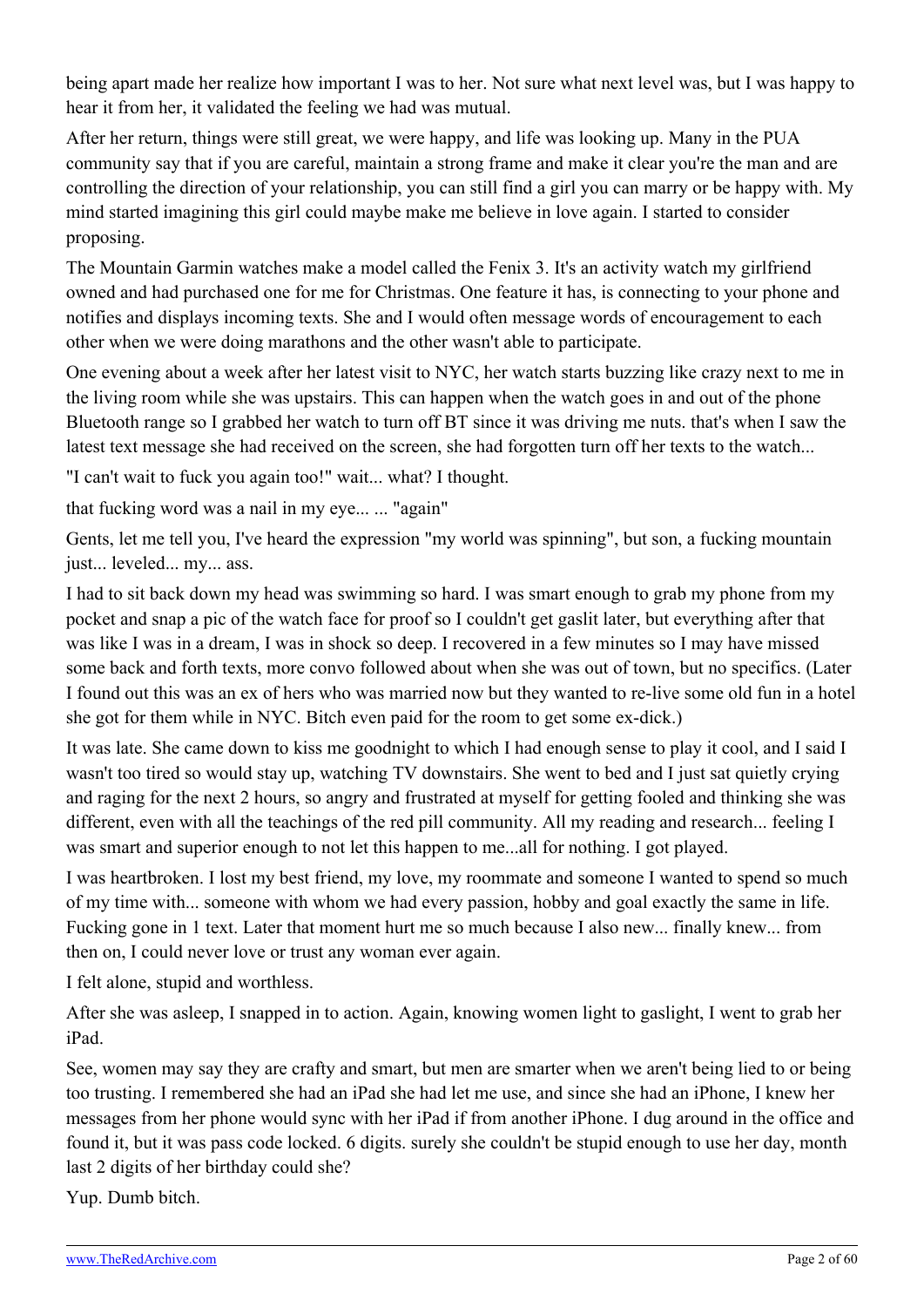I started reading all her texts she'd sent over the time we dated and saw not only 3 other dudes she was/had talked to, 2 of which she fucked in the last few months, but an odd message from a guy saying how glad they had met on S.A., and where they could make arrangements to meet for coffee, to discuss allowance. I knew she had an uncle that helped her with money for insurance since she was a borrowing college student so maybe this was him. I was grasping for straws.

Not knowing what SA exactly was, I Googled "S. A." and the sugar daddy website Seeking Arrangement" popped up. Still confused but now forming an idea of what was up, I created a quick fake profile and did a search for her age within 1 mile of our zip code.

Nothing.

Checked within a mile of her parents zip code in NYC where she visits and stays when there. Bingo. My girlfriend was a sugar baby, photo and all, and apparently was making arrangements while away from home to score some quick cash. Lads, I actually started laughing and crying at the same time I was so blown away from the craziness I was discovering. Talk about her being completely opposite from everything I knew about her. It was complete Jekyll and Hyde shit here. I can honestly say I have never been so blown away about what I thought she was and who she really was.

On day 3 I handed her the binder with the screen captures I printed at Staples, told her I was going to stay with a friend and to have her shit gone by the weekend or I'd send copies to everyone she knew. She was gone quickly and quietly.

Never heard a whisper from her again thank God... but the damage was done, I was wrecked. The depression took months and months to recover from, the experience I never will. In hindsite this is good because when you get burned and fooled this well, you don't believe any woman, ever again.

So guys, I consider myself very intelligent and knowledgeable in red pill theory, being smart about dating, women and not getting hurt, yet I got leveled. What scares me to death is, had I not seen that single text on her watch, I'd still be with her and perhaps married or even further tied financially with her. This was a woman I could have thrown my life away on... a fucking whore for fuck sakes. Without that one slip up by her, I'd have never known, and it's thanks to her watch and 1 text that saved my life.

MGTOW gents. MGTOW and AWALT, and never forget it.

Archived from [theredarchive.com](https://theredarchive.com/r/MGTOW/how-my-fully-vetted-carefully-screened-law.404226)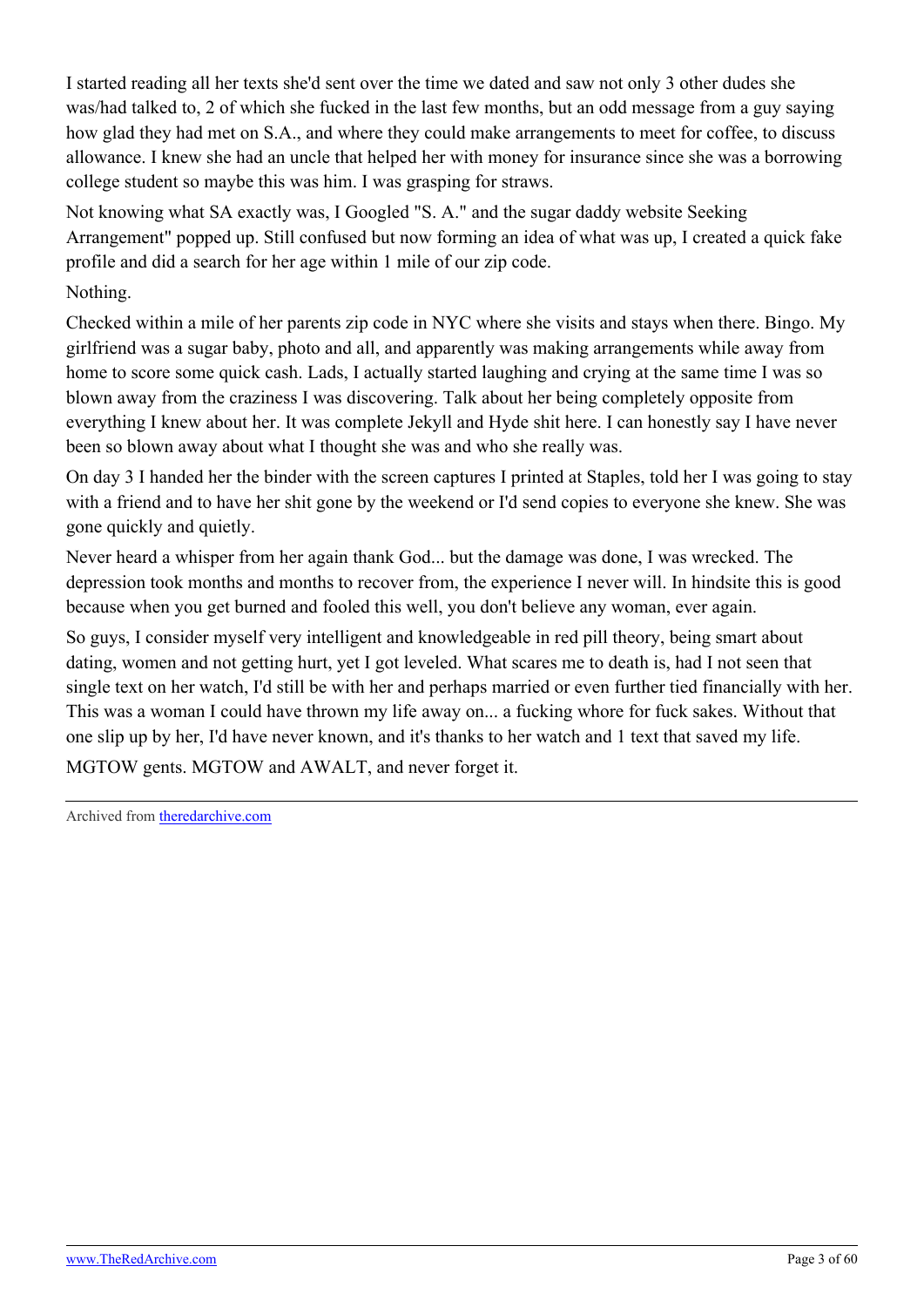## **Comments**

[MrMagtow](https://old.reddit.com/user/MrMagtow) • 512 points • 1 February, 2019 01:45 PM

#1 Rule with women: She's not yours, it's just your turn.

Life Rule #1: If it Flies, Floats, or Fucks, it's cheaper to rent than purchase (renting is fully tax deducible, depreciation is too, however you're paying insurance, maintenance, disposal, etc).

[RiimoH](https://old.reddit.com/user/RiimoH) • 135 points • 1 February, 2019 03:18 PM

So you say we should rent a boat?

[1st10Amendments](https://old.reddit.com/user/1st10Amendments) • 159 points • 1 February, 2019 03:35 PM

When I was in the USAF, my last supervisor was a female of about my age who was a single mom with a mixed-race daughter of about 6 years of age. She (my supervisor) was either divorced or in the process.

I was nearing 30 and found her attractive, so I would talk to her every chance I got.

In the course of those conversations I found out that she had been a prostitute in Pittsburgh, PA.

[newstartinvegas](https://old.reddit.com/user/newstartinvegas) • 152 points • 1 February, 2019 04:30 PM Your comment isn't even boat related

[deleted] • 160 points • 1 February, 2019 04:49 PM

I see a sinking ship, I don't know what you're talking about.

[Origami84](https://old.reddit.com/user/Origami84) • 47 points • 1 February, 2019 04:58 PM

Buuuuuuuun  $=$ )

[Brad-Chadblood](https://old.reddit.com/user/Brad-Chadblood) • 21 points • 1 February, 2019 05:49 PM Kelso that you?

[TheLastMgtow](https://old.reddit.com/user/TheLastMgtow) • 10 points • 1 February, 2019 08:33 PM

I see a captain save a hoe almost falling for it.

[deleted] 1 February, 2019 04:57 PM

[deleted]

[deleted] • 5 points • 1 February, 2019 10:31 PM

Women are like boats. They float where ever the current takes them, and if you poke a hole in them they squirt.

[1st10Amendments](https://old.reddit.com/user/1st10Amendments) • 3 points • 2 February, 2019 12:25 AM How about this? She was a little bit dingy.

[CiceroVoltaire](https://old.reddit.com/user/CiceroVoltaire) • 2 points • 1 February, 2019 08:45 PM USAF does fly. And accepts hoes at least in Pittsburgh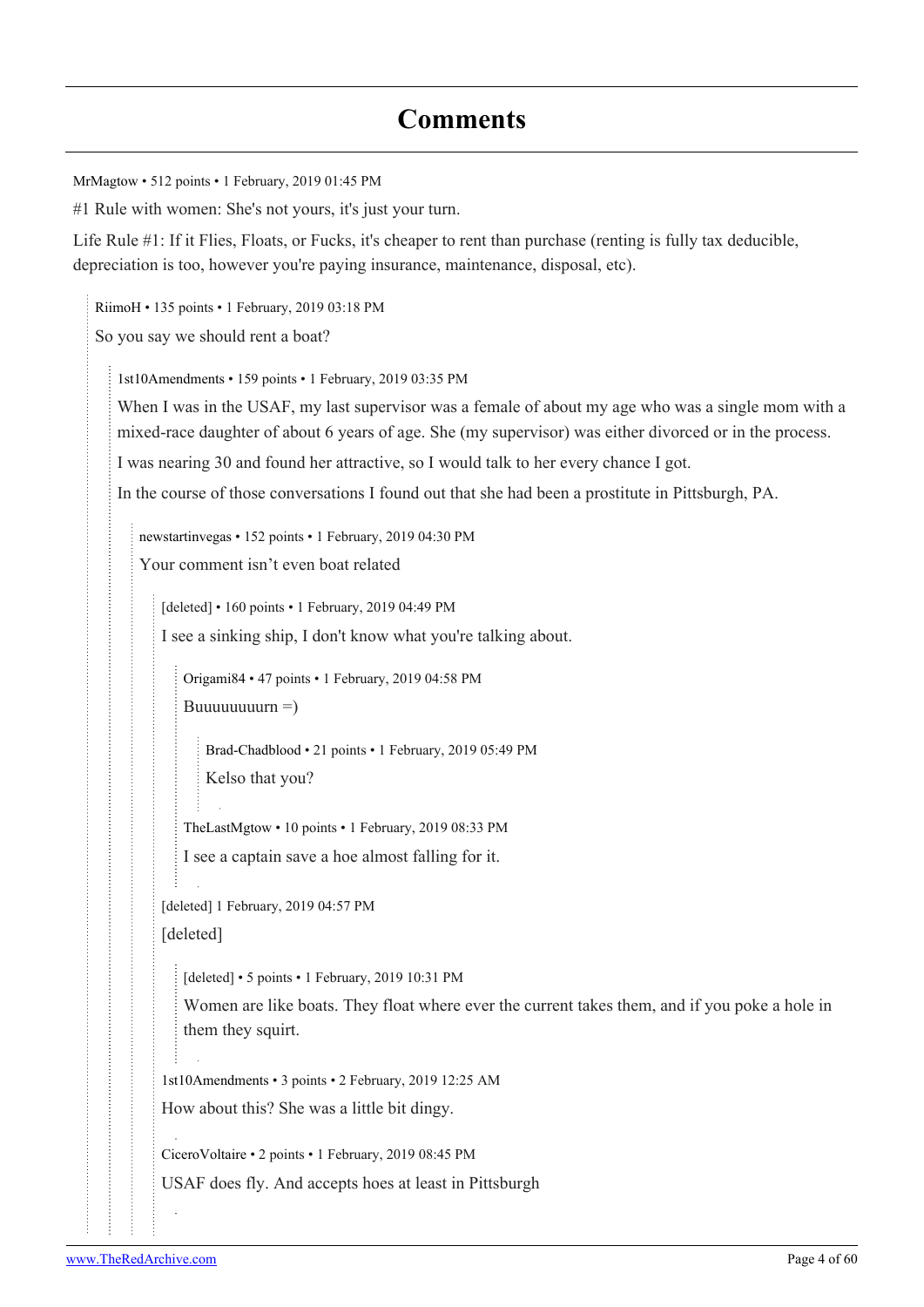[deleted] • 1 point • 2 February, 2019 04:09 PM

I just spit coffee out of my nose

#### [jacketguy](https://old.reddit.com/user/jacketguy) • 16 points • 1 February, 2019 06:03 PM

sometimes i think thats why we find them attractive, because their whoredom gives them some type of intangible edge.. same w/ porn stars.. they have so much illicit sex that after a while they r just sexually attractive even if they arent really pretty or cute

#### [red\\_matrix](https://old.reddit.com/user/red_matrix) • 2 points • 1 February, 2019 08:17 PM

This is great, and why me are always instantly attracted to sluts!

[empatheticapathetic](https://old.reddit.com/user/empatheticapathetic) • 2 points • 1 February, 2019 08:20 PM Could you elaborate on this?

[jacketguy](https://old.reddit.com/user/jacketguy) • 3 points • 1 February, 2019 08:43 PM

good question, this might sound crazy at first so please read it to the end before stopping well umm..... i once heard someone say some ancient women used to attempt to ask beings of lust to embody them because they would essentially make them more attractive to men.. maybe this was early geisha? i dont remember so dont quote me but it was something like that but that is essentially what i believe happens today except we are now detached from this type of esoteric knowledge

so like.. today, if a woman is a whore she will unknowingly be filled with demons of lust.. these will then "reward" her by somehow making her more attractive to men thereby furthering the kingdom of darkness i.e. whoredom, prostitution, infidelity, abortion etc etc

so i believe this sort of thing happens to us today.. like i said, its intangible but people can harbor spirits or demons or beings or whatever u want to call them and they have certain influence or "help" in certain areas

i think oftentimes this is why porn women are so alluring, i dont think its just makeup and boobs, i think they harbor the more (and stronger) spirits of lust.. which essentially enhances them to us and calls loudly to our lower nature

an athlete could call a being of athleticism to embody them and receive aid on the field.. its the same for sex appeal..... however these beings just attach to people imo without having to be invited.. if a girl is a whore she will attract them automatically.. which in turn attracts us especially if we operate in base desire

the most tangible way i can say this is... have u ever been able to tell a man is gay without immediate evidence? have u ever been able to tell a female is a slut without immediate evidence? if the answer is yes, u are seeing the spirits they carry

[seekfart](https://old.reddit.com/user/seekfart) • 2 points • 6 February, 2019 03:16 AM

Nowadays, the trickier thing is to tell a female that isn't a slut

[PlantsAreAliveToo](https://old.reddit.com/user/PlantsAreAliveToo) • 2 points • 1 February, 2019 08:39 PM

So you're saying they get pretty good at what they do after they do it for a while? Makes perfect sense.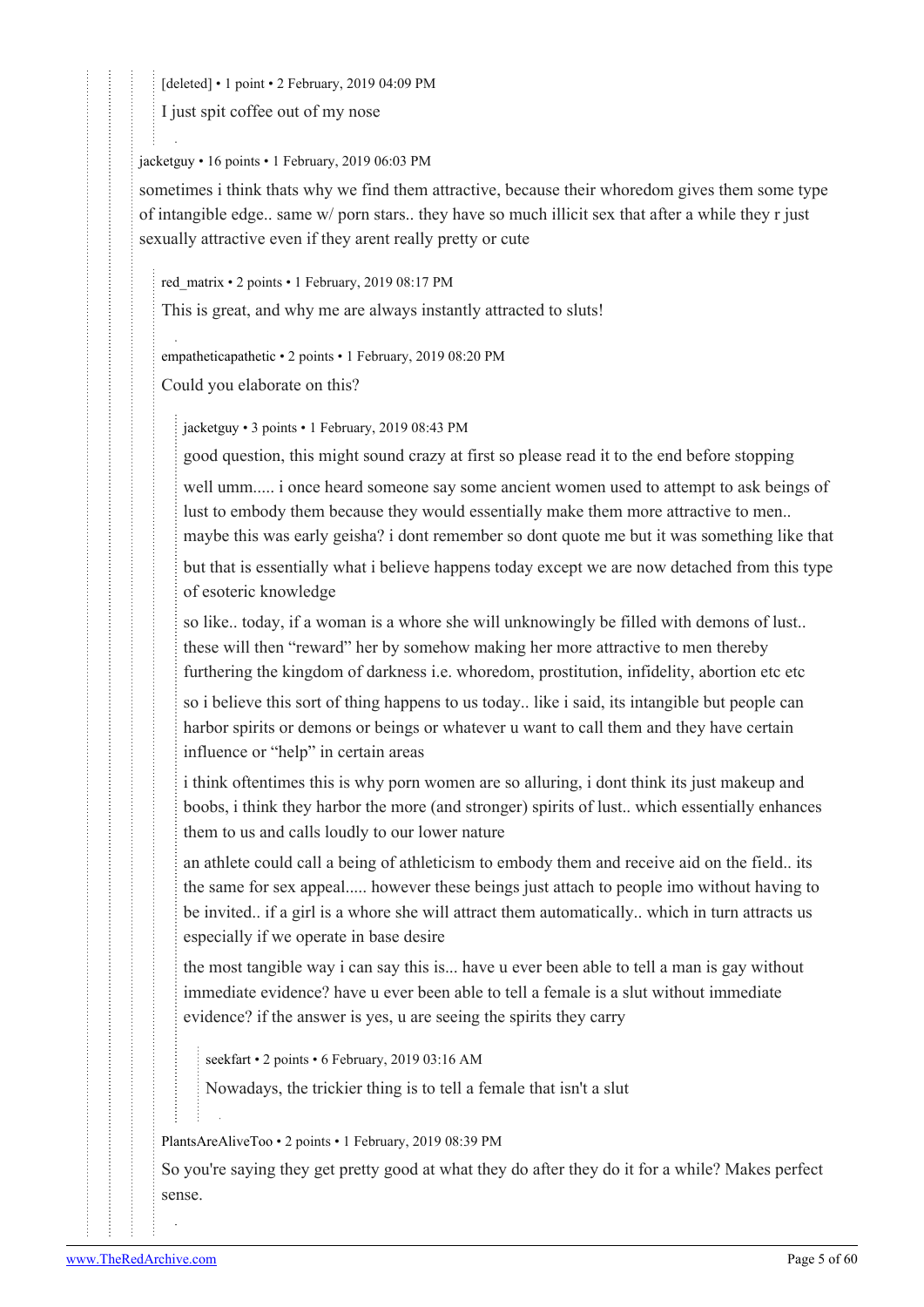[deleted] • 1 point • 2 February, 2019 06:48 PM

In neuroscience there is a term called sexual demand that is part of the trio that creates overall significance of a specimen. The other two terms are dominance and food/resourcefulness. So a porn star or any popular star would have the overall significance equalized extremely high due to extremely high sexual demand. We are talking about actual biological terms in layman's words. All these three blocks are part of the complex that calculates biological significance- this mechanism has actual physical areas in paleocortex and the significance is always compared and calculated constantly by each vertebrae animal when dealing with another. Hence any extremely popular slut or a mega smart scientist or a banker all will be high in overall significance but not equally significant. But all will be attractive to opposite sex with less significance than them.

[deleted] • 17 points • 1 February, 2019 03:49 PM

Yes - maybe join a boat club where you pay a monthly fee and checkout a boat. My dad was in a sailing club and we did this often:

[massy525](https://old.reddit.com/user/massy525) • 24 points • 1 February, 2019 04:37 PM

Boat clubs can suck worse than buying FYI. You end up paying for lots of stuff and never get to use it due to overbooking. Just some real world experience info. If they have lots of rules and a minimum contract period there is probably a reason and its not in your favor.

[EvilPencil](https://old.reddit.com/user/EvilPencil) • 12 points • 1 February, 2019 06:15 PM

Same with timeshares. People often pay money to GET RID OF THEM. Worse is inheriting one.

[HelmutHoffman](https://old.reddit.com/user/HelmutHoffman) • 1 point • 2 February, 2019 10:44 AM

That's only if you're stupid enough to buy a scam timeshare.

[CiceroVoltaire](https://old.reddit.com/user/CiceroVoltaire) • 3 points • 1 February, 2019 08:59 PM

this. if you're after convenience, don't have space or not into taking care of a boat maybe.

I found a good boat, in good shape, for a good price, needed some minor work and maintenance services. I need to replace a tire on the trailer which I just noticed. Nothing too expensive. I can use it anytime too.

[idontevenlift37](https://old.reddit.com/user/idontevenlift37) • 19 points • 1 February, 2019 04:30 PM Boats n hoes

[EvilPencil](https://old.reddit.com/user/EvilPencil) • 6 points • 1 February, 2019 06:16 PM

I got my flippy floppys.

Oh, different song.

[SethYokami](https://old.reddit.com/user/SethYokami) • 1 point • 1 February, 2019 10:27 PM

Did anyonr said sugarcane?

Neutral User Name • 8 points • 1 February, 2019 03:49 PM

You can rent a plane, too.

[FwoGiZ](https://old.reddit.com/user/FwoGiZ) • 6 points • 1 February, 2019 04:53 PM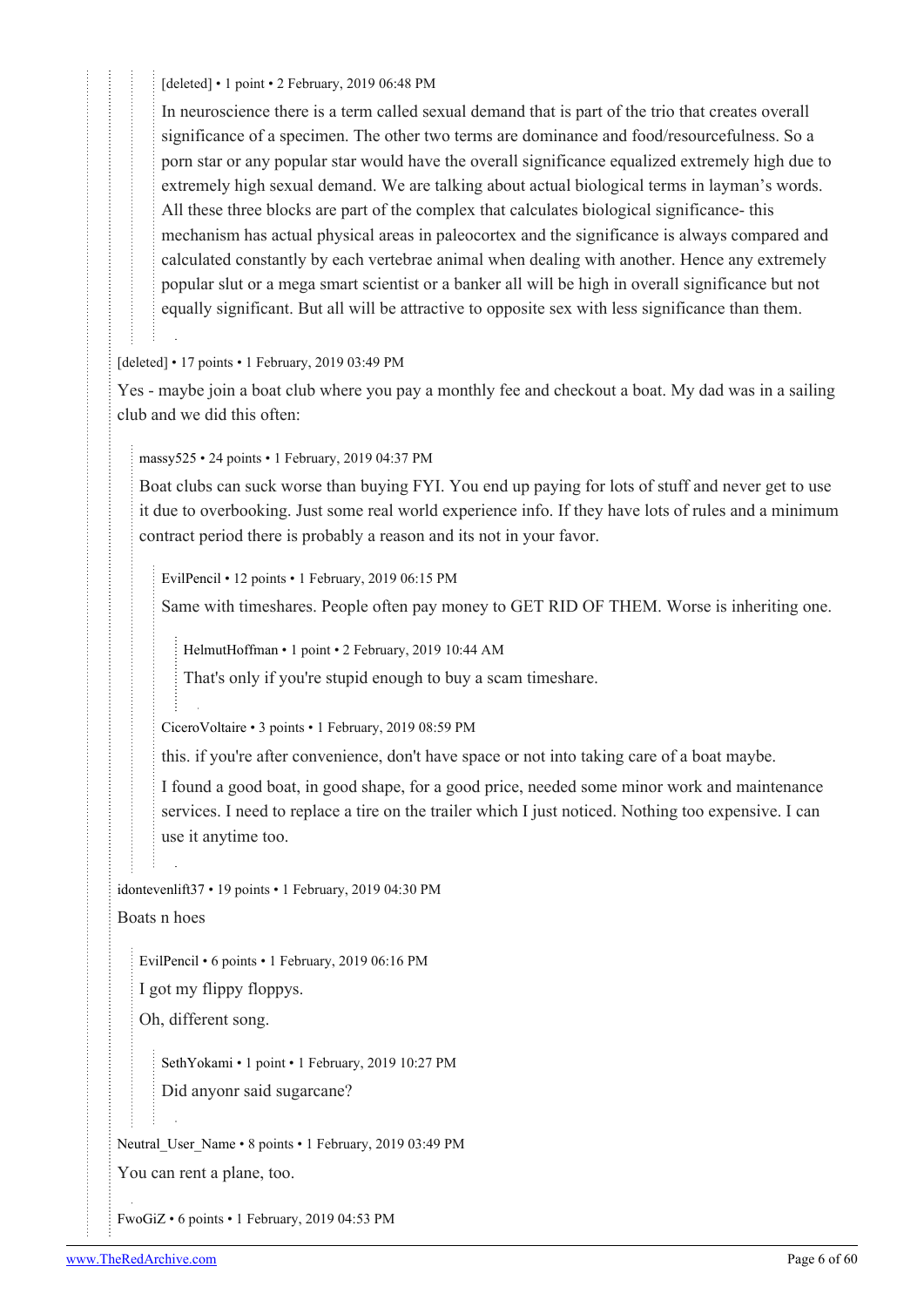I was thinking exactly that lol...

Boats keep their value alright... I just bought a 20yrs old boat for more than I ever paid for any of my cars ... Prolly will sell in 5yrs for just as much as I paid with minor upgrades.

[74374471](https://old.reddit.com/user/74374471) • 1 point • 2 February, 2019 07:49 AM

Power or sail?

I had a lot of fun with a sailboat for two years. But between the marina fees being \$2800 a year, and an incompetent marina mechanic (ended up being a bent propshaft causing a water leak which I finally found a decent mechanic to fix this simple problem) I was glad to be rid of it.

But fixing her up, and spending weekends on it with my nympho Asian girlfriend were brilliant.

[TheRealF00l](https://old.reddit.com/user/TheRealF00l) • 3 points • 1 February, 2019 05:51 PM

Those items are hard to maintain, expensive, and are not used often so it is a better investment to rent them.

[generalissimo\\_jones](https://old.reddit.com/user/generalissimo_jones) • 2 points • 1 February, 2019 08:33 PM

Depends what you are going to use it for. If you buy a boat, make it one big enough to live on and buy a decent one you can look after. Boats are a shit load of work. If it's just a small boat for fun? Rent it. Or build it yourself like my grandfather did. He actually sold his for more than it cost to build it after he had 20 years out of it.

[TheNeedToLabel](https://old.reddit.com/user/TheNeedToLabel) • 2 points • 2 February, 2019 02:48 AM

Or play Azur Lane, in which case you can oath those boats to your heart's content.

[Disbursed-operant](https://old.reddit.com/user/Disbursed-operant) • 46 points • 1 February, 2019 05:02 PM

My mgtow response to your comment:

I have always HATED that sentiment (the #1 rule with women one). I always thought, "no, that's bullshit, I'll find one who is loyal to me." I still get an electric shock of anger every now and then up my spine when I see it, but being a rational man no longer given to thinking through the filter of ideology, even though it gives me an icy shudder, i have to say that the evidence shows that it is a true statement. God dammit. But this is the way of the world, and I cannot change nature.

So how will I deal with this anger? Well I used to drink or smoke weed and play video games until i fell asleep in order to numb it. "Someday, I'll find one that proves them wrong." ... but the evidence....every one o had been with was either cheating on me outright or behind my back with one or multiple men. .. the evidence of not only what other people say but multiple, repeatable experience. ...

Finally, I dropped my pack. Realized no woman was worth the misery of it, and went mgtow.

Now, seeing your point #1 still annoys me because it's a point I truly wish were different. But it is a true point. So how do i use that tiny push of anger that it causes me? Nowdays, i use any anger i feel as a tool. I recognize all the anger I've felt in the day, and c ok msciously decide that if anger will be there, then by god it will work for me or gtfo. So it gets me one, maybe two more reps on the bench press at the gym. It makes me choose an extra 30 minutes of study time for my IT certifications, and it helps me choose the grilled chicken salad conn salad with bacon and bleu cheese crumbles instead of a 6pack and a costco pizza.

As for your second point, yup it's absolutely true. Now if I find myself really wanting some pussy, I rent it. Because shes never mine, its just my turn.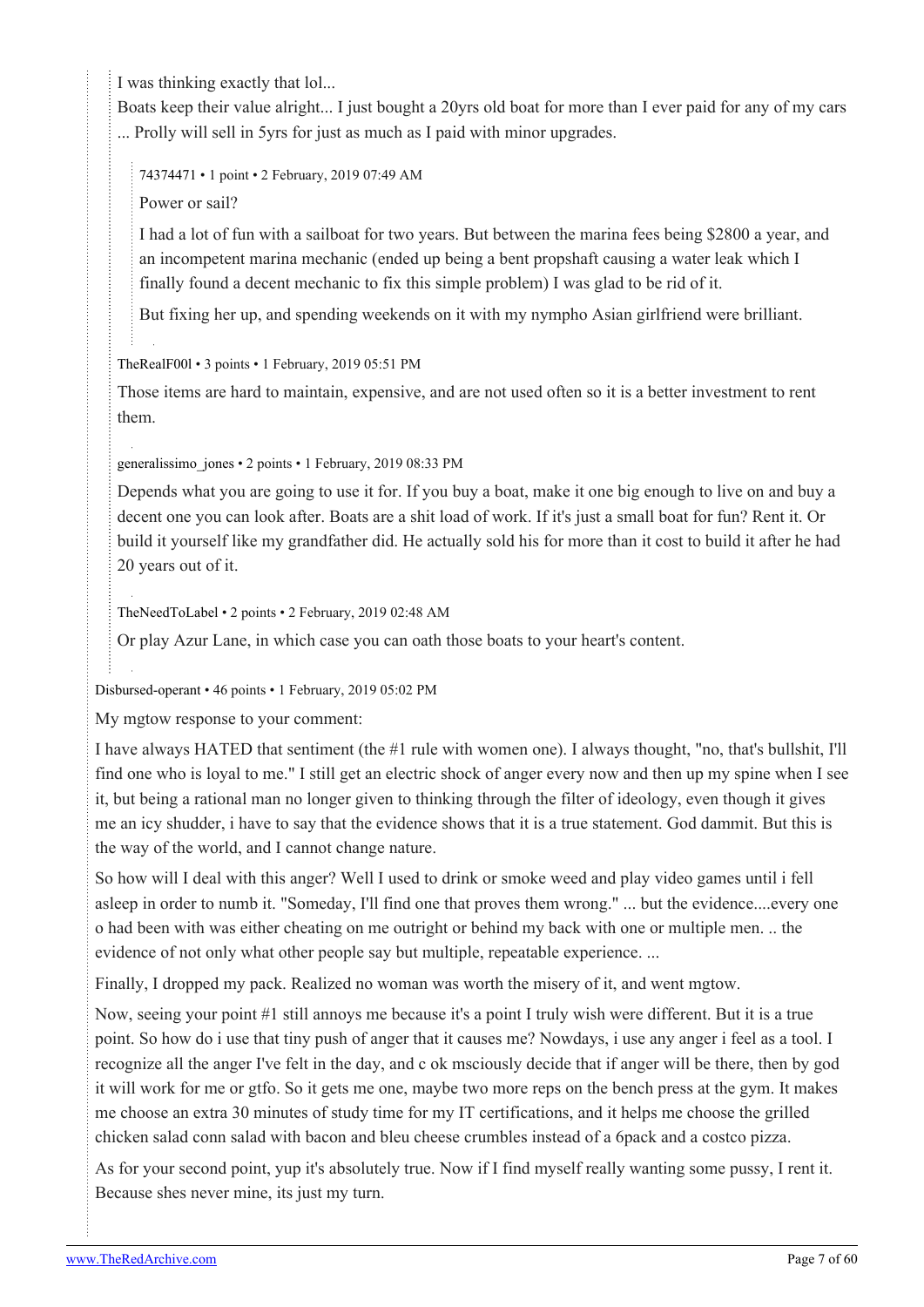#### [deathtocontrollers](https://old.reddit.com/user/deathtocontrollers) • 9 points • 1 February, 2019 05:22 PM

I still get an electric shock of anger every now and then up my spine when I see it, but being a rational man no longer given to thinking through the filter of ideology, even though it gives me an icy shudder, i have to say that the evidence shows that it is a true statement. God dammit.

It's only an ideology because men have let it become one...

[Disbursed-operant](https://old.reddit.com/user/Disbursed-operant) • 10 points • 1 February, 2019 06:00 PM

Hmmm I think there is some truth to that. Strong father figures are becoming less and less a force in family dynamic, which opens the doors to having a generation raised that is conditioned into believing it. After that inertia is in place and it just keeps going on and on until the guy wakes up or accepts it as "just the way things are"

[deathtocontrollers](https://old.reddit.com/user/deathtocontrollers) • 14 points • 1 February, 2019 06:02 PM

Men have the power to turn this world into whatever they want to be except a peaceful one because peace between human beings is impossible.

[Nov51605](https://old.reddit.com/user/Nov51605) • 2 points • 1 February, 2019 09:10 PM

man, im inverting it - "I'm not hers - it's her turn" - FUCK THE OTHER WAY

[deleted] • 1 point • 1 February, 2019 10:52 PM\*

well in committed relationships women are the disposable sex, considering they only bring their womb/bodies to the table whereas men bring protection and providing which are necessary to survival, not just to reproduction or even companionship.

you want a substitute for loyalty? That's easy. Just remain the only/best deal she can get and be willing to let her go at any minute knowing she's just keeping your attention away from her 3 billion sisters.

she is not your mom. Her love and loyalty are dependent on what you provide her with. Your attention is the prize of the relationship, its creative agent. You're the torch bearer, she's just a womb bearer among many. You can light your own way and live off of your own abilities and resources. She couldn't eat for a day without male support, in fact she wouldn't survive an hour.

i really think we males have the better end of the stick but hey go your own way

[deleted] • 2 points • 1 February, 2019 10:48 PM

why would you need a loyal woman in the first place?

just like "she's not yours, it's just your turn" you can be ready to replace her at any moment by two other ones half her age

civilization is built upon putting limits upon female whoring. Dont expect a dog not to eat a steak while you're not watching him. Keep women under control or know what you're in for.

BTW they themselves crave control, maybe because they know they need it more than we know it ourselves.

Why is it that you need loyalty so bad that you decide to go mgtow when you realize you cant have it? Loyalty is a male abstraction. Females are not males. You can use them or be used by them in various ways, see them in various ways and choose to relate to them in various ways.

And yes you can go monk as well. But how is this gonna work if it's based on negative feelings?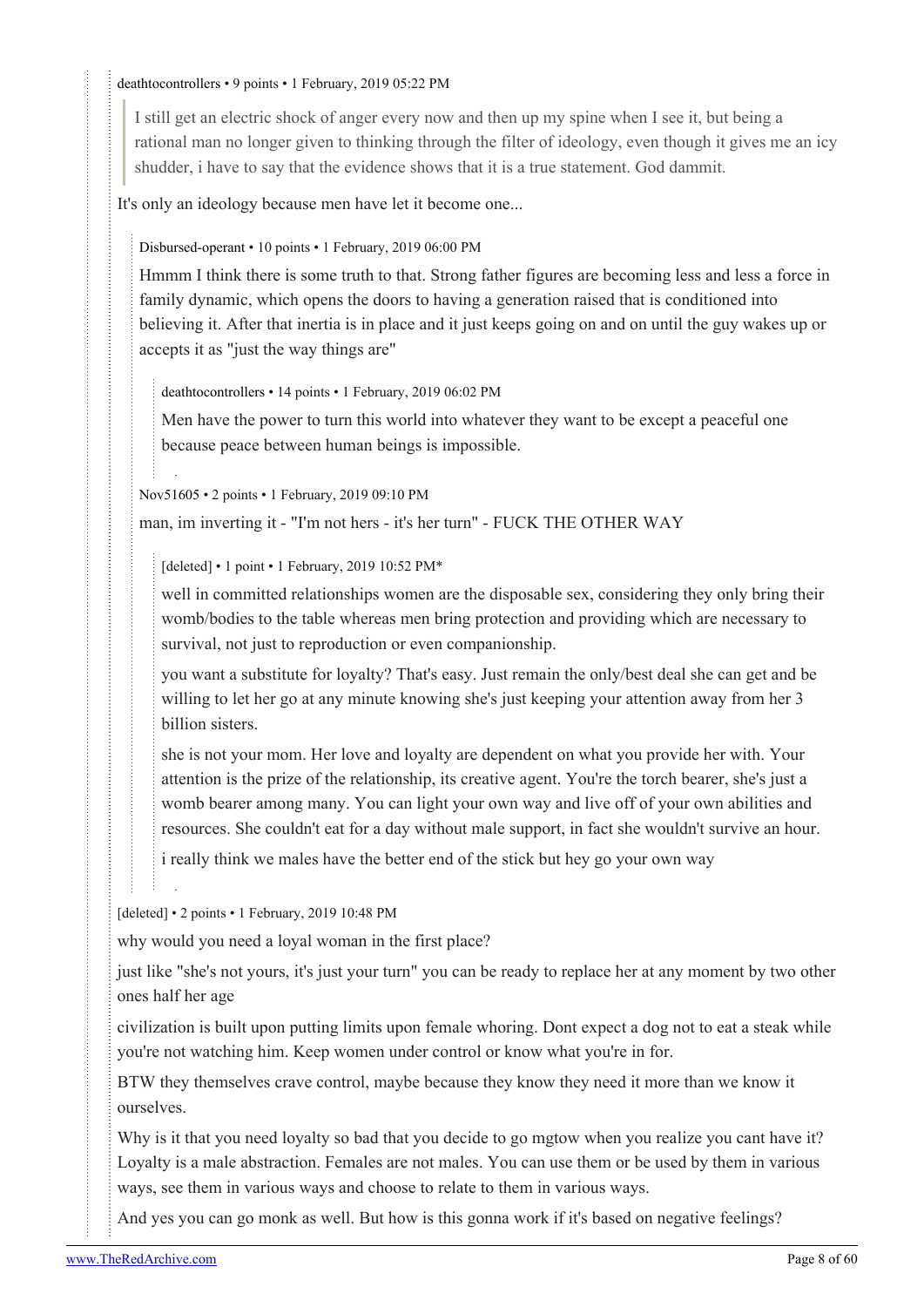[Disbursed-operant](https://old.reddit.com/user/Disbursed-operant) • 2 points • 1 February, 2019 10:57 PM\*

Largely based in how I was raised and society reinforced the image of the traditional family and "till death do us part" being a real thing, and Disney and movies going thick with "and they lived happily ever afters".

It's a bitter pill when you realize that none of that is true. But life moves on.

Dont misunderstand this isnt something I brood over on a daily basis that takes up my time. It's more like when I see it it's a reminder of the great lie I was told and how much time I had committed to believing that lie.

Anger in and of itself is not a negative emotion. It's what you do with it that is either positive or negative. It's a tool. Same as a hammer. If you give a hammer to one man, and he goes and starts smashing up cars and windows and peoples skulls, that doesnt make the hammer a negative tool. Likewise if you give a hammer to a man and he builds a house with it, the hammer was just a tool. It's the motivations and actions that are positive or negative.

[Sir\\_manalot](https://old.reddit.com/user/Sir_manalot) • 1 point • 1 February, 2019 09:22 PM

This is a good lesson for you and everyone else here, your ego is your own worst enemy.

[CBDOnMyMind3](https://old.reddit.com/user/CBDOnMyMind3) • 1 point • 2 February, 2019 09:35 AM

costco pizza

Bro you're getting wayyy too real

```
[deleted] 1 February, 2019 05:23 PM
```
[deleted]

[teslaistheshit](https://old.reddit.com/user/teslaistheshit) • 48 points • 1 February, 2019 05:43 PM

Bring back at-fault divorces. Require blood tests for a marriage license as used to be before the 80's. Remove alimony and make child support an expense reimbursed transaction. It'd still be a shit deal for men but it would change women's behavior over night.

[empatheticapathetic](https://old.reddit.com/user/empatheticapathetic) • 16 points • 1 February, 2019 08:22 PM

They'd find another way to fuck you over, even if just for the drama. That's all it's about at the end of the day.

[CBDOnMyMind3](https://old.reddit.com/user/CBDOnMyMind3) • 2 points • 2 February, 2019 09:36 AM

True, but at least they'd be recognized for the powerless disloyal hoes they are

[TyrannicalWill](https://old.reddit.com/user/TyrannicalWill) • 8 points • 2 February, 2019 01:52 AM

Remove alimony and make child support an expense reimbursed transaction.

This is genius.

Also there should be a cap on marital assets for divorce even if the husband was at fault. No bitch deserves billions of dollars for being a housewife.

[newMGTOW](https://old.reddit.com/user/newMGTOW) • 3 points • 2 February, 2019 05:36 AM

What's the blood test for?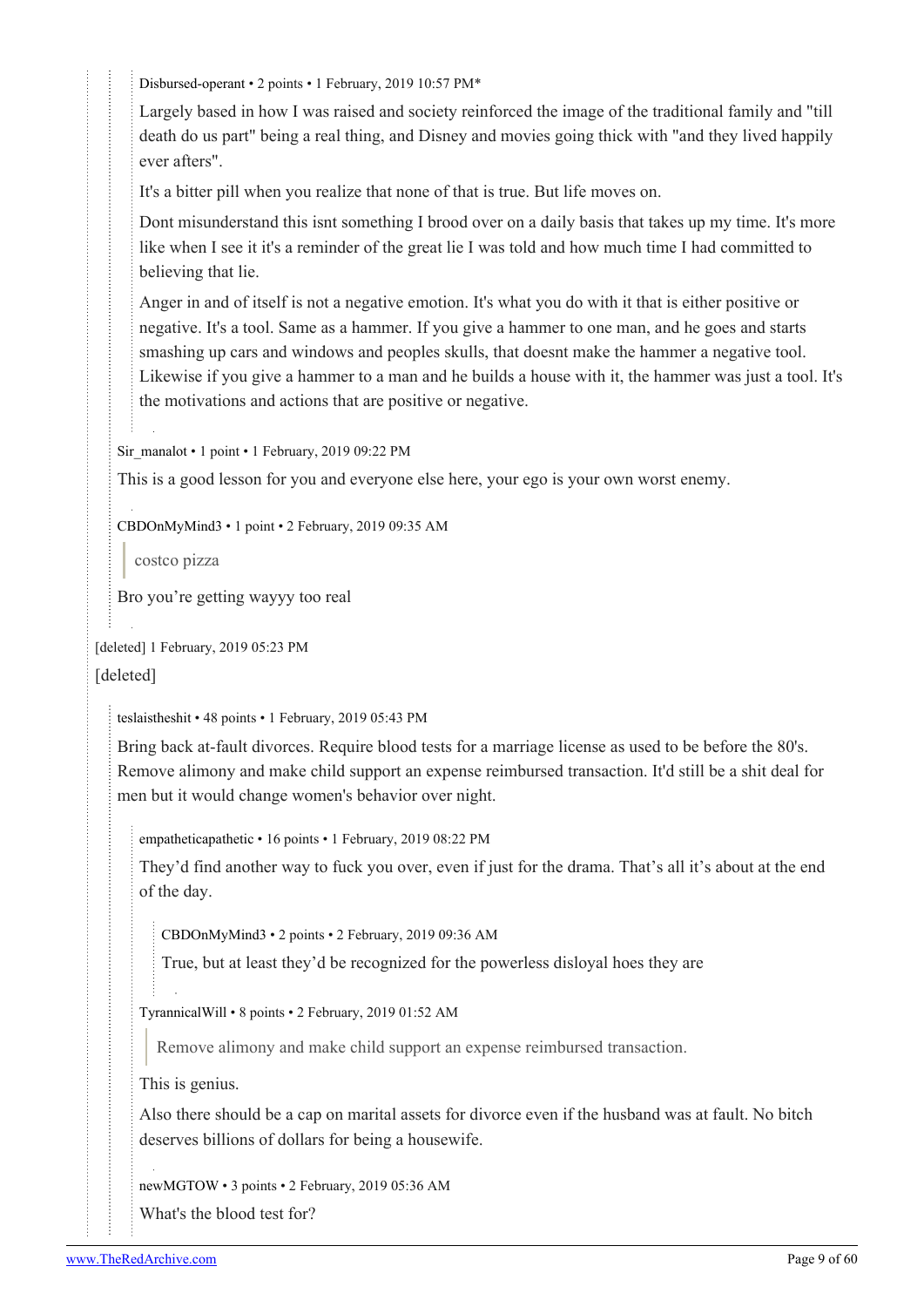[teslaistheshit](https://old.reddit.com/user/teslaistheshit) • 4 points • 2 February, 2019 02:05 PM

STD proof. Women (and men) knew that if they had an STD show up in their blood test prior to marriage their partner might have a change of heart. Simply put it made casual sex much riskier if you wanted to get married.

markus brutus • 22 points • 1 February, 2019 06:41 PM

This is only because men have decided on this

That is very true.

What happened when men lifted all restrictions and started writing laws specifically to favor them? They showed us their true nature, they are whores.

We can continue on the road of being "equal" which means the death of the family and marriage or we go back to the old ways, full control over their lives and societal shame.

[deathtocontrollers](https://old.reddit.com/user/deathtocontrollers) • 13 points • 1 February, 2019 07:57 PM

I forgot the name of the philosopher who said this but once a society has become this promiscuous, there is no going back. It will just collapse into oblivion. And then a new society will arise.

[henvictor](https://old.reddit.com/user/henvictor) • 2 points • 2 February, 2019 07:31 PM

Check out the "4 horseman of the apocalypse" documentary. Part of that discusses the role promiscuity played in the fall of each empire.

[deathtocontrollers](https://old.reddit.com/user/deathtocontrollers) • 2 points • 2 February, 2019 07:33 PM

I will. Thanks for sharing. :)

[deleted] 1 February, 2019 08:58 PM

[deleted]

[henvictor](https://old.reddit.com/user/henvictor) • 1 point • 2 February, 2019 07:36 PM

That;s kinda fucked up. If society didn't reward bad behavior, it would not be a problem. It's the lack of social conditioning that allows them to regress into their base/animalistic mentality.

There's a similar argument for men, where they're be a lot more killing if we weren't taught better.

Women are more likely to conform than men, which is why social constraints/shaming would have more of an impact on them. An example of how women conform to societal expectations is the arbitrary "must be over 6ft" rule.

[tchower](https://old.reddit.com/user/tchower) • 5 points • 2 February, 2019 03:01 AM\*

I saw a post on the red pill calling this a complete loser mindset "she's not yours, just your turn". But after reading this guy's story and all the other stories in the comments section and everything I've leaned about woman "Alpha Fucks/Beta Bucks" I think this point is quite valid and well taken. If a hot girl can have her cake and eat it too with sprinkles and toppings, she'll get it because so many men are dumb enough.

[deathtocontrollers](https://old.reddit.com/user/deathtocontrollers) • 1 point • 2 February, 2019 03:02 AM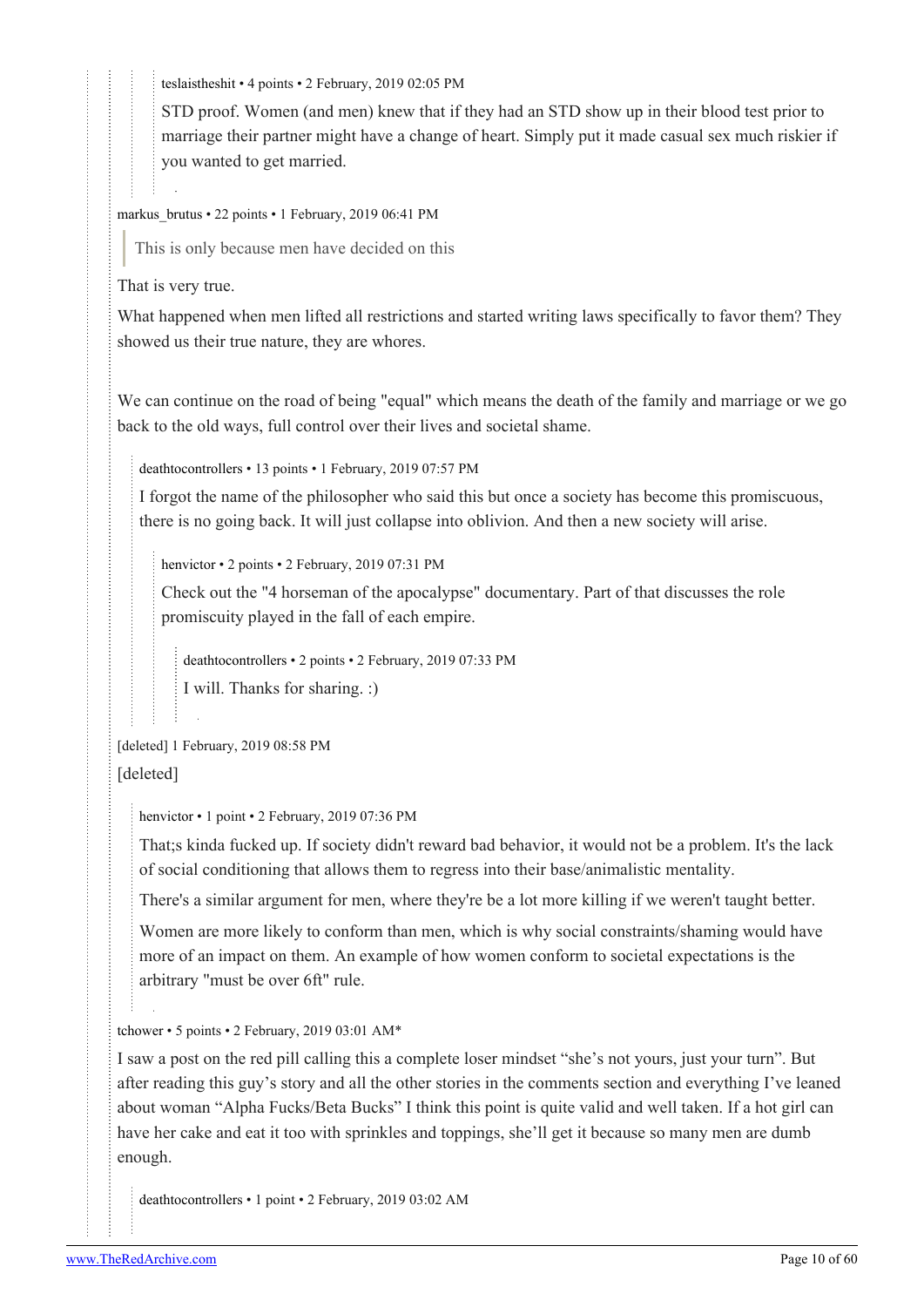LOL at the red pill sub.

[tchower](https://old.reddit.com/user/tchower) • 4 points • 2 February, 2019 03:11 AM

The Red Pill sub has some interesting posts, but some of those guys are still blue pilled.

[deathtocontrollers](https://old.reddit.com/user/deathtocontrollers) • 2 points • 2 February, 2019 03:12 AM

Their minds are still focused on pussy. They swallowed red pills but they are still gynocentric.

[tchower](https://old.reddit.com/user/tchower) • 3 points • 2 February, 2019 03:49 AM\*

A lot of them are red pilled to a certain extent like you said, but because their minds are so enthralled over the pussy, they still believe in the idealism, and I honestly wonder what guy has the time to always be dating multiple woman and fucking multiple woman throughout the course of their life 24/7?

A hot girl has the time if she has a sugar daddy/beta bucks because she doesn't have to work or have any really cool or interesting hobbies except the gym to look hot and wear mask up, and then set up a Tinder account or just stand around at a club and wait for men to approach her. Bottom line: don't trust a bitch ever.

I think the person's point above is red pill because he admitted that he violated the precondition of being outcome independent, so that's the lesson to be learned.

[Sir\\_manalot](https://old.reddit.com/user/Sir_manalot) • 2 points • 1 February, 2019 09:20 PM

Yes and no.

Men do enable the bullshit (and started it) and have abandoned the brotherhood in hopes of getting more pussy, but even if you did marry her and she never left you, your turn would still end.

[deathtocontrollers](https://old.reddit.com/user/deathtocontrollers) • 3 points • 1 February, 2019 09:27 PM

Makes no sense because men could get more pussy if we stripped women of their rights. And our turn would never end.

[Sir\\_manalot](https://old.reddit.com/user/Sir_manalot) • 3 points • 1 February, 2019 11:51 PM

Men hate easy pussy and always have, they then turn around to complain about how awful it is to work so hard to get pussy. While wishing they didn't have to sacrifice so much to get pussy.

It is pretty dang silly honestly and most of it stems from men's innate desire to be slaves, to serve, worship and provide for a women whom doesn't give a fuck about them.

Life would be so much better if we allowed easy methods of getting pussy at the very least (get rid of incels and help build up the brotherhood again). But nah, you cannot brag about getting more pussy (even if it is worthless) or control others if pussy was sold for what it is actually worth.

[deathtocontrollers](https://old.reddit.com/user/deathtocontrollers) • 3 points • 1 February, 2019 11:53 PM

I think it's because a lot of men are indoctrinated to think that being a real man means being able to get the hard to get pussy. I think a man free of such garbage inside his head, would appreciate all the easy pussy in his life.

[deleted] 1 February, 2019 08:14 PM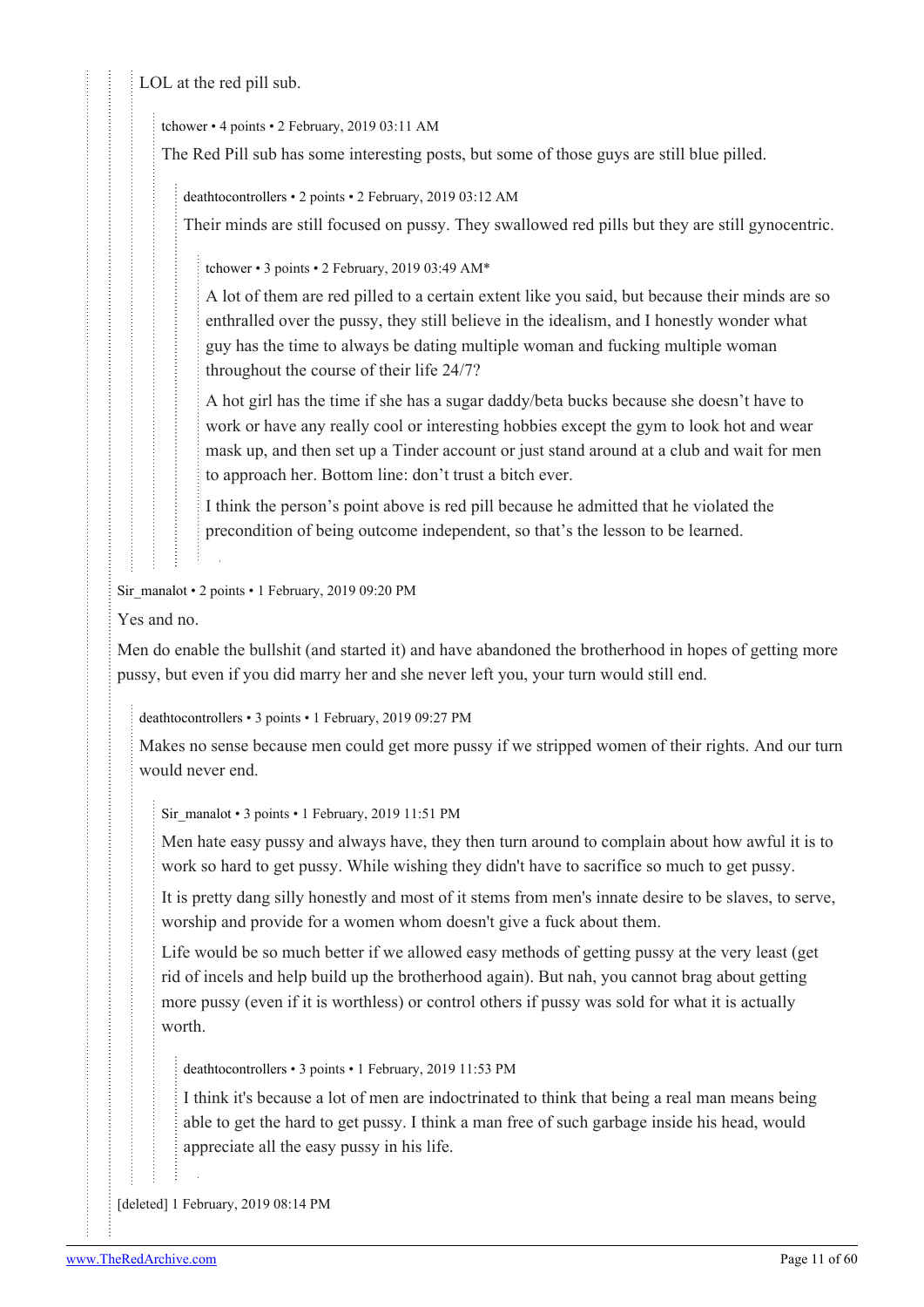#### [deleted]

[deathtocontrollers](https://old.reddit.com/user/deathtocontrollers) • 1 point • 1 February, 2019 08:15 PM

If all men were in on it, then no man would go to jail though.

[CeleritySteam](https://old.reddit.com/user/CeleritySteam) • 36 points • 1 February, 2019 02:50 PM Let's not forget that all females are prostitutes.

[pahike](https://old.reddit.com/user/pahike) • 34 points • 1 February, 2019 04:29 PM

My grandfather had a saying. If it's got tits or tires it's gonna give you trouble.

[74374471](https://old.reddit.com/user/74374471) • 1 point • 2 February, 2019 08:02 AM

But in time cars have become much more reliable, women have gone the other way.

[duckduckgoit](https://old.reddit.com/user/duckduckgoit) • 39 points • 1 February, 2019 03:54 PM

If you're going to steal a bad ass quote from Ballers, at least quote it right....

"Trust me gentleman, never buy a depreciating asset: if it drives, flies, floats or fucks - lease it!" - the motherfucking Rock

[RoboMandrake](https://old.reddit.com/user/RoboMandrake) • 7 points • 1 February, 2019 10:03 PM

That phrase is quite a bit older than the Ballers movie. I first encountered it in an excellent little tome called "The Predatory Female" - and that was 25 years ago. The form there was "if it flies, floats, or fucks its cheaper to rent".

[74374471](https://old.reddit.com/user/74374471) • 1 point • 2 February, 2019 07:57 AM

Leasing a car is not cheaper than buying, I only buy used, 2-5 years old.

[alexyong342](https://old.reddit.com/user/alexyong342) • 15 points • 1 February, 2019 03:24 PM

Words of wisdom indeed, senpai

[MattFoley79](https://old.reddit.com/user/MattFoley79) • 9 points • 1 February, 2019 06:03 PM

So I can write off my hooker expenses?

[LuvMeTendieLuvMeTrue](https://old.reddit.com/user/LuvMeTendieLuvMeTrue) • 7 points • 1 February, 2019 07:03 PM

That would be glorious.

[Puig\\_Destroyer](https://old.reddit.com/user/Puig_Destroyer) • 6 points • 1 February, 2019 09:30 PM

### **1 Rule should be: Just don't.**

[CBDOnMyMind3](https://old.reddit.com/user/CBDOnMyMind3) • 1 point • 2 February, 2019 09:39 AM

This is something I struggle with as a MGMOW. On one hand, I've written off women. On the other hand, sometimes I'm pretty horny and have a couple spare bucks. I see the value in buying a hooker. In all my research, I really haven't heard too many horror stories, surprisingly. I also respect the transactional dynamic. They have something that i'd like to rent, and as long as they're not a pain in my ass, they can make some honest money off me.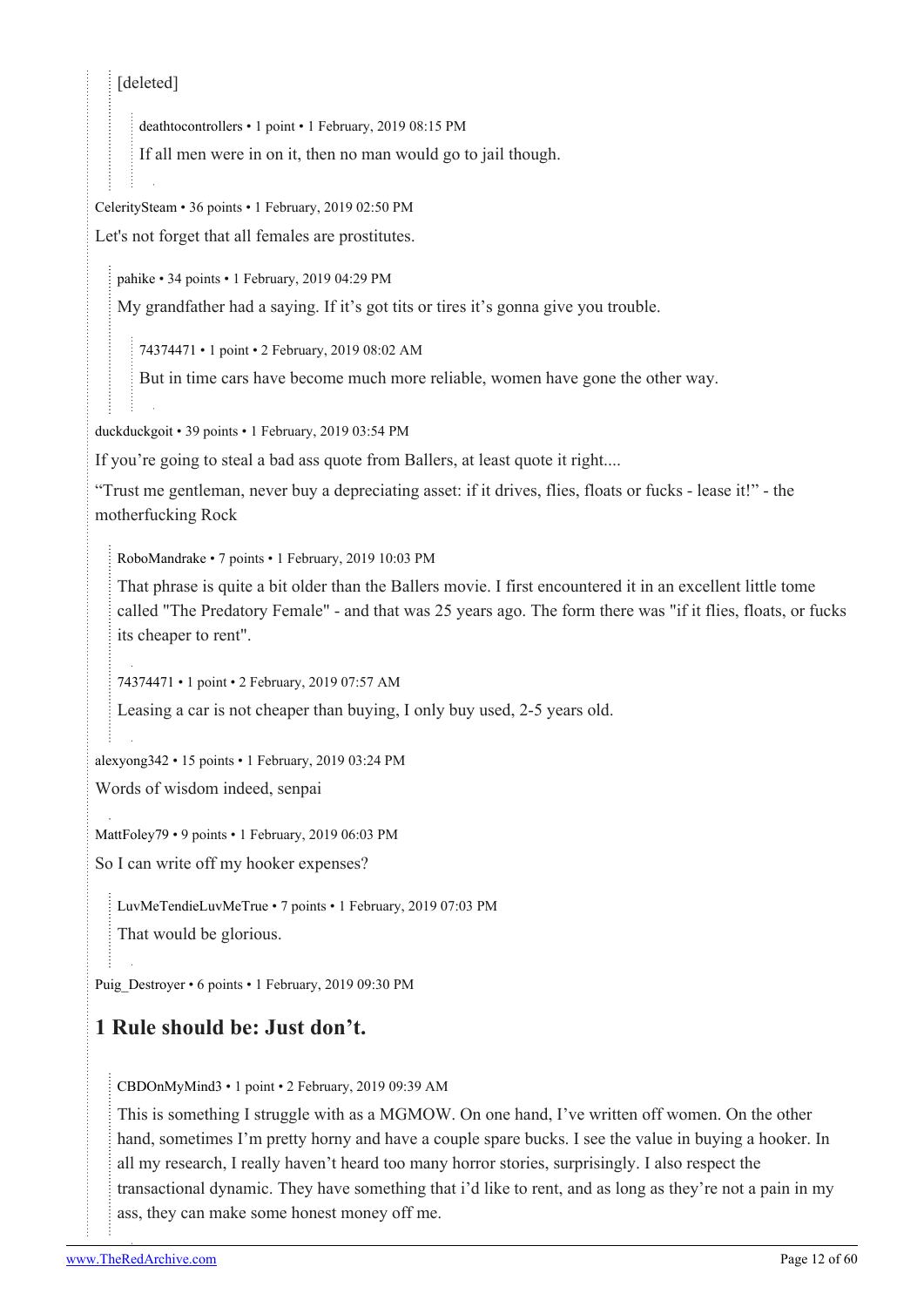[okaybody](https://old.reddit.com/user/okaybody) • 2 points • 1 February, 2019 06:12 PM

Do you know where i can get the rest of these rules?

[JaeWolves](https://old.reddit.com/user/JaeWolves) • 1 point • 1 February, 2019 08:08 PM New rule: it's their turn.

[CiceroVoltaire](https://old.reddit.com/user/CiceroVoltaire) • 1 point • 1 February, 2019 08:42 PM

I don't know about flying, but I bought a boat.

Much cheaper than my ex, even if it sinks and is a total loss. I'll be buying more boats in the future.

[MGTOWManofMystery](https://old.reddit.com/user/MGTOWManofMystery) • 1 point • 1 February, 2019 09:21 PM

Does that apply to drives? Cheaper to rent cars and motorcycles? I guess probably so. But still cool to buy vehicles if that is your thing (hobbies that you like to spend money on).

[Sea2Chi](https://old.reddit.com/user/Sea2Chi) • 1 point • 1 February, 2019 09:33 PM

Poor OP....

I think you may have just advised we rent his ex girlfriend.

[r1chten](https://old.reddit.com/user/r1chten) • 358 points • 1 February, 2019 03:29 PM

She was gone quickly and quietly. Never heard a whisper from her again

this hurt reading. your time/money/emotional investment...gone. im peeved for you.

sorry to hear this man!

[Gibits](https://old.reddit.com/user/Gibits) • 131 points • 1 February, 2019 04:34 PM

Can't think like that. Think of all the heartache he saved himself for the future.

[beenthere789](https://old.reddit.com/user/beenthere789) • 36 points • 1 February, 2019 05:38 PM

Well said sir! Gotta look at the longterm and big picture.. Based on my last relationship have made the full conversion to mgtow.. And getting rid of Old as well. It hard, but worth it.. Loving myself was the hardest thing I have done.. Was not brought up that way and suppose to take care of women and be a prince.. All bs.. Doesn't mean you have to be an ass hole... But the epiphany is who is going to love you more than yourself??? Who?? No one!!! Freedom and peace follow my brothers,

[deleted] • 33 points • 1 February, 2019 09:36 PM

Can't think like that. Think of all the heartache he saved himself for the future.

And the expense as well. Dating a lawyer would be one of the riskiest things a man can do. She's a professional liar, she either knows a myriad of ways to screw you over legally or has easy access to people who will help her do it pro bono, and if she's pretty like OP said, she probably comes with an ego and attitude that'd fill a small stadium.

Didn't sound like she let her behaviour slip at all in OP's story, she just carelessly left her phone-linked watch out. If they'd gotten married and had kids, he'd be so, so fucked right now. The way she just casually up and left without an apology or some attempt at an explanation... that is the epitome of being cold and heartless.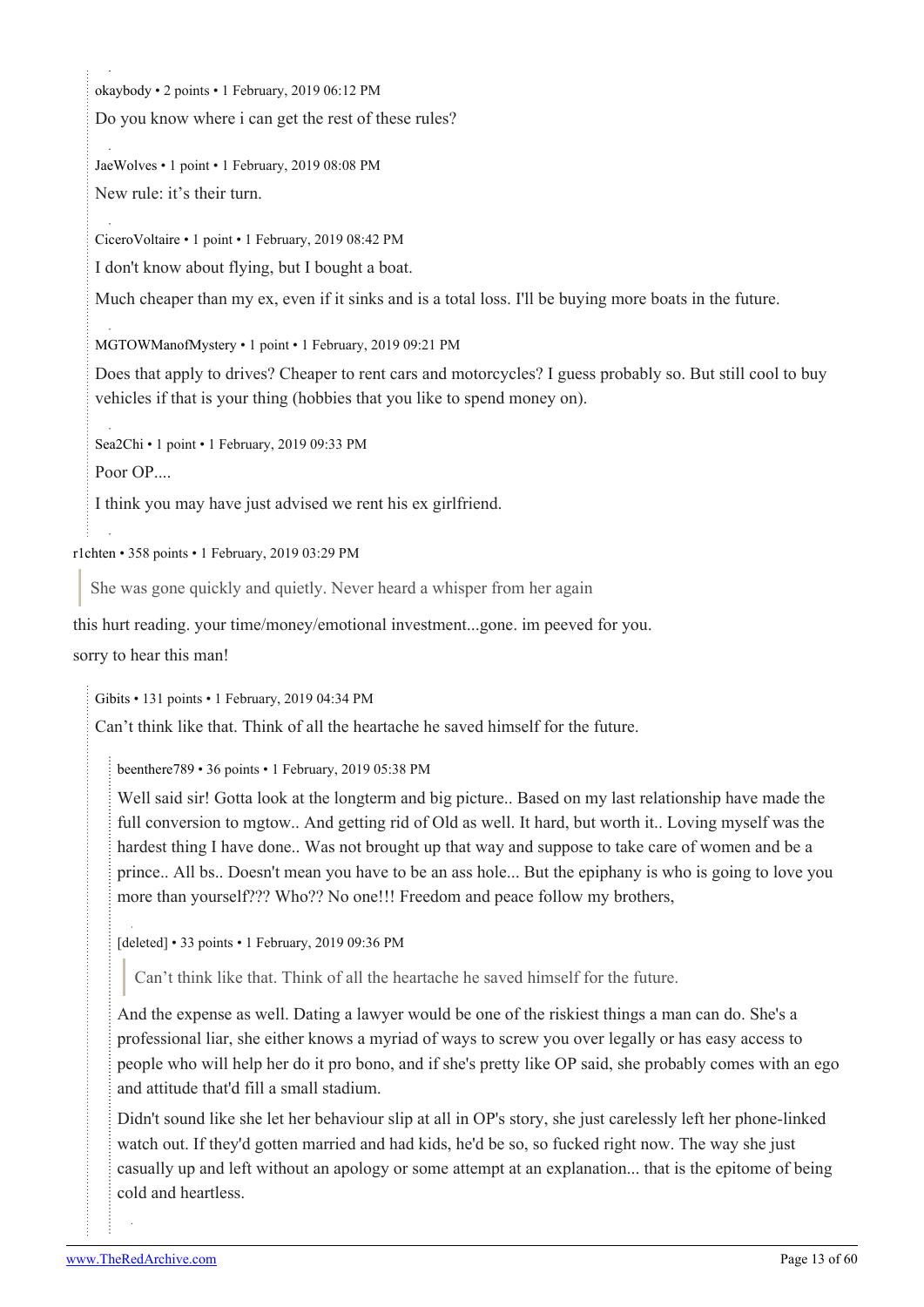[r1chten](https://old.reddit.com/user/r1chten) • 11 points • 1 February, 2019 09:53 PM

fair enough. this post crystallizes the solipsism of female nature. it is infuriating.

[NotMyWomen](https://old.reddit.com/user/NotMyWomen) • 44 points • 1 February, 2019 06:30 PM

He didn't marry/reproduce.

It could have been MUCH worse.

He should thank his lucky stars.

[deleted] • 21 points • 1 February, 2019 09:58 PM

Yeah... she just leave like nothing happen, not even trying to say sorry, this is pure psychopath behavior

[TyrannicalWill](https://old.reddit.com/user/TyrannicalWill) • 8 points • 2 February, 2019 01:47 AM

she lost the potential husband she could milk while milking sugar daddies on the side

this is classic Briffault's Law

Briffault's law maintains that "*the female, not the male, determines all the conditions of the animal family. Where the female can derive no benefit from association with the male, no such association takes place*."

[dubious-at-best](https://old.reddit.com/user/dubious-at-best) • 4 points • 2 February, 2019 01:55 AM

This part is also key. Within a few days she would have monkey branched to another unsuspecting provider, badmouthed OP for being "insecure and controlling going through her messages", and continued on her merry way. Wash, rinse, repeat.

[bubbsjdndjfifi](https://old.reddit.com/user/bubbsjdndjfifi) • 5 points • 2 February, 2019 01:05 AM

I'll be damned if I leave my own house. Call the cops and say remove this cunt.

[Gerrard1649](https://old.reddit.com/user/Gerrard1649) • 2 points • 1 February, 2019 09:23 PM

Think he should have talked to her for insight and closure

[r1chten](https://old.reddit.com/user/r1chten) • 7 points • 1 February, 2019 09:52 PM

closure is like vomit, it only comes from within.

[flee\\_market](https://old.reddit.com/user/flee_market) • 3 points • 2 February, 2019 01:06 AM

I see you've never raised kids lol

[XavierMalory](https://old.reddit.com/user/XavierMalory) • 2 points • 2 February, 2019 01:46 PM

Could've gone soooo much worse. Thank god he had all the blackmail needed to stop her from taking some of his stuff too, or filling a false DV charge so she could clean him out.

[Paladin2903](https://old.reddit.com/user/Paladin2903) • 305 points • 1 February, 2019 02:45 PM\*

Sorry you had to go through this, brother. I know it's devastating. Nowadays, you simply just can't trust women. And **ESPECIALLY** ones you meet through dating apps or websites.

If she has a online presence on dating apps, then you can be assured that she's always talking to tons of guys. That's just how it is.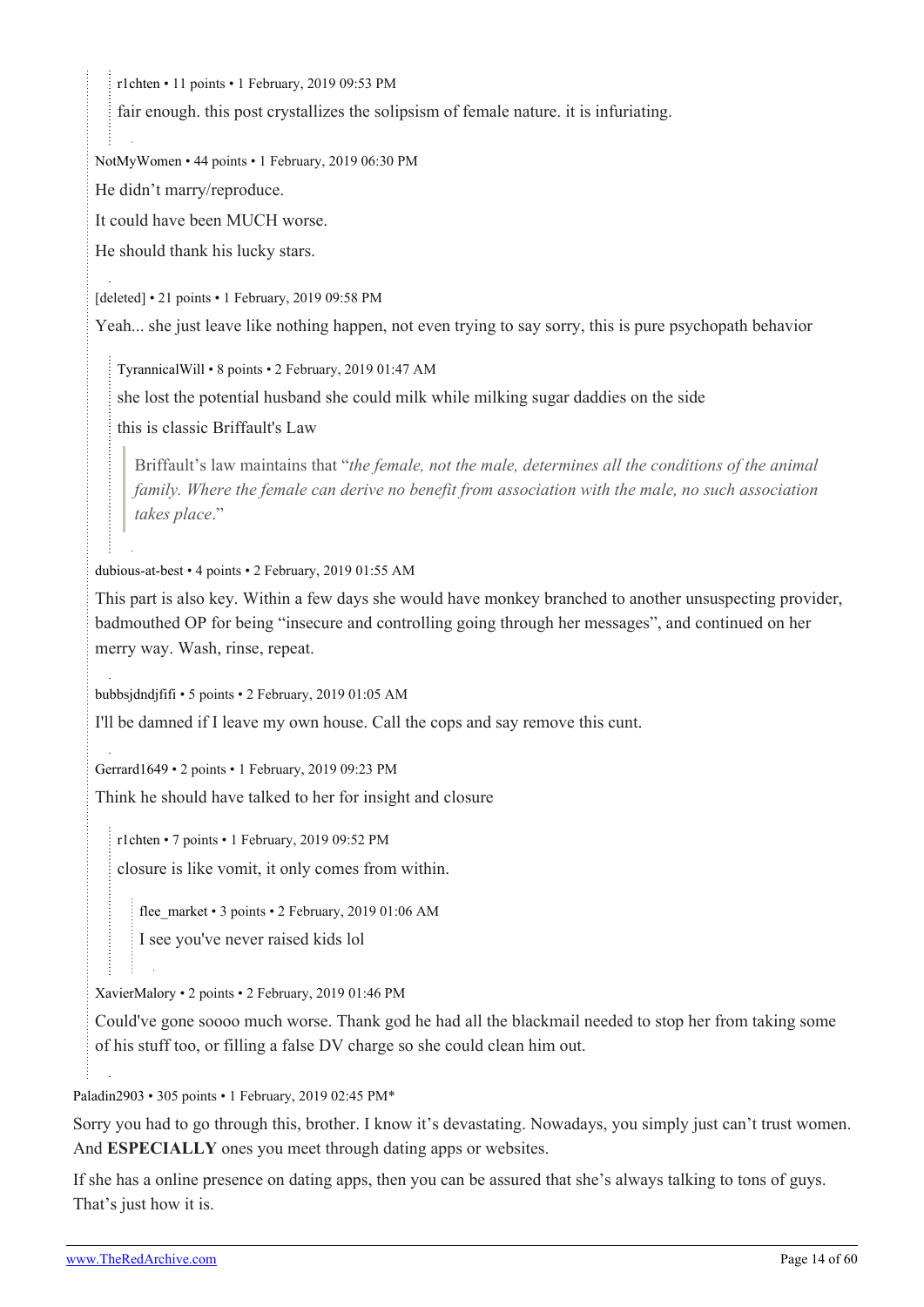Women love (and are addicted to) attention. Once they get a taste of that monumental volume of attention, there really is no going back.

Those things are just the devil's playground. If she wasn't bad before she got on them, she certainly will be after. They just bring out the worst in women.

If any blue-piller is lurking....before you move in with her, it would be wise to have a private eye dig into all of her affairs and stake her out for at least a month.

Sound extreme? You bet your ass it is. So is moving in with someone and sharing your life with them.

[fmanly](https://old.reddit.com/user/fmanly) • 87 points • 1 February, 2019 03:51 PM

Agree. In a lot of ways it is like any kind of exposure to variety.

Imagine if you had to pick your one favorite meal, and eat that exclusively for years/decades. Nobody would want to do that.

Well, that woman you're wooing is being wooed by dozens of men, or more, she's getting deluged with a variety of attention. Sure, a lot of that appeals to the superficial for her, but I bet a lot of it is also genuine interaction/etc. Imagine having dozens of people just going out of their way to help you out any way you can. You want to buy a new car, and you have 4 mechanics offering to take you shopping and give you advice, and 2 lawyers offering to just buy the car for you. Once you've had a taste of that, why would you want to forego that for what only ONE person can offer? Why not take the advice from the mechanics on which car to get, and let the lawyer pay for it, and then drive it to some hunk's house for sex? And then the next morning why not let the guy who is a chef make you breakfast?

Honestly, I'm not sure I'd even have a problem with it if they were honest. The problem comes when a woman implies that a guy is getting exclusive access in exchange for his attention, when he is not.

[HipsterNgariman](https://old.reddit.com/user/HipsterNgariman) • 43 points • 1 February, 2019 04:30 PM

They should almost live with you stating "I live in your house but you have to understand at any moment I can get heavily arroused by one of the fifteen guys I hang out with everyday and just cheat on you like that. Oh and sometimes I'm not even arroused, it's just to get a free meal"

I have a dream. Fuckin' red pill for everyone to grow the women a brain in the mean time.

[fmanly](https://old.reddit.com/user/fmanly) • 13 points • 1 February, 2019 09:01 PM

If they've living with you then you're already making a mistake. She can instead just call the police and have you evicted. Sure, it will get sorted out in a few months and then you'll get your house back and by then she'll be working on evicting some other guy from his house...

[massy525](https://old.reddit.com/user/massy525) • 24 points • 1 February, 2019 06:23 PM

That was an excellent telling of how daily life is for any young girl that is 5/10 or above. Most guys even on MGTOW really don't understand how good girls have it.

[deleted] • 15 points • 1 February, 2019 09:39 PM

Most guys even on MGTOW really don't understand how good girls have it.

Most girls don't understand how good girls have it. It's just normal and expected to them, hence the rage and desperation at the world bowing down at your feet drying up when the years stack up and the youthful looks fade.

[massy525](https://old.reddit.com/user/massy525) • 6 points • 2 February, 2019 05:01 AM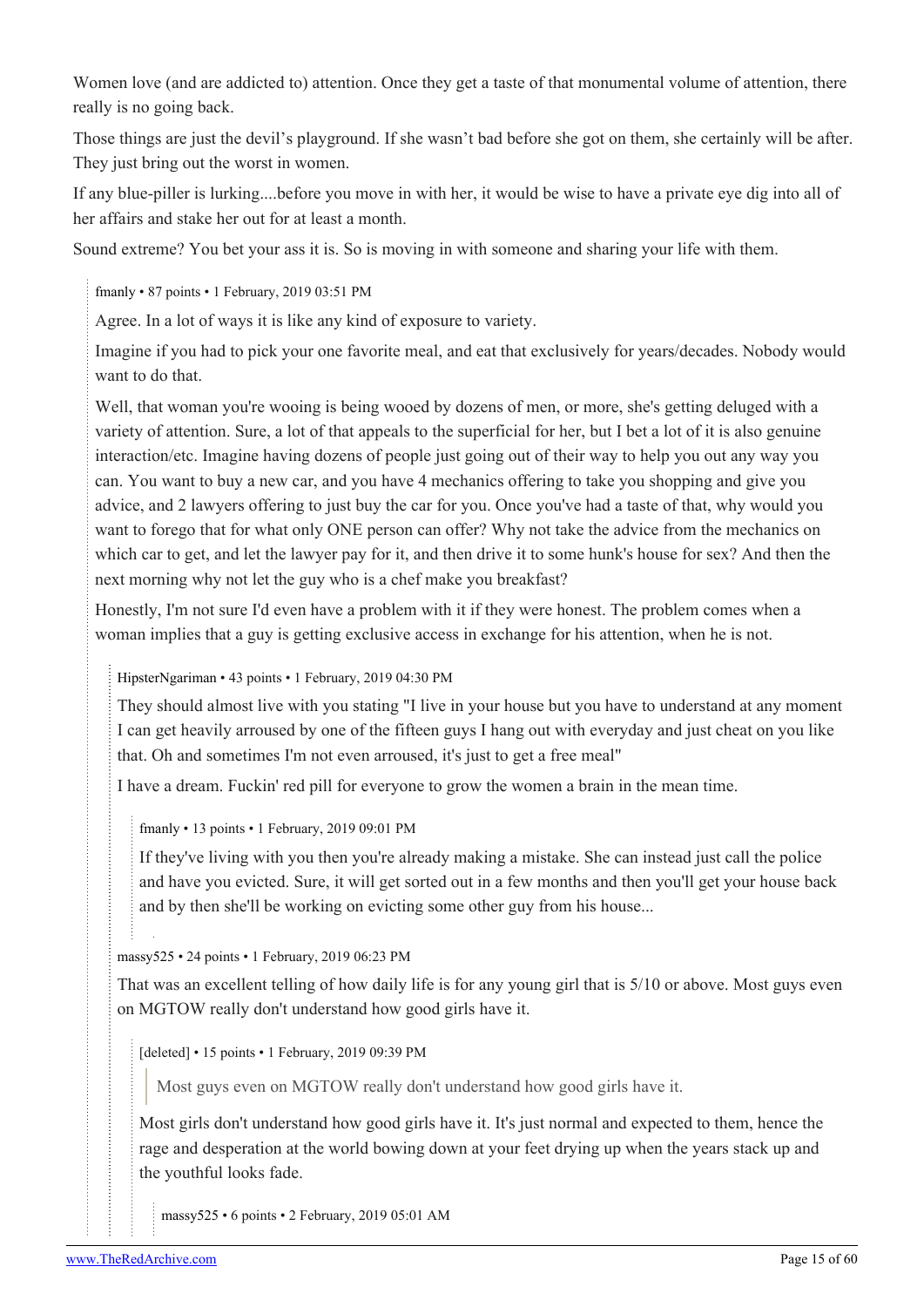No joke. People give me shit sometimes about dating younger girls. I always say well they are prettier and don't have attitude problems with unrealistic expectations like older women. Then they proceed to tell me that's because those girls have been mistreated or some other BS as if that is my problem to deal with. The real reason is as you just stated. They are finally getting a sample of what real life is like and as they realize it will only get worse they start to take it out their anger on anyone stupid enough to be around them.

[deleted] • 5 points • 2 February, 2019 07:24 AM

I always say well they are prettier and don't have attitude problems with unrealistic expectations like older women.

Spot on, exactly how I feel. At 20 a girl is generally sweet and cheerful and even though she's a materialistic little thing, she's only looking for dinner, a pretty dress or two, etc. Fast forward to 30 and they are jaded, have 10+ years of baggage, "don't have time to waste" and want a man who has a high status job, a nice car, a house, etc etc. Gee, I wonder why men prefer younger women...

[jacketguy](https://old.reddit.com/user/jacketguy) • 2 points • 2 February, 2019 06:50 PM excellent points here

[Sandbagicus](https://old.reddit.com/user/Sandbagicus) • 85 points • 1 February, 2019 03:04 PM

If she has a online presence on dating apps, then you can be assured that she's always talking to tons of guys. That's just how it is.

Man, this needs to be understood by everyone that uses dating apps. After I got divorced in 2013, I used these as it had been 17 years since I'd dated.

At one time, I was juggling 7 different women. I'd be on a date with 1 and the others were texting me or trying to call. Ugh - major pain in the ass! I ultimately ended up with 1 for awhile because dating more than 1 woman at a time is very difficult. For women though, they love it because it's the attention they all so desperately seek and require.

So yeah, she ain't just talking to you - she's getting validation all the time. The hotter she is, the more men she's dangling.

[massy525](https://old.reddit.com/user/massy525) • 50 points • 1 February, 2019 04:41 PM

dating more than 1 woman at a time is very difficult.

This is only true for men. Another reason why there is not and can not be "equality." Women have always had advantages over men that men can never have.

I prefer Chris Rock's version "Dick is free, pussy costs money"

[themanmohr](https://old.reddit.com/user/themanmohr) • 9 points • 1 February, 2019 06:30 PM

If she's ever been on a dating app and especially if you met on a dating app she's not worth a relationship hell if she's not a Virgin she's not worth commitment dating apps and most women are only good for casual sex anything else and you're asking to get fucked over

[Sandbagicus](https://old.reddit.com/user/Sandbagicus) • 2 points • 1 February, 2019 07:24 PM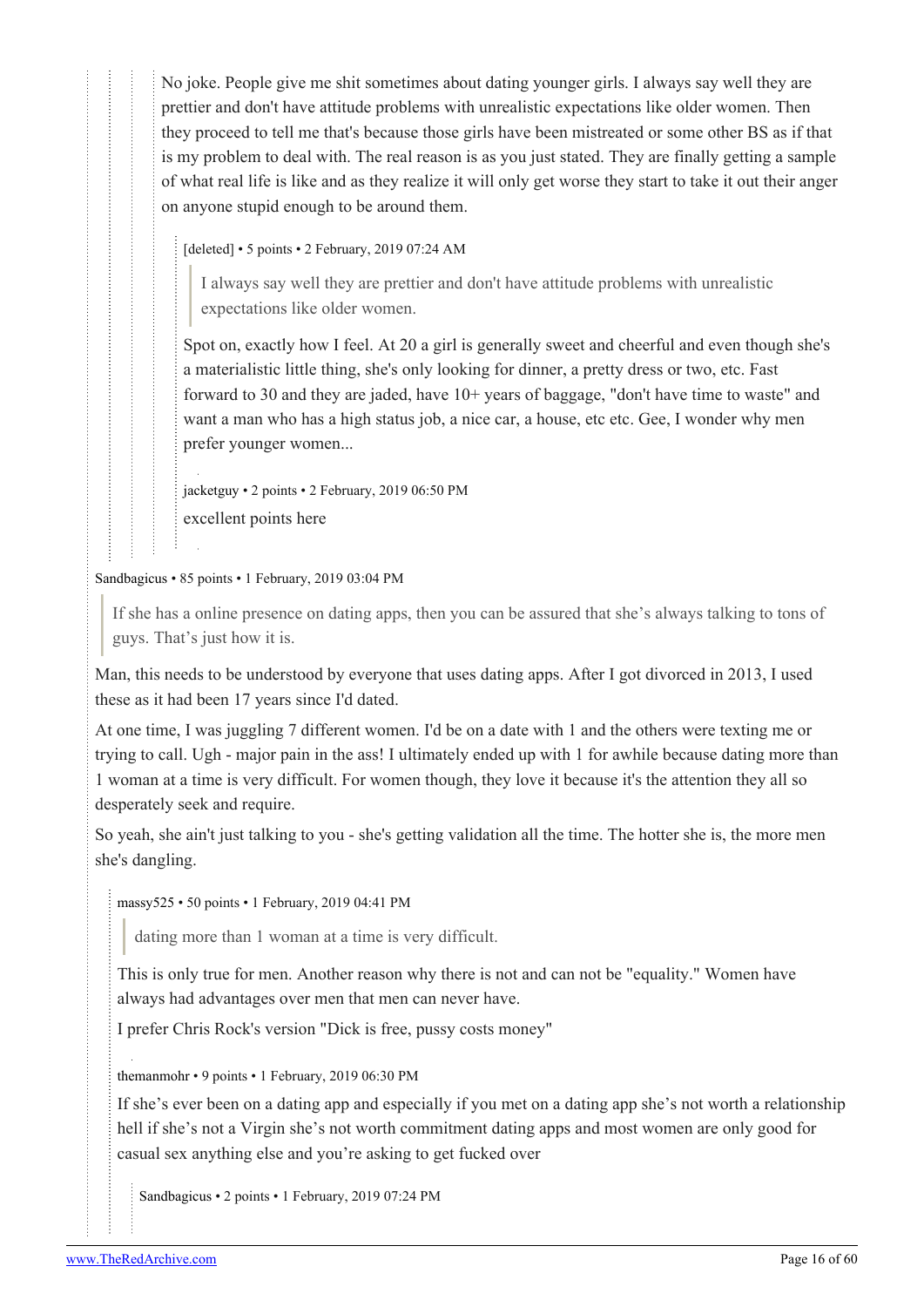No man in his right mind would want to deal with some starfish virgin, who's gonna be clingy AF after you pop that cherry. If I'm gonna stay single and pump  $\&$  dump (which I am), I want a woman who knows she better blow me or I'm leaving.

Plus, a woman who's still a virgin at a certain age (I'm over 40 btw lol) is going to be a fat whale that no one wants to touch.

#### [themanmohr](https://old.reddit.com/user/themanmohr) • 0 points • 1 February, 2019 07:49 PM

Yeah you've got a good point but I'm a young guy and I'm just going to have casual sex with women who aren't virgins and if I find a Virgin I like and think is worthy I'll pop her cherry and if she's clingy like that that's the only woman I'd consider marrying because I want kids and I don't think it would be right to raise kids knowing they'd be in a broken family and if they're clingy and submissive then they'll do whatever you tell them to do and you can teach them to have sex and they'll continue to have sex with you unlike the used up women who marry betas and aren't that attracted to them like that(that's how you get sexless marriages)

[Sandbagicus](https://old.reddit.com/user/Sandbagicus) • 4 points • 1 February, 2019 08:14 PM

No, those clingy virgins will just turn into nagging wives and eventually cheat on you. AWALT, my friend.

But good luck - Unlike many here, I do appreciate that you want kids. We need more good fathers today.

[empatheticapathetic](https://old.reddit.com/user/empatheticapathetic) • 3 points • 1 February, 2019 08:25 PM

It's like you didn't even read the post. You can't control her. She will fool you.

I had a virgin oneitis who sucked someone's dick the day I intended to fuck her. It means nothing.

[themanmohr](https://old.reddit.com/user/themanmohr) • 1 point • 2 February, 2019 09:07 PM

Well Virgin for these purposes means she's never had a sexual encounter not because she just hasn't had vaginal sex yet and it doesn't count if it's only because she hasn't had the opportunity to

[HelmutHoffman](https://old.reddit.com/user/HelmutHoffman) • 1 point • 2 February, 2019 11:18 AM

[/r/ihavesex](https://theredarchive.com/r/ihavesex)

[Sandbagicus](https://old.reddit.com/user/Sandbagicus) • 1 point • 2 February, 2019 03:36 PM

lol - that wasn't my point at all, sorry. Just trying to throw some real-life experience out there. And that whole situation was due to me being in a mostly-sexless marriage for years. [r/DeadBedrooms](https://theredarchive.com/r/DeadBedrooms) lol

[generalissimo\\_jones](https://old.reddit.com/user/generalissimo_jones) • 4 points • 1 February, 2019 09:37 PM

Yeah. In my bluepill days it wasn't that hard for me to do some digging and find out my oneitis was being dicked by the useless hipster unemployed pretty boy she was always complaining about. Can't say i was that surprised. That was the straw that broke the camels back which caused my mental breakdown, blackpilling and MGTOW ascension.

Any non MGTOW's reading this should know everywhere your woman goes and everything she does and all of her communications. She doesn't have to know but there is no such thing as trust. Sincerity is always subject to proof. With the technology around today it isn't even that difficult...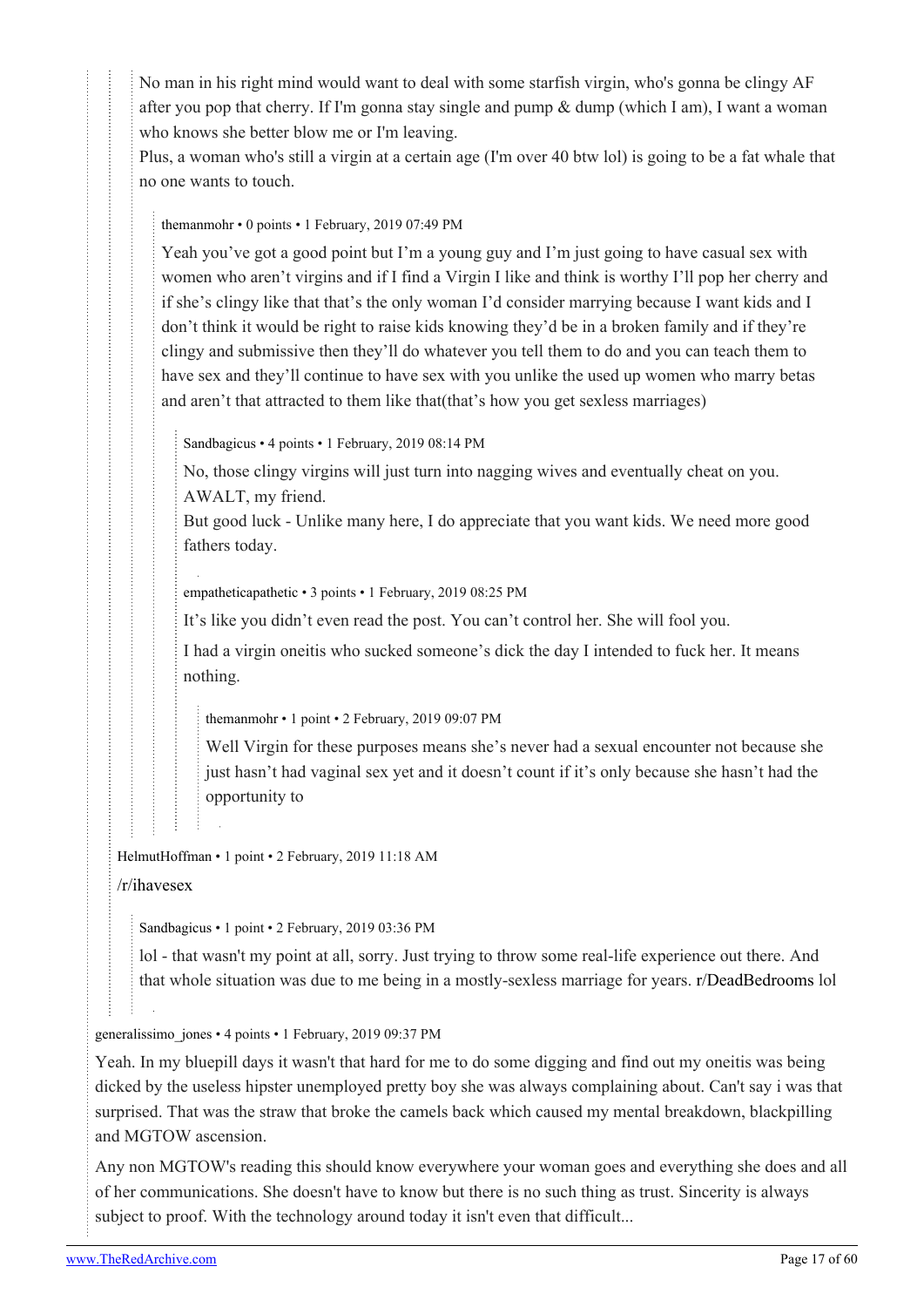blind sypher99 • 2 points • 2 February, 2019 08:05 AM

I wonder if most ex-blue pillers had a moment of explosive revelation that shattered the carefully crafted illusion. I remember the moment I became redpilled. Not on women, but none the less it led me here. It was some emotional shit.

[deleted] • 2 points • 1 February, 2019 10:29 PM\*

- Nowadays, you simply just can't trust women. And **ESPECIALLY** ones you meet through dating apps or websites.

- Women love (and are addicted to) attention. Once they get a taste of that monumental volume of attention, there really is no going back.

- Those things are just the devil's playground.

- before you move in with her, it would be wise to have a private eye dig into all of her affairs and stake her out for at least a month.

That is some fucking unforgettable wisdom right there

My last "gf" I met on tinder. Banged her out a bunch, it was awesome. Then I dropped out of grad school and decided to up and move to a new state, b/c living in that new state has been my goal for a while, and now I had the opportunity. The only reason to stay would have been our relationship (I was redpilled enough to say fuck that noise, one person ain't holding me back). Within 2 weeks she was already fucking a new dude, and planning a road trip with him.

Apparently they had been texting while I was still dating her. (Ironically enough, a few months later I texted her that I wanted to bang her still, and she told me that he found my texts to her, and demanded she stop contact with me. Smart dude, lol, I should have done the same thing-- gone into her phone. I guess crazy cunts like that kind of domination where you demand access to their comms)

Made me wonder about when she had cancelled plans on me during a 3 day weekend to supposedly visit her mom in a nearby state. She was 90% probability just banging some fucker on the side.

Also, before we met, it seemed like she had just broken up with a different guy about a week before.

She was one of those codependent women who always tried to be in some sort of relationship b/c she can't handle being alone.

Definitely opened my eyes.

[descenceX](https://old.reddit.com/user/descenceX) • 1 point • 2 February, 2019 02:51 PM

I agree with this, OP was way too naive for a red pill. I'm currently with a girl (been together for 2 years). I have cameras at home, security system for when only she's at home (only I can disable it), location sharing, icloud access, and remote laptop access.

Now you might think it's too much, and I understand, but I started doing that as soon as I discovered "it's only your turn" several years back, I wanna know the second my turn has ended. She has knowledge about all of it, and she 100% understands that if something doesn't add up, she'll be out the door, also, no trips (and no social media) I don't care if you will go meet your god in that 1 hour away city, it's not gonna happen.

OP was way too trustful.

[Misogynes](https://old.reddit.com/user/Misogynes) • 203 points • 1 February, 2019 02:42 PM

A very similar story happened with me, but I was with her for nearly 3 years and we'd lived around the world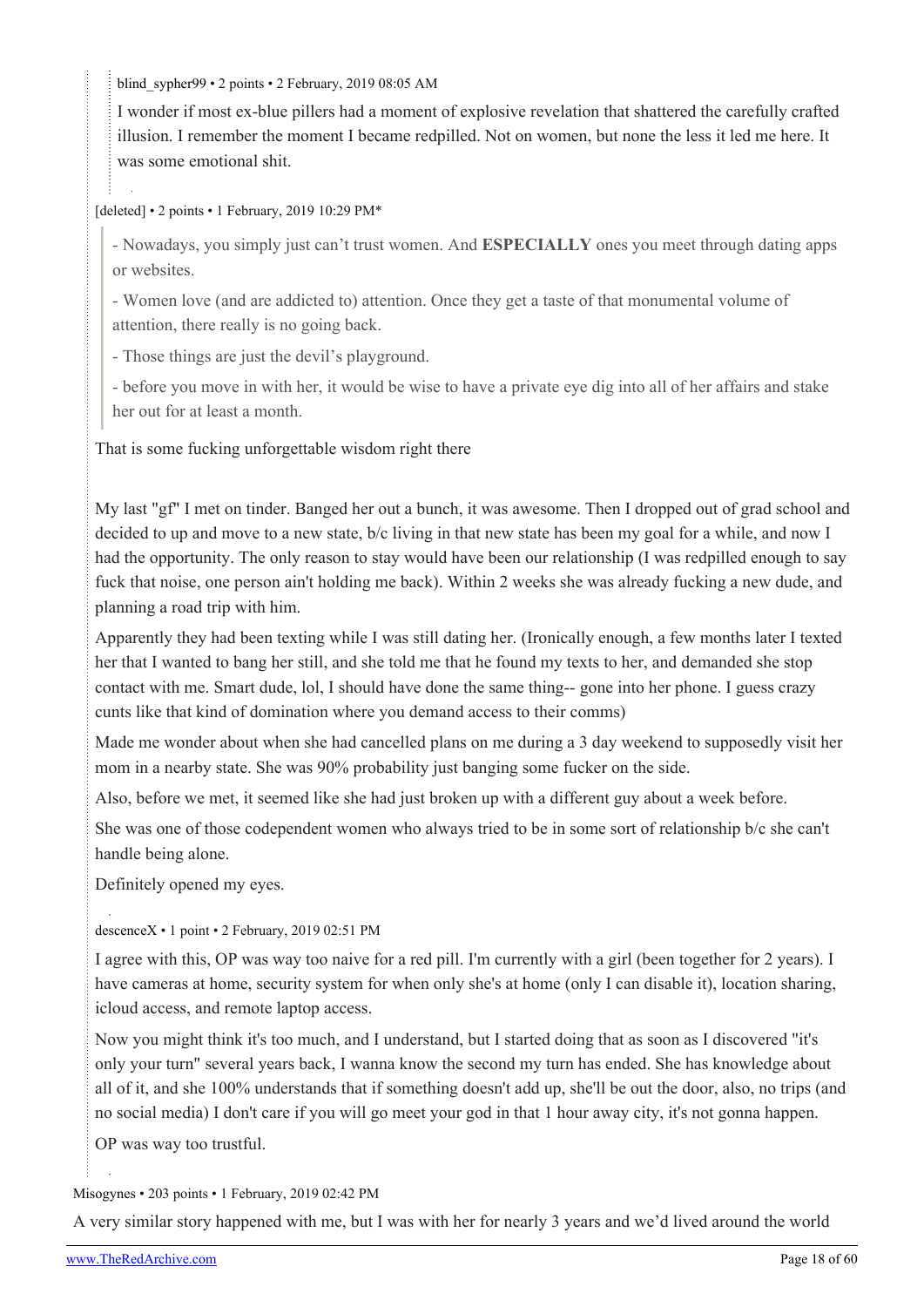together (great sex daily, best friends and business partners for all of it).

I don't know if I'll ever get over the trauma of that betrayal. A year after bolting and taking more than a few months to overcome the depression, I still seethe multiple times each and every day.

I can't even trust my own mother after that, red-pill-aware as she may be.

[Drozz42](https://old.reddit.com/user/Drozz42) • 14 points • 1 February, 2019 09:46 PM

These hoes ain't loyal to a T. Women don't deserve us.

[soar-above](https://old.reddit.com/user/soar-above) • 2 points • 1 February, 2019 11:34 PM

I don't know if I'll ever get over the trauma of that betrayal. A year after bolting and taking more than a few months to overcome the depression, I still seethe multiple times each and every day.

That's not good. Get therapy. Or cut the psychic link. Or both. I'm dead serious. Been there, done that.

[guitarguy1749](https://old.reddit.com/user/guitarguy1749) • 201 points • 1 February, 2019 01:35 PM

Thank you for sharing your story. You're so right in that men need to continue to share their stories so that those new to mgtow can see what can happen. I'm glad you made it out without further damage. Sometimes these kinds of things can be a blessing when it finally opens your eyes and you say enough is enough. Your story further clarifies that even when you do everything right "hold frame" etc, it doesn't protect you. Even Chads get wrecked by women.

[jacketguy](https://old.reddit.com/user/jacketguy) • 21 points • 1 February, 2019 06:13 PM

agreed.. you could be duke nukem level masculine and it wouldnt help.. a bad woman is just a bad woman period... and thats what i hate about pua.. they tell men that we can control women if we hold frame etc but thats not true because no matter how alpha or how good or rich u are, if she wants to play you then she can..

puas like to pretend women dont have free will

"if i act this way then she wont betray me" good luck with that lol

[covfefeismylife](https://old.reddit.com/user/covfefeismylife) • 2 points • 2 February, 2019 12:03 AM

I think we need to make sure to these stories are actually real. Or at least don't take every post at face value. People posting fake shit on here and getting to the front page is leaving me not wanting to read this sub anymore. We have became to much of a circle jerk.

From this dudes post history he has been in Asia for a year. Not saying he is a liar, just saying there are people posting fake stories. This one just makes me suspicious.

I'm not putting down op, or any of you but we don't need men on here manipulating us like women do.

[jkarovskaya](https://old.reddit.com/user/jkarovskaya) • 173 points • 1 February, 2019 03:13 PM\*

OP wrote this

**make it clear you're the man and are controlling the direction of your relationship**

in Western countries right now in 2019, that's not really possible.

Men really can't control a relationship unless the woman is brainwashed level submissive

Women from the second they meet you have an agenda, based on your SMV and her age.

Once you are out of college age and are moved in together, there's only one place a "relationship" is headed as far as the woman is concerned, and that's marriage.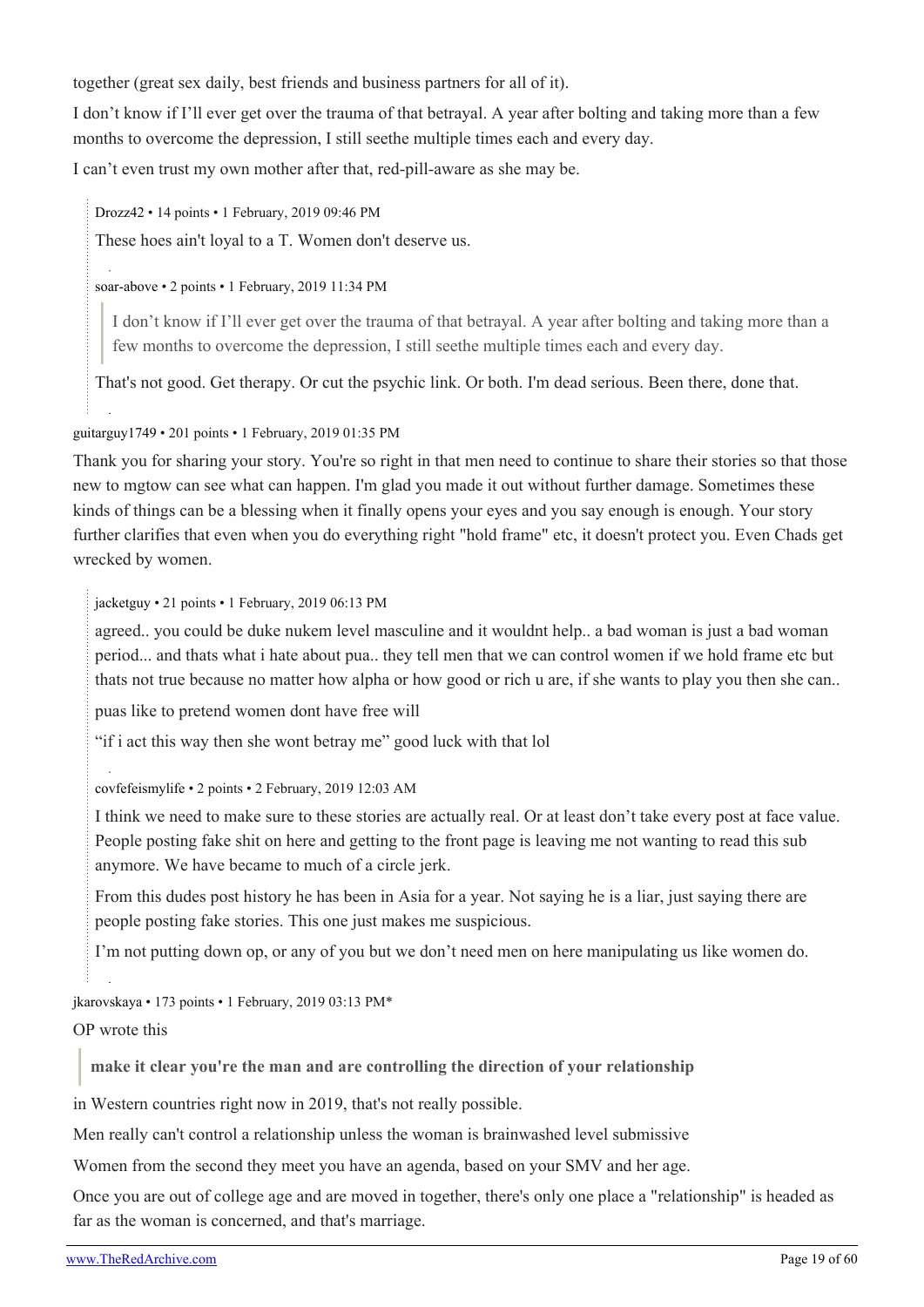Women (most) are dreaming of the big day, center of attention, fairy tale big dress wedding, as they are taught by BP parents that girls are princesses. Princesses need that affirmation.

Media, movies, and peer pressure elevate weddings to the ultimate achievement socially, and big points for all the Insta/Snap/Twitter photos & vid

You can hold frame, bulk up, and be macho as hell, but she's got an agenda to get you to sign that legal document binding her fate to yours.

Just say no to cohabitation

[Paladin2903](https://old.reddit.com/user/Paladin2903) • 46 points • 1 February, 2019 03:18 PM

+1,000 on this. Exactly correct.

[deleted] • 45 points • 1 February, 2019 05:48 PM It's worse.

Brainwashed level submissive women are fiercely loyal to their abusive relationships (I mean genuinely abusive, not the watered-down term that gets used these days). It is interesting that women respond so strongly to hybristophilia (e.g. the positive response to the Ted Bundy bio pic is an interesting phenomenon).

They breed the part of humanity with the least humanity, and love it when men work outside the system... look at the no-go zones, for instance, or the above mentioned hybristophilia. They love being manhandled and being the plaything to an alpha brute.

They'll settle as a last resort, but alpha fux beta bux is core to their being.

I'm just glad to be done with it all. Good luck to them all and good riddance.

[massy525](https://old.reddit.com/user/massy525) • 16 points • 1 February, 2019 06:26 PM

Yep the only power a man has anymore in the US is to reject complete and total subjection/slavery(for now). No marriage, no co-habitation.

[themanmohr](https://old.reddit.com/user/themanmohr) • 12 points • 1 February, 2019 06:35 PM

Exactly they need to be next level submissive for a LTR to be considered meaning she was a Virgin when you met she's completely dependent on you for everything you're the center of her universe she does whatever you say everything in her life needs to be dependent on you she has to need you on a physical and psychological level and she can't have had any other attachments like that to any other men she also needs to know that you don't need her otherwise something will go wrong

[jkarovskaya](https://old.reddit.com/user/jkarovskaya) • 1 point • 1 February, 2019 07:38 PM

That sounds like having another child, rather than a functioning brilliant, attractive partner and full participant in life.

Count me out if that's the paradigm, regardless

[themanmohr](https://old.reddit.com/user/themanmohr) • 3 points • 1 February, 2019 07:46 PM

Yeah it does and that's the shit deal we have basically have an adult child don't deal with women or get completely fucked over

the m3me monster • 3 points • 1 February, 2019 08:56 PM Wats DMV and DP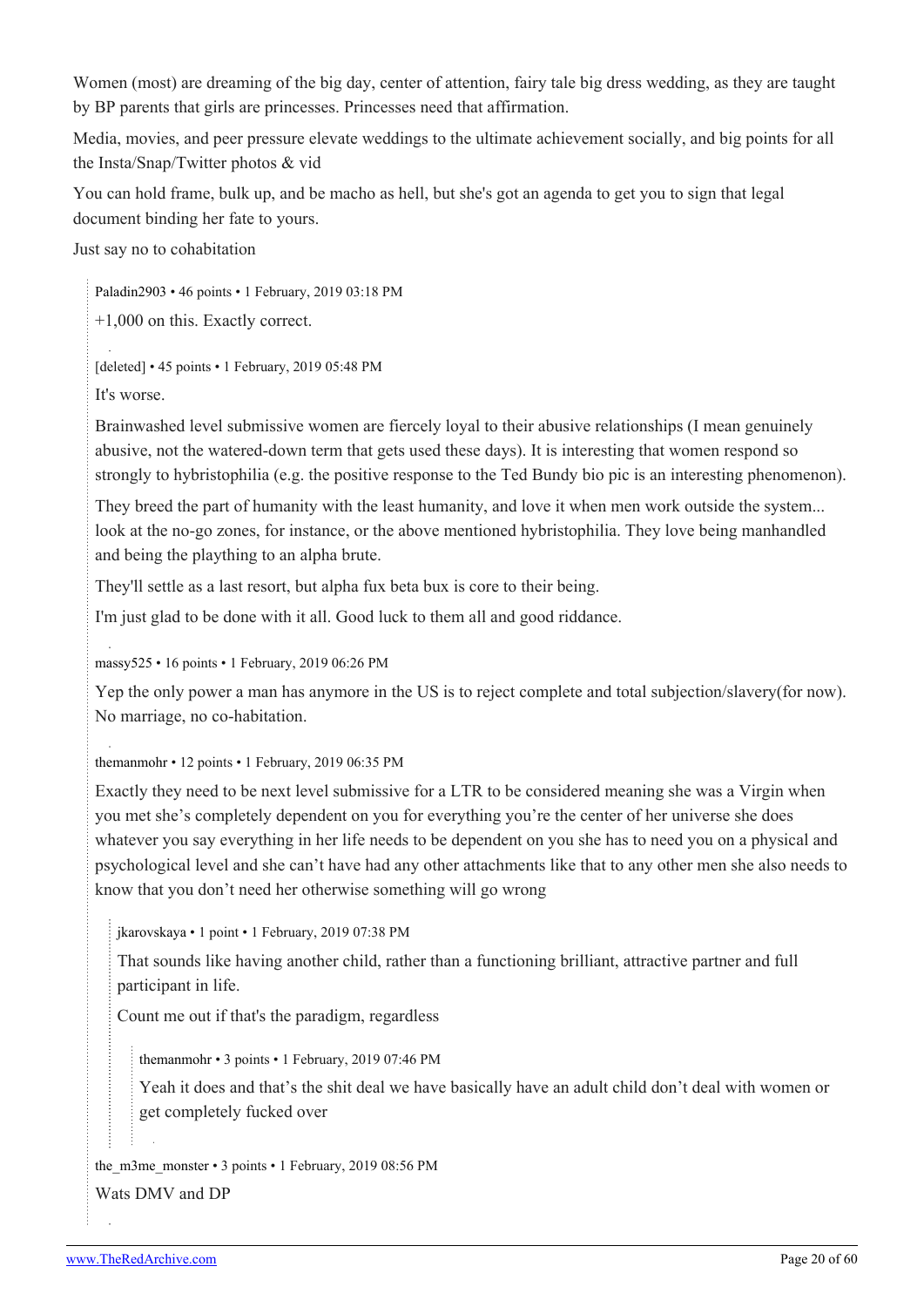#### [deleted] • 136 points • 1 February, 2019 02:52 PM

The way things are going I reckon women will be allowed to cheat on men with impunity soon. In the UK it's already gotten to the point where you can do jail time for snooping on her messages if you suspect her of anything. There have been cases where the 'controlling' boyfriend gets his picture plastered in the news for checking her messages. Admittedly, there does tend to be more intimidation going on in these cases but they still set a dangerous precedent in already dangerous times for men. That thing where you threatened to send the evidence to her friends etc, you would lose the moral high ground here in UK for threatening behaviour or blackmail and she could take legal action. Even looking at her phone can get you in hot water legally. Women in the West are gaining increasing amounts of power it's no wonder there is a huge surge in MGTOW. Peace bro, glad you dodged a bullet in more ways than one.

[deleted] • 87 points • 1 February, 2019 03:49 PM

```
The UK is lost - Great Britain is no longer great
```
[deleted] 1 February, 2019 07:57 PM [deleted]

[BluetoothMcGee](https://old.reddit.com/user/BluetoothMcGee) • 2 points • 1 February, 2019 10:38 PM Drool Britannia.

[deathtocontrollers](https://old.reddit.com/user/deathtocontrollers) • 3 points • 1 February, 2019 10:43 PM

Kind of sad, considering how much men sacrificed to take over Britannia and make it great in the past.

[Freefrombitches123](https://old.reddit.com/user/Freefrombitches123) • 6 points • 1 February, 2019 11:14 PM

To be fair everywhere is cucked, France, Spain, Sweeden, USA, India, China you name it.

[deathtocontrollers](https://old.reddit.com/user/deathtocontrollers) • 2 points • 1 February, 2019 11:19 PM I know. :(

[deleted] 1 February, 2019 09:00 PM

[deleted]

[massy525](https://old.reddit.com/user/massy525) • 19 points • 1 February, 2019 04:38 PM

They already are. That's what marriage is. That's why MGTOW's motto(i know its not really the motto) is "never marry, never co-habitate"

[badmanahgwanso](https://old.reddit.com/user/badmanahgwanso) • 12 points • 1 February, 2019 04:53 PM

It's pretty freaky to see that some pussy-pass stuff which is (at least for now) only strongly implied in the US has actual legal weight in some first-world countries.

[Neem3r29](https://old.reddit.com/user/Neem3r29) • 7 points • 1 February, 2019 09:27 PM

Jesus tittyfucking Christ Fuck dating, fuck marriage, fuck one night stands, etc. It's literally like playing Russian roulette with a semi auto these days.

[deleted] • 3 points • 1 February, 2019 09:36 PM

Sure is. I think on subs like this though, there is a focus on the worst females and it gives us a fatalistic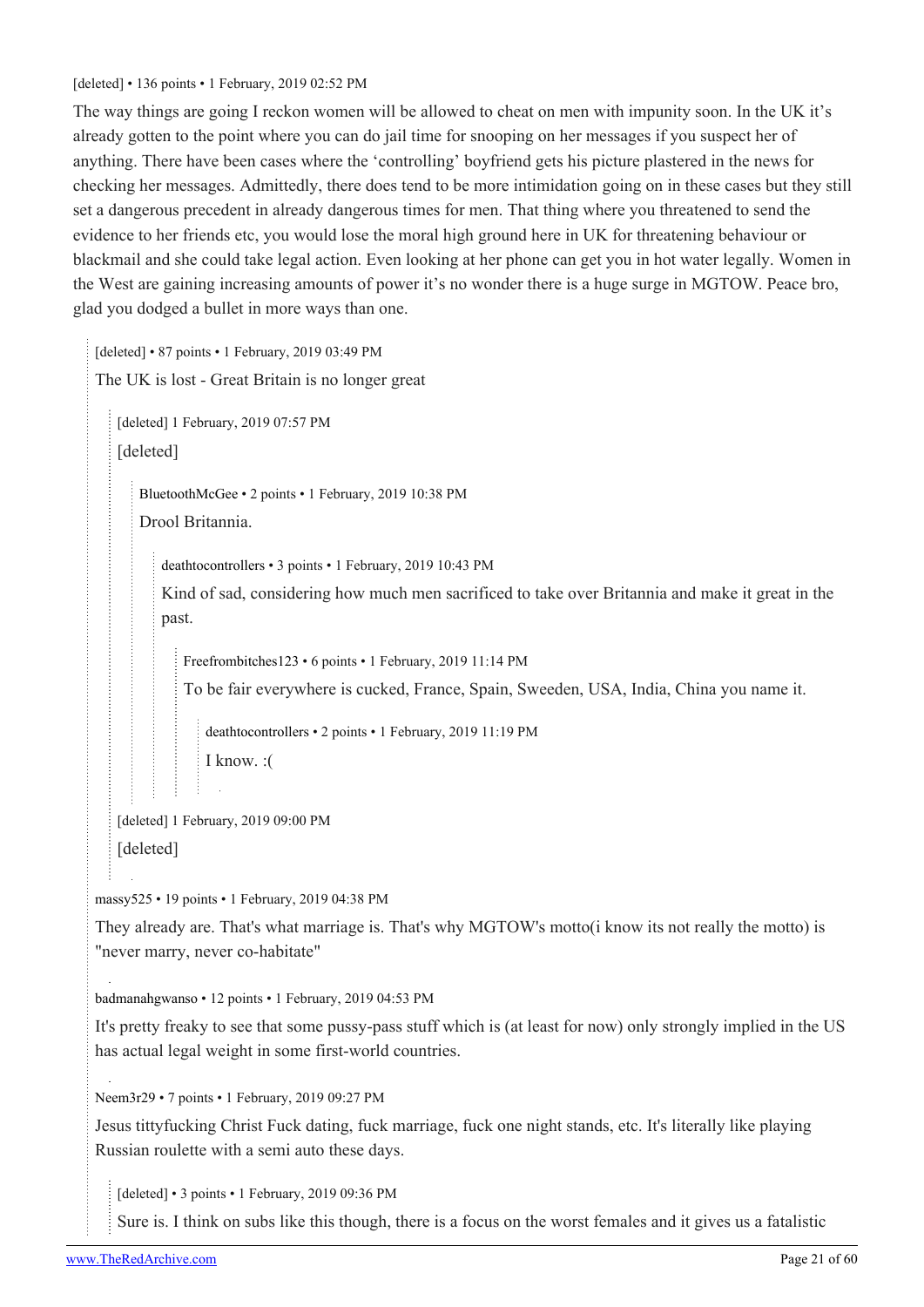view on them. I know some friends who are in relationships that really work but they are alphas and I'm sure the mutual respect they have for each other would be easily turned to contempt if they were betas.

#### [Prometheus444](https://old.reddit.com/user/Prometheus444) • 6 points • 1 February, 2019 08:01 PM

There have been cases where the 'controlling' boyfriend gets his picture plastered in the news for checking her messages.

This is fucking ridiculous...

[SuperSaiyanBroly737](https://old.reddit.com/user/SuperSaiyanBroly737) • 1 point • 2 February, 2019 02:08 AM

Wahmen won't be able to cheat on you if you're not in an (exclusive) commitment with them.

Besides, getting cheated on can be fun if you also cheat on them (e.g. charles and diana).

#### [deleted] • 124 points • 1 February, 2019 02:27 PM

I wish I could say this surprises me, but it doesn't at all. If you want to really know who you're dating, sneak a peak at her phone. I did with a 21 yr old I was dating, and also a 38 year old I was dating. Both times we had been together for months, and both times there were multiple other men they were fucking. Now I just dont date anymore. It's all just too sickening.

#### [MikeRocksBoat](https://old.reddit.com/user/MikeRocksBoat) • 60 points • 1 February, 2019 02:49 PM

Essentially, if you are dating exclusively, I think always available consensual access to each other's phone messages is an absolute necessary. Won't stop it of course, but makes it easier to get caught, because setting up a second phone, or deleting messages tends to stick out.

The old saying when dealing with children works here, "trust but verify".

[fmanly](https://old.reddit.com/user/fmanly) • 58 points • 1 February, 2019 03:31 PM

Seems like it makes more sense to just not go there.

Don't expect any relationship to be exclusive. If you have fun with somebody then have fun with them. If you don't mind sleeping with somebody who sleeps around, then by all means feel free (just know your risks). If you want to agree on making a relationship exclusive, I guess you can, but don't expect that the other person is keeping up their end of the deal.

Ronin Man said something on YT that resonated with me - he used to keep half a dozen women in his harem at all times, and he was open with them about it. That was the only way he found that relationships could be fairly stress-free. They'd enjoy time together when they wanted to, and when either he or the a woman got tired of it she'd be off. I imagine he didn't expect them to be exclusive either. Obviously if he can pull that off he has something going for him, but even so he maintained that women simply got bored after a while. Trying to cling to that long-term relationship is just setting yourself up for failure.

Personally I'm doing the monk thing. I haven't ruled out relationships entirely, but not only would it have to be the right person, it would have to be something I could keep light, forever. It couldn't be somebody I was truly intimate with, in the sense of baring my soul. It would be more of an activity partner, where sex is just one more activity. Honestly, I'm not sure how much I'm interested in that kind of relationship, so it just isn't a priority for me.

I think that is the only way relationships can work in this day and age. You can't be attached. It is just your turn. Nothing wrong with things that don't last forever - you pay \$10 to watch a movie and it ends and you go home. Nothing in life lasts forever, but romantic relationships are among the less durable.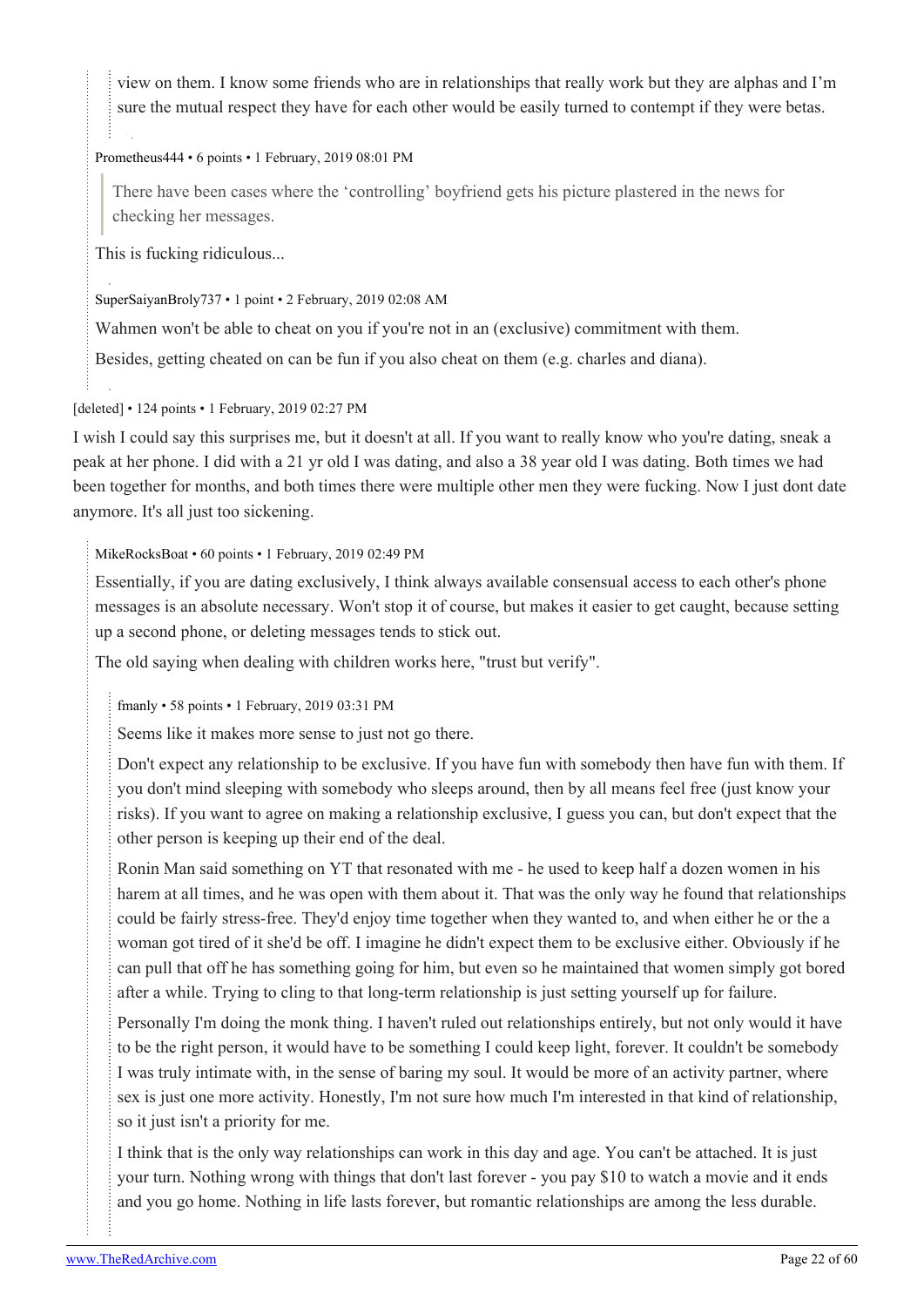[DeMeza](https://old.reddit.com/user/DeMeza) • 31 points • 1 February, 2019 04:33 PM

If you're attached today, you lose.

[deleted] • 5 points • 1 February, 2019 10:37 PM

I think that's a big part of the monk philosophy-- detachment from possessions.

Desire -> Attachment -> Loss -> Suffering.

Simply cut out the desire/attachment, and you limit suffering.

[https://en.wikipedia.org/wiki/Four\\_Noble\\_Truths](https://en.wikipedia.org/wiki/Four_Noble_Truths)

#### [MikeRocksBoat](https://old.reddit.com/user/MikeRocksBoat) • 10 points • 1 February, 2019 07:17 PM

I agree that it is best not to go there. Simply because the risk-reward ratio is not in my favor. Society has ensured that a woman gets the best deal, and that I get the raw deal. The same as with the government and my income, and mega corporations and my personal data. In such an environment, I refuse to be the patsy, as much as is possible.

A relationship when made exclusive is a trust contract between two parties. If you do your due diligence when entering into a contract for other things in life, why aren't you doing the same here? If AT&T commits something to me in a contract and doesn't follow through, I need to be savvy enough to pick up on it, and then ensure that the contract is abided by, or receive punitive damages. The same in an exclusive relationship with a woman. At least you should do your due diligence if you want to go down this road. Forget the punitive damages, since most states have decided to cuck us here. You

can accept that Facebook is trustworthy today (based on their  $X^{\text{th}}$  PR response 'to trust us'), but if you do believe them, it is on you. Same with a lying woman. Facebook will get away, and the woman will too, but you can at least get out of the bad faith relationship. Want to completely lock out the internet based on facebook? Be my guest. Only you can decide the appropriate pain point.

I'm not familiar with Ronin Man, but sounds like a PUA. People like him are part of the problem, where they validate the ridiculous open relationships that these women want. He is of course stress free as he is looking at hook ups. Many PUAs like that. Until he gets hit with a #metoo

The problem is turning everything into "romantic" relationships. Used to be that a relationship between a man and a woman was not *just* romantic, but was meant for more than that. It was a support system built on loyalty and trust, not just monkey sex. This is the environment that produces a grounded next generation, because the idea that everything in life has to keep you 'excited' is the massive gaslight that corporates, society and feminist twaddle would have you believe. Discipline and compromise make up a long term relationship.

Take us regular workers who have to work morning to night. We aren't doing work that excites us ALL the time. There may be moments of joy but mostly not. I'd be switching jobs every 2 weeks, and at a certain point people will realize that I'm a flaky worker. Time to tell them not to "work shame" me? (Same analogy applies to sluts and slut shaming, and it explains why so much is messed up today).

If we all bought into this narrative of not being attached and 'renting' stuff, we have bought into this retarded subscription model that big business likes to sell. A subscription model has only one objective, to milk you today, and tomorrow, and the day after. Even if the product is trash after day 1, and slightly improves on the day before renewal. Sounds like a woman, who changes after becoming LTR and then tries to clean up before shit hits the fan.

The idea of not being attached is great. Can I have all your stuff?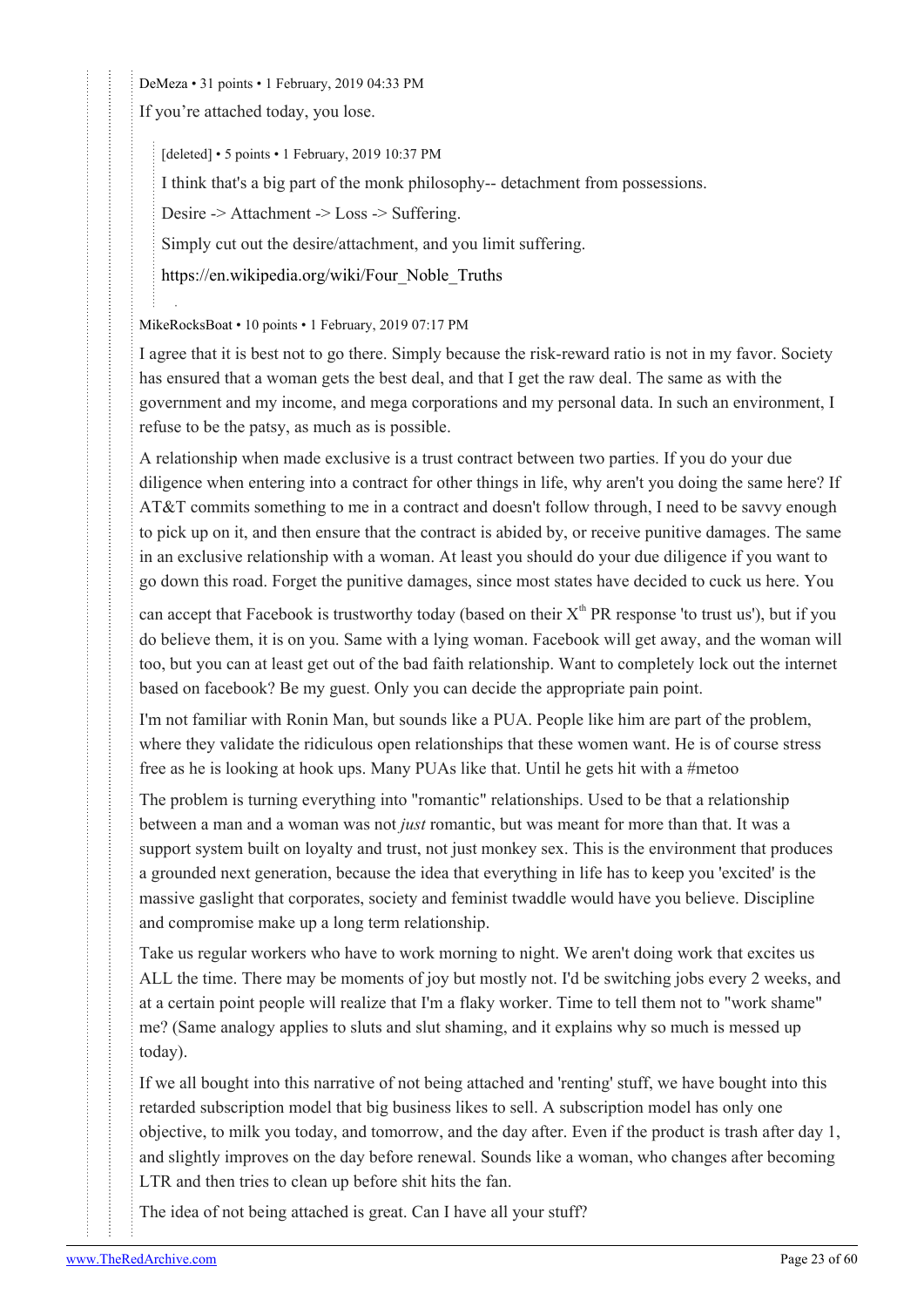I do want to come back to your point about the kind of relationship you envision. Your going monk mode is fantastic. Sometimes the monk gets tired and if you should find your personal possibleunicorn, again the idea would be to do your due diligence before and during any relationship. Trust her but verify. Same as with any other relationship with your accountant/doctor/lawyer/priest. Trust him but verify. If you don't, you have only yourself to blame right? And let them know right off that you intend to do so.

[fmanly](https://old.reddit.com/user/fmanly) • 2 points • 1 February, 2019 09:00 PM

Trust but verify is part of it, but a lot of it is understanding the reality of romance and not drinking the Kool Aide. If you can keep it light and mutually enjoyable, then I think it is a win-win. Sooner or later one party of the other is going to want out, and then you just have to let it go. You don't deserve her eternal loyalty, and neither does she deserve yours. Don't get entangled legally in any way that would have the government force your continued provision once either one of you wants to walk away.

I think Ronin Man was a former PUA. I'm not sure how much he does it. However, I'm pretty sure he is MGTOW these days. That doesn't preclude relationships - just entangling ones, and it sounds like he tried to keep them light even in his PUA days. He claims that when girls used to start getting clingy or making demands he would just give them a break for a few weeks until they either went their own way or came back around to keeping it light. I don't really have a problem with that as long as everybody is up-front about it.

He also has warned that you have to be careful about managing breakups so that women don't start creating drama. If you want them to go away you need to start making yourself unattractive to them, such as by acting more clingy/etc. You want them to cheat on you or whatever and make it so that leaving is their idea, and you don't want them to be upset that you're kicking them out. Sounds like a lot of work to me though...

In all cases the key is to not become dependent on others for validation, and to not let others become legally entitled to your ongoing support.

[shit-zen-giggles](https://old.reddit.com/user/shit-zen-giggles) • 16 points • 1 February, 2019 03:24 PM

This is controlling behavior under Duluth model.

Can and will be used against you, if shit hits the fan

[MikeRocksBoat](https://old.reddit.com/user/MikeRocksBoat) • 19 points • 1 February, 2019 03:29 PM

Tbf, if shit hits the fan, everything you do will be used against you. Hence why we avoid women.

[PhantomCowboy](https://old.reddit.com/user/PhantomCowboy) • 1 point • 1 February, 2019 06:16 PM the reality of 2019 is not that

[Tercalerc](https://old.reddit.com/user/Tercalerc) • 108 points • 1 February, 2019 02:09 PM

Jesus, I need to smoke a Joint after reading this...

Sorry for your loss man, but you did learn that AWALT in the most visceral way possible...

[Whirrlz](https://old.reddit.com/user/Whirrlz) • 5 points • 1 February, 2019 11:05 PM

I dont even smoke but now I just wanna drink or smoke.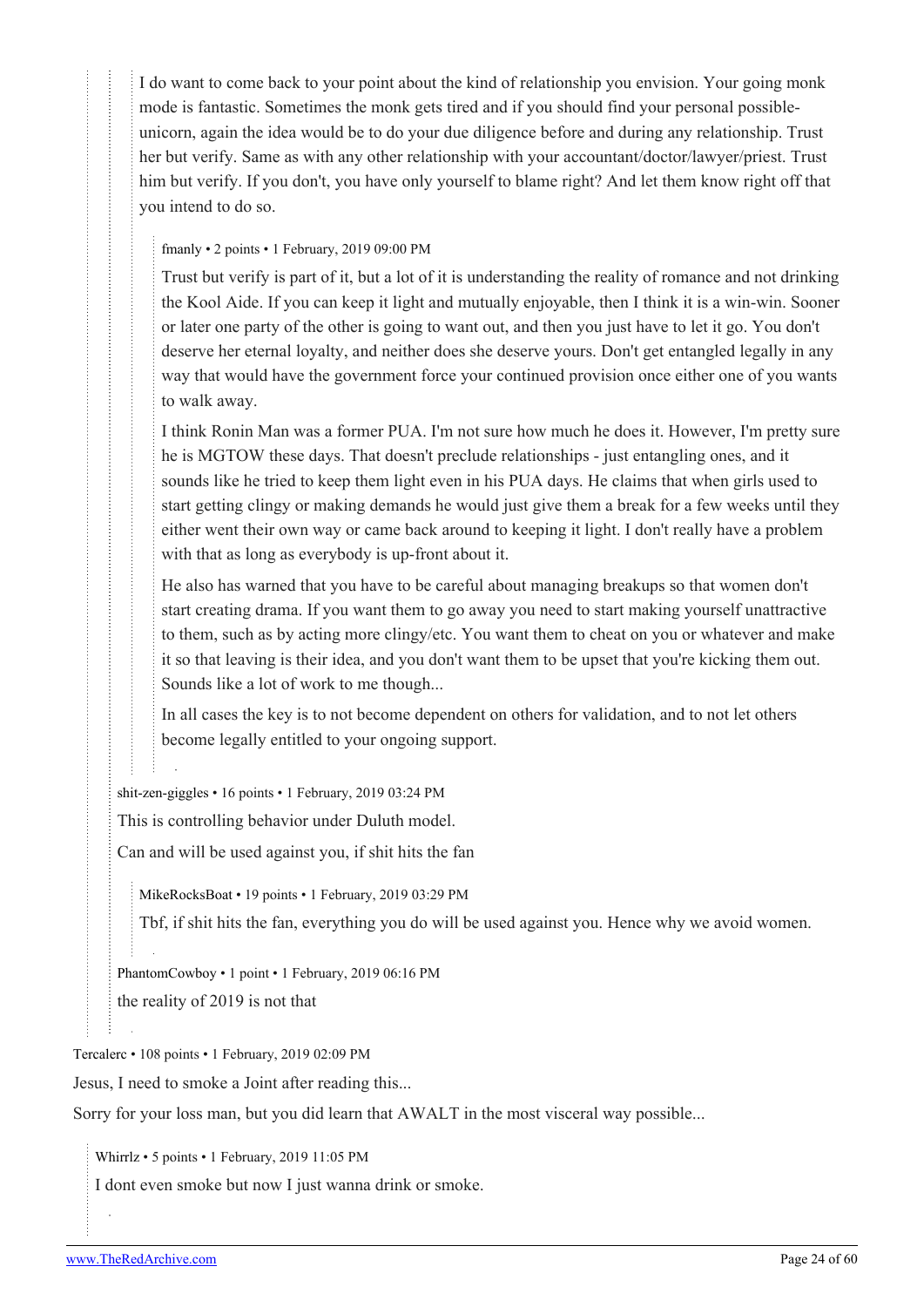[death-loves-time](https://old.reddit.com/user/death-loves-time) • 2 points • 1 February, 2019 11:16 PM

i think my cuckery during my beta days was so powerful i think it made me break through to the other side, i agreed to host a chick who we also agreed on was poly, not for long thought, but she kept to her word about the poly agreement, it was heart-wrenching every-time, and then i understood everything these subs speak of

its crazy but it worked perfectly as far as remedies go, and im happy i didnt invest emotionally from the start honing in on a mono relationship. the key really was to get roasted slowly by the fire from the start instead of burnt all at once like this poor fella was.

if youre a brainwashed beta, date a poly chick it will prepare you well while partitioning the pain

[Svartanatten](https://old.reddit.com/user/Svartanatten) • 74 points • 1 February, 2019 02:47 PM

Well written, truly terrifying for someone who isn't MGTOW, yet I guess.

I'm kinda expecting my GF to stray sooner or later, it's been clear to me for years that women ain't capable of loyalty (my mom left my dad after 30+ year and he never recovered) and don't feel love the same way as men do.

I'm ashamed to admit that I'm in love and hoping that my unicorn won't betray me, but I do expect it and tbh, I just try to enjoy the good parts while never forgetting that it will end when her affections shift.

Women can't be trusted but I don't think that makes them evil. I just view them as children, entitled without the concept of responsibility. If I need support I turn to my friends since I wouldn't trust my GF to not use it against me one day.

Thing is, some might say I'm a misogynistic person, but I don't dislike women, I just don't trust them since I've seen what they do with trust. So when the day comes I will just accept that, ye women ain't dogs, they don't understand the concept of loyalty, or rather they don't understand that unless it's unwavering your not loyal.

So, most likely I will be writing my story in a few years, maybe sooner maybe not. Untill then I will allow myself to be happy, but never naive.

[deleted] • 42 points • 1 February, 2019 03:33 PM

Accepting the end puts you ahead of the curve, it probably won't hit you as bad. Remain detached brother.

[Svartanatten](https://old.reddit.com/user/Svartanatten) • 16 points • 1 February, 2019 03:51 PM

I hope not, I'm quite sensetive so I really need to remain somewhat prepared for the end to make sure it won't break me. Tbh I have this feeling that she isn't completely over her ex. I do believe that she thinks she is over him, but there has been some weirdly phrased sentences that makes me think she hopes he will return (she was the one dumped). I'm not happy about maybe being the second choice, if I get any reason to suspect that they are in contact I will probably see how far she is willing to go to prove her self declared love, sexually... If they meet again she will be gone from my life instantly. But currently I got no real red flags.

[teslaistheshit](https://old.reddit.com/user/teslaistheshit) • 10 points • 1 February, 2019 05:54 PM

I have this feeling that she isn't completely over her ex

Oh brudda. Trust your gut. Not sure how old you are but over the years my instincts were 100% spot on and I didn't listen to them (tits and ass do that). Call her out on it and see what happens. Good luck.

[Svartanatten](https://old.reddit.com/user/Svartanatten) • 1 point • 1 February, 2019 05:56 PM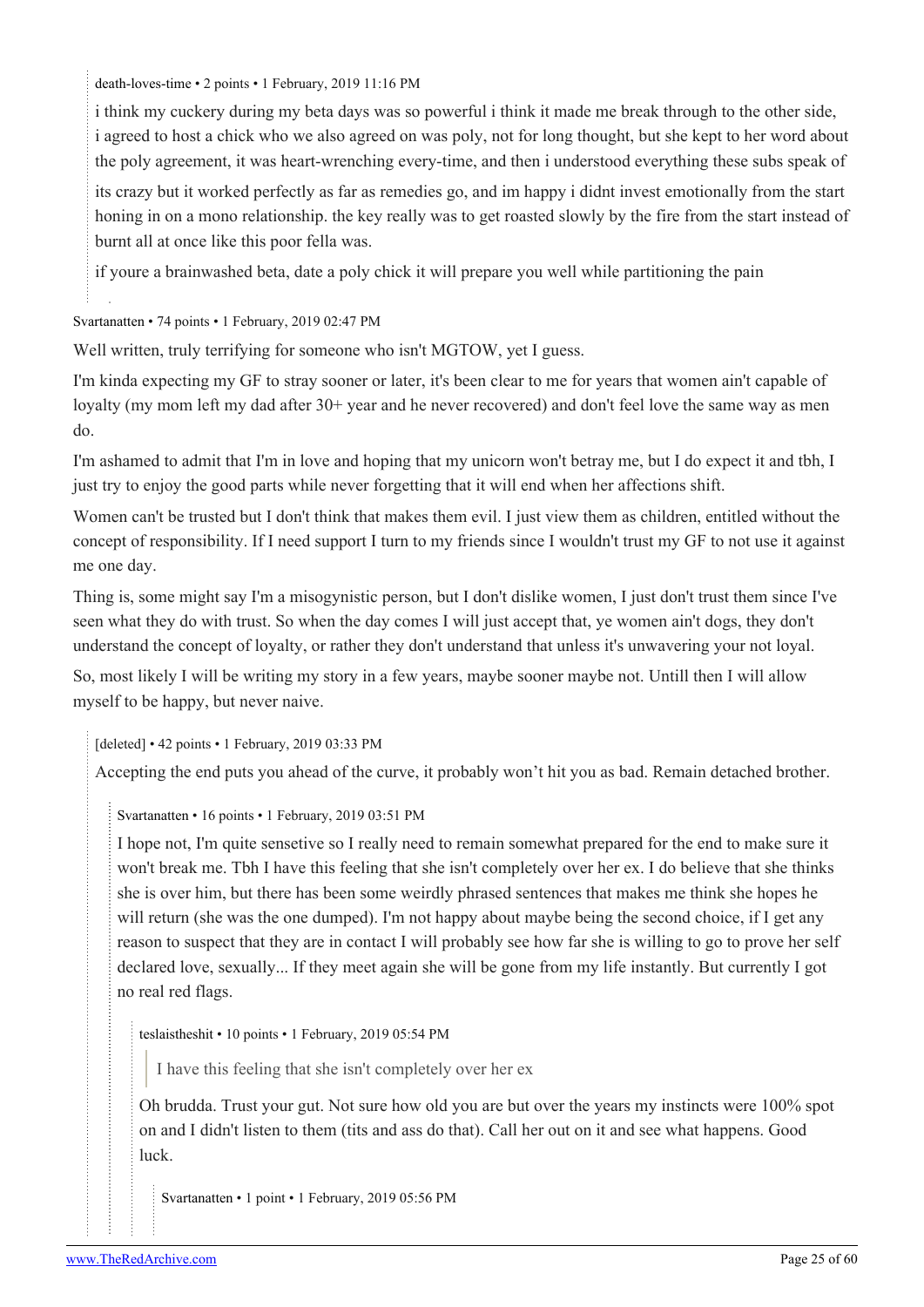Probably will soon, I'm not jealous since I'm not very invested but I just find it weird that I even know stuff about this person when I never asked nor wanted to know.

[PhantomCowboy](https://old.reddit.com/user/PhantomCowboy) • 2 points • 1 February, 2019 06:20 PM don't get married

[Svartanatten](https://old.reddit.com/user/Svartanatten) • 7 points • 1 February, 2019 06:30 PM

I never will, I'm agnostic and marriage is kinda our of fashion in Sweden. Neither mine nor my gfs parents are married (ok mine split after 30+,hers are still togheter after 40). There is no pressure in our society to marry.

[fmanly](https://old.reddit.com/user/fmanly) • 29 points • 1 February, 2019 03:53 PM

Nothing wrong with getting temporary enjoyment out of a temporary relationship as long as you know what you're getting into, and you're protecting yourself from risks.

However, I definitely urge you to try to avoid getting your sense of personal validation/etc from the attention of ANYBODY, but especially a woman. You need to be in a place where your girlfriend can tell you one day that she wants to break things off and you're completely fine with that and just wish her well.

[Svartanatten](https://old.reddit.com/user/Svartanatten) • 14 points • 1 February, 2019 04:04 PM

That's what I'm trying. I got no intention to have children or get married or anything that will make the ending harder.

[massy525](https://old.reddit.com/user/massy525) • 26 points • 1 February, 2019 04:44 PM\*

Thats the sad truth about women. The second they feel they have advantage they will relentlessly abuse it. It is part of the reason of the increasing collapse of society due to women in power positions. Women cannot be given power and act responsibly with it period.

The most depressing this for me is the best relationship I ever had. I treated the girl like shit and never loved her. Yet she was the closest thing I've ever experienced as to what a real relationship should be like. She cooked, cleaned, fucked, was attentive and took care of me. I'm absolutely certain had I ever given back she would have turned on me like any woman. She even frequently complained about my treatment of her but yet she never left.

[deleted] • 5 points • 1 February, 2019 06:51 PM

If you would have given her validation she would have been out that door in a heart beat or started monkey branching.

[massy525](https://old.reddit.com/user/massy525) • 3 points • 1 February, 2019 07:00 PM 100% agree.

[blississolitude](https://old.reddit.com/user/blississolitude) • 9 points • 1 February, 2019 04:26 PM\*

I'm ashamed to admit that I'm in love and hoping that my unicorn won't betray me, but I do expect it and tbh, I just try to enjoy the good parts while never forgetting that it will end when her affections shift.

Same. I don't trust her one bit, but I love her and enjoy what I can while I can, knowing it will explode eventually, and never too far ahead in time. [EDIT: about a day after this the whole thing blew up. It happened! I'm freeeeeee!]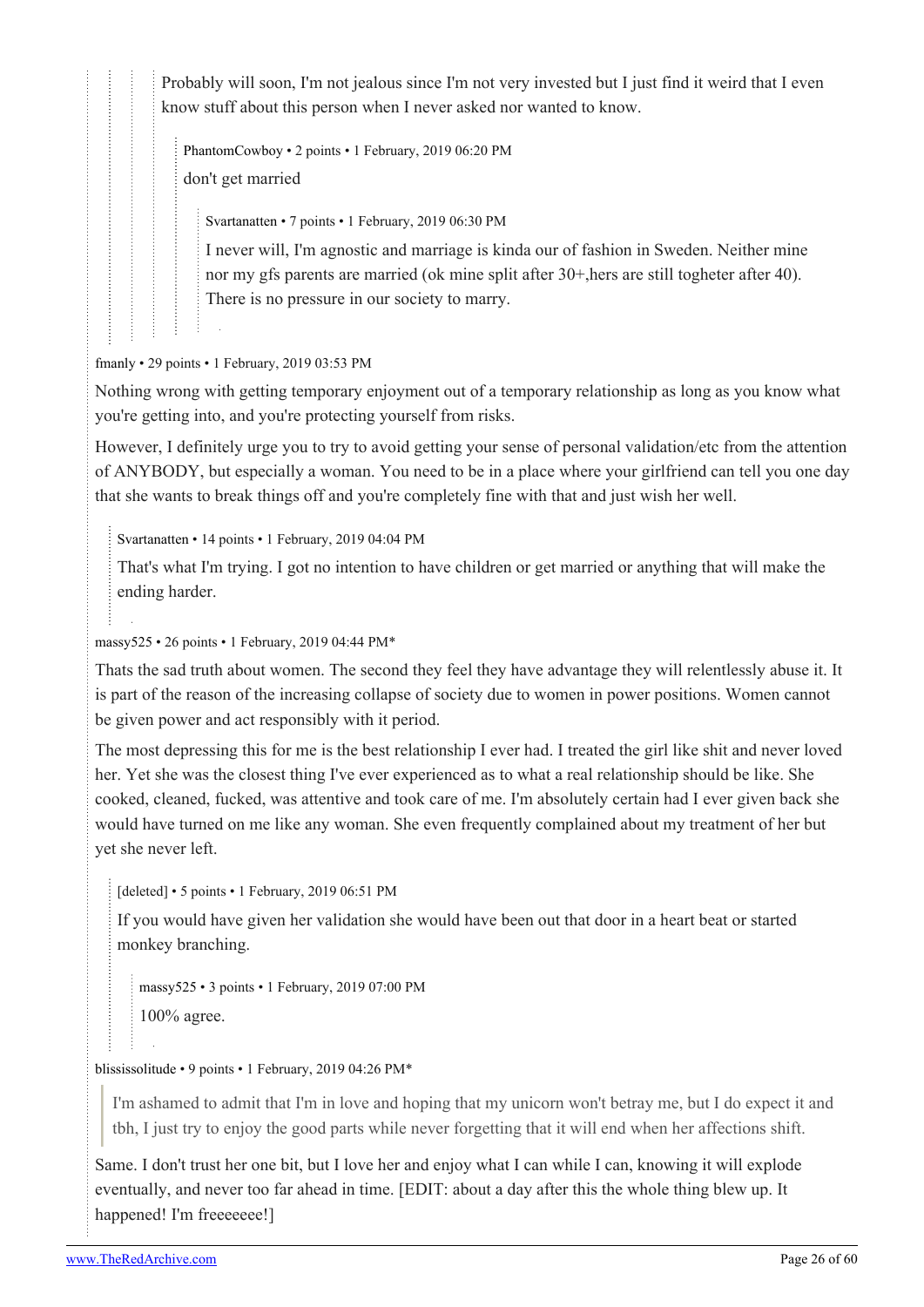Just remember: There is no such thing as "wasting her time". Just as being friendly and supportive does not entitle one to sex, sex (and support, if any) does not entitle one to marriage. Everything is a transaction in the present moment: she is not owed future commitment from you by being with you now.

In my case, I'm never having kids and I'm never getting married. She may want both those things, but her decision to be with me for now doesn't reflect the planning of a reasonable adult who knows what she wants. She is essentially a child, just like you said, and has the vague dreams of a child, the shallow emotions of a child, and may throw a tantrum like a child.

[ramfex21](https://old.reddit.com/user/ramfex21) • 2 points • 1 February, 2019 11:52 PM

Same.. I'm in5 year relationship. I think I'm in love and to some degree psychologically addicted and attached to her. Not good. But I tell myself AWALT and that NOTHING would surprise me. Women will tell you that you need to "let go and give yourself completely", but I don't think that's wise at all. It's a shame feeling like I need to be detached to a degree. But you have to. You can't fall to in love unfortunately once you understand the true nature of women.

[Svartanatten](https://old.reddit.com/user/Svartanatten) • 2 points • 2 February, 2019 07:58 AM

It's difficult since you can't rly control those feelings. Thing is I still feel my life is better with her than without currently. And since there won't be kids nor marriage and I own my own place it's not like I will get stuck due to practicalities.

[DaveC111](https://old.reddit.com/user/DaveC111) • 1 point • 2 February, 2019 12:11 AM

I was the same way. In the back of my head I always expected it to happen. When it did, the friends I thought would be there were part of it. 1 was fucking her, the other knew and didn't tell me. His wife encouraged it. She was living under my roof while they were relocating. Just be careful. It'll suck whenever it happens.

[Svartanatten](https://old.reddit.com/user/Svartanatten) • 2 points • 2 February, 2019 08:00 AM

It's so scary when your in love to know that it's a common thing that almost always end in complete misery.

[deleted] • 59 points • 1 February, 2019 03:31 PM\*

I am going to say something controversial here

#### A WOMAN YOU LOVE CANNOT BE YOUR BEST FRIEND!!!

That place is reserved for another guy!! Women cannot be in that role and provide you with the male comraderie you need from a best friend.

I do not know WHEN that stupid concept came about but you have your guy friends and you have your female relationships- you CANNOT mix the aspects of the two together!!!

I made this mistake and regret it. And I went through my own hell and hurt myself in the process.

The old school methods WORK for a REASON!! Women play a specific limited role in a man's life

Consider the Fred Flintstone model - he had Barney for a best friend, Wilma was his wife, and the roles were never mixed.

There is a reason why men would join outlaw biker gangs: for absolute freedom from control and brotherhood. Men need these things like breathing air. A woman cannot give you these on any level.

[deleted] • 33 points • 1 February, 2019 03:49 PM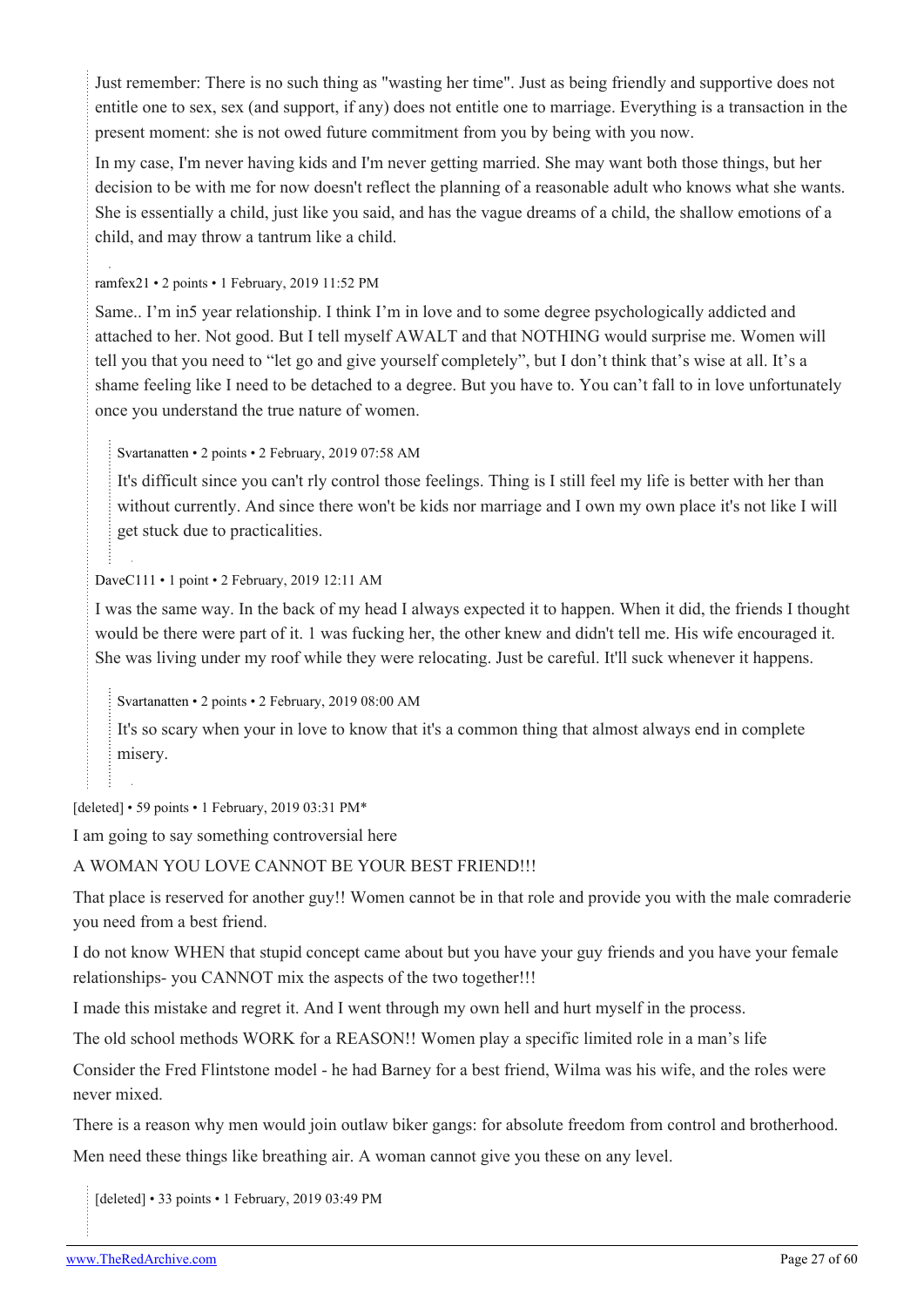Not controversial at all my friend. I always think of Finding Nemo when the shark says "fish are friends not food". He was going against his nature just to live the lie. Men do this all the time by letting women and their brains convince them that pleasure = friendship.

[deleted] • 25 points • 1 February, 2019 03:51 PM The media forces this narrative Ross from Friends is the perfect example It took me a LOOOOOOONG time to figure this out

[deleted] • 25 points • 1 February, 2019 03:55 PM

Very true. It's disgusting really. And they make horrible friends. Selfish, egocentric, unaccountable.

[deleted] • 31 points • 1 February, 2019 03:58 PM

I'm 45 and just started realizing things recently.

The only thing they helped me was the MGTOW community.

No amount of therapy did anything for me. I spent too much money on counseling over the years and just needed this. But the Internet was not around when I was young.

Better late than never I suppose.

[deleted] • 12 points • 1 February, 2019 03:59 PM

I feel like the old squid here when I tell young guys about my life experiences so they can learn from my mistakes

"It took a long time for me to figure that out"

<https://youtu.be/6zlMJBI4FGU>

[covfefeismylife](https://old.reddit.com/user/covfefeismylife) • 11 points • 1 February, 2019 04:45 PM

Exactly as soon as the guys said she liked motorcycles

[deleted] • 11 points • 1 February, 2019 04:50 PM

And video games. The worst chameleons are "professional" women. They know they have to act balanced and honorable to continue to sell the lie. They sell you on partnership. They sell you on a "higher class" of woman. It's all bullshit

[deleted] • 2 points • 1 February, 2019 11:10 PM

And as soon as he got a whiff of blood, his instinct kicked in instantaneously.

[jacketguy](https://old.reddit.com/user/jacketguy) • 5 points • 1 February, 2019 06:48 PM

i like that, good points here... it also makes me look at my ex differently now because she always used to say she wanted me to be her friend and i kept saying i dont need another female friend just focus on our relationship.. so now i see it as yet another manipulation to have me let my guard down and accept her as a friend which would let her get away with more crap since friends overlook things that partners don't... its the same as how people say u shouldnt be friends with your child because then when u need to be a parent u cant hold that role, ur negotiating as opposed to laying down the law

[deleted] • 4 points • 1 February, 2019 07:23 PM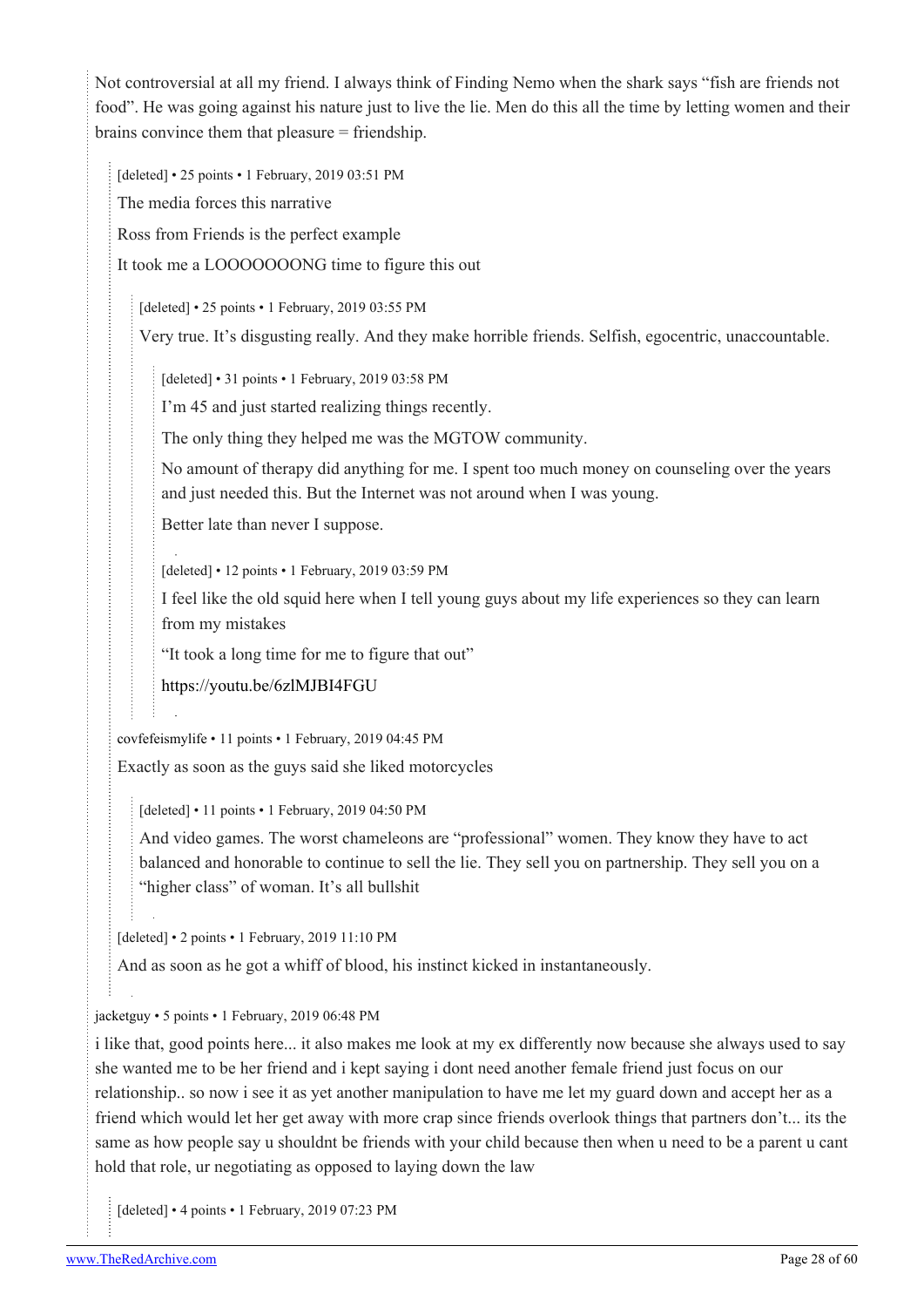There are a handful of cultural norms I DESPISE and this is one of them - expecting men to be "best friends" with the woman he is with.

And the whole "WE are pregnant" phrase: no -SHE is pregnant!!! HE is NOT!!! I hate that bullshit.

If I had a wife in labor I would NOT be there with a camera filming that shit. As far as I am concerned let the doctors and nurses do their job. I will be at the bar doing shots.

Men have become pathetic spineless wimps. They allowed this to happen.

Any guy who says "WE are pregnant" deserves to be laughed at.

[jacketguy](https://old.reddit.com/user/jacketguy) • 3 points • 1 February, 2019 10:45 PM nice! thats another great insight.. i agree

[uknoUto](https://old.reddit.com/user/uknoUto) • 58 points • 1 February, 2019 03:11 PM

Wow man, that was great formatting of story, you've got some good writing skills, as I was reading through the whole post, I felt immersed like I was in your shoes, like it was a book, but I'm really sorry to hear that you had found out the true nature of women in a very hurting manner. No matter what, you have seen the truth for yourself, and now you can focus on yourself, it will be hard at first as you can see with your sadness, but it's just you discovering the truth. Even Neo in the matrix didn't realize his true power until more towards the end of the first movie. Once again, thanks for sharing and good luck on your path, this corner of the internet is the few rational people who understand these things.

"You are free the moment you wish to be." -Voltaire

[LFC90cat](https://old.reddit.com/user/LFC90cat) • 23 points • 1 February, 2019 05:02 PM

"You are free the moment you wish to be." -Voltaire

Goosebumps

[uknoUto](https://old.reddit.com/user/uknoUto) • 7 points • 1 February, 2019 05:17 PM

Goosebumps the series of weird teen stories or goosebumps sensation lol ?

[magx01](https://old.reddit.com/user/magx01) • 56 points • 1 February, 2019 03:41 PM

You know what sucks? None of this needed to happen if we didn't have a culture that lies to us about human sexual dynamics/biology.

The idea of a monogamous ltr is not congruent with human biology (especially female). Just think of all of the heartache, suicides, murders, domestic assaults, etc that has been caused by this one lie.

Fuck.

[teslaistheshit](https://old.reddit.com/user/teslaistheshit) • 3 points • 1 February, 2019 05:51 PM

So sad that society some how thinks being monogamous is even beneficial. It's supposed to create stability for the family but really just leaves 2 frustrated people having to live up to some unrealistic standard. I truly don't fault women for being whores but I do fault them for expecting commitment.

[Sandbagicus](https://old.reddit.com/user/Sandbagicus) • 47 points • 1 February, 2019 03:02 PM

Sorry you had to go thru that, OP. Shiny silver lining: You had to go thru it now, before she would've been able to take half your stuff.

Source - am divorced.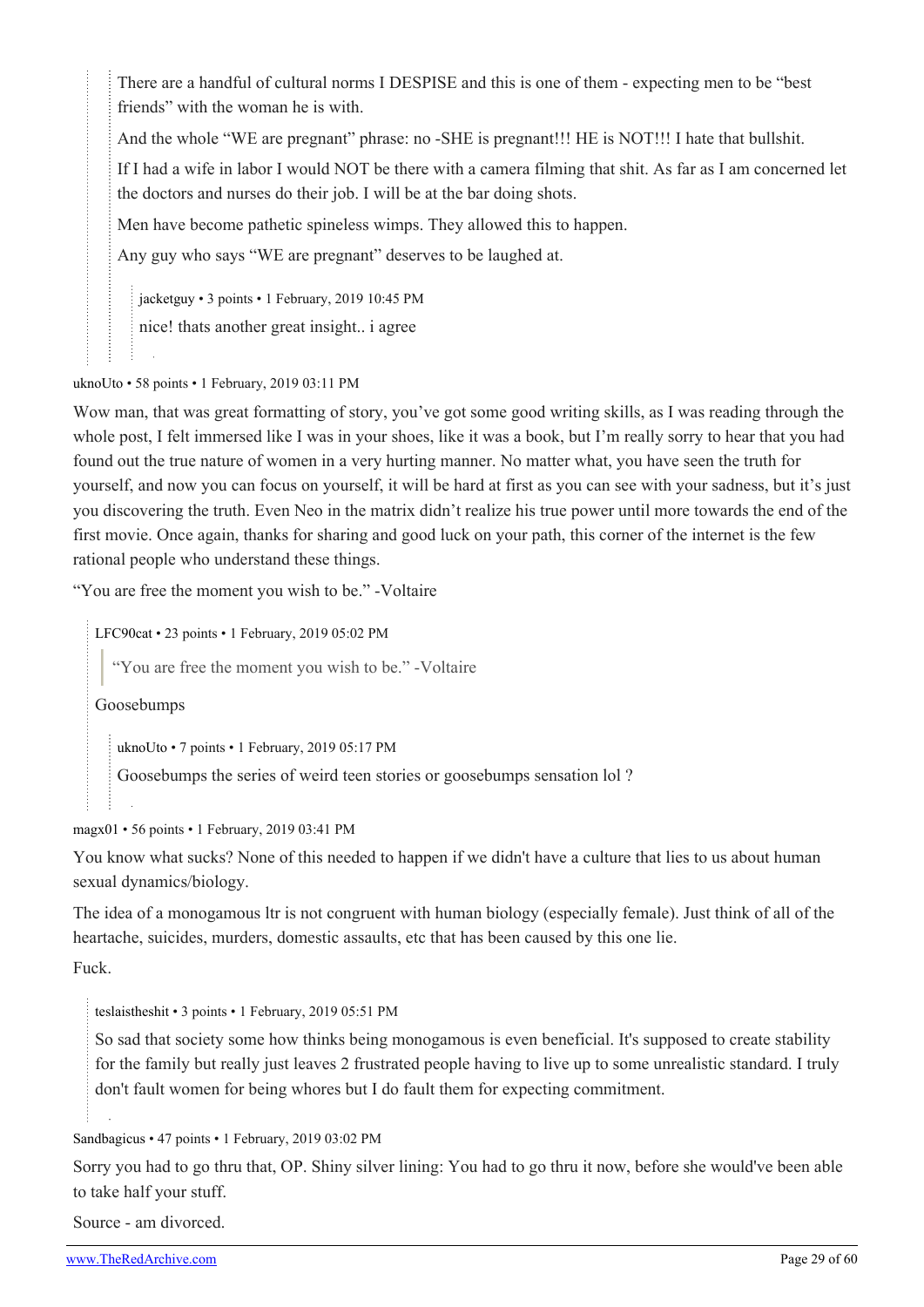[ProfessionalBill9](https://old.reddit.com/user/ProfessionalBill9) • 50 points • 1 February, 2019 03:23 PM

I also knew a chinese law student, she was hot af and everyone wanted to hang out with her. Well she dropped out of law school to study Japanese, then dropped out of Japanese school and now is a dancer/fitness instructor while living off her boyfriends. They're all the same.

Bleu Cheese Pursuits • 37 points • 1 February, 2019 01:53 PM

Good story, thanks for sharing. It is shit like this that helps remind me that it is really better to be single.

#### AWALT

[Whirrlz](https://old.reddit.com/user/Whirrlz) • 1 point • 1 February, 2019 11:08 PM

Makes me happy I am single. But also makes me ache for my friends who have GFs.

#### [eduardkoopman](https://old.reddit.com/user/eduardkoopman) • 34 points • 1 February, 2019 03:46 PM\*

WOW, what a story.I'm always amazed how TheRedPill men believe they can "control" a woman. The ego they have, that they think that. A woman will do, what she will do. You can't control her behaviour. You can only protect yourself, that is it.For any MGTOW still doing relationships; a man falling in Love with a woman is extremely risky for you. You should not go further (mentally speaking) then liking a woman.

I loved a woman once. I ended up broke financially; and it left a pain (feeling of loss) behind I carry with myself.

[PhantomCowboy](https://old.reddit.com/user/PhantomCowboy) • 4 points • 1 February, 2019 06:25 PM

it's like trying to stop the wind from blowing, or the sun from shining

[KingOfYaks](https://old.reddit.com/user/KingOfYaks) • 27 points • 1 February, 2019 02:44 PM

And with that, now YOU are the Unicorn. In a decade the dried up women will be hunting you. You almost became a downtrodden, gelded burro hitched to a heavy wagon.

[jacketguy](https://old.reddit.com/user/jacketguy) • 3 points • 1 February, 2019 06:56 PM

less than a decade.. women have many options but they r increasingly desperate.. like a child who can eat as much candy as they want, but ONLY candy

[deleted] • 26 points • 1 February, 2019 02:51 PM

Gaddamnit dude. I went through a lot of the same thing, but have a kid from the woman. I love my kid with all my heart, and this story is so similar to mine in many ways. count yourself your lucky stars.

[Felkenator](https://old.reddit.com/user/Felkenator) • 23 points • 1 February, 2019 03:18 PM

Wow, same thing happened to me; except I dated this harpy for almost 5 years! I thought everything was perfect until I was updating her Mac and saw self incriminating messages on her iMessages by accident; turned my world upside down. Never again!

[deleted] 1 February, 2019 03:31 PM [deleted]

[deleted] • 5 points • 1 February, 2019 09:00 PM

Cant imagine what someone with no red pill knowledge would do in such a case.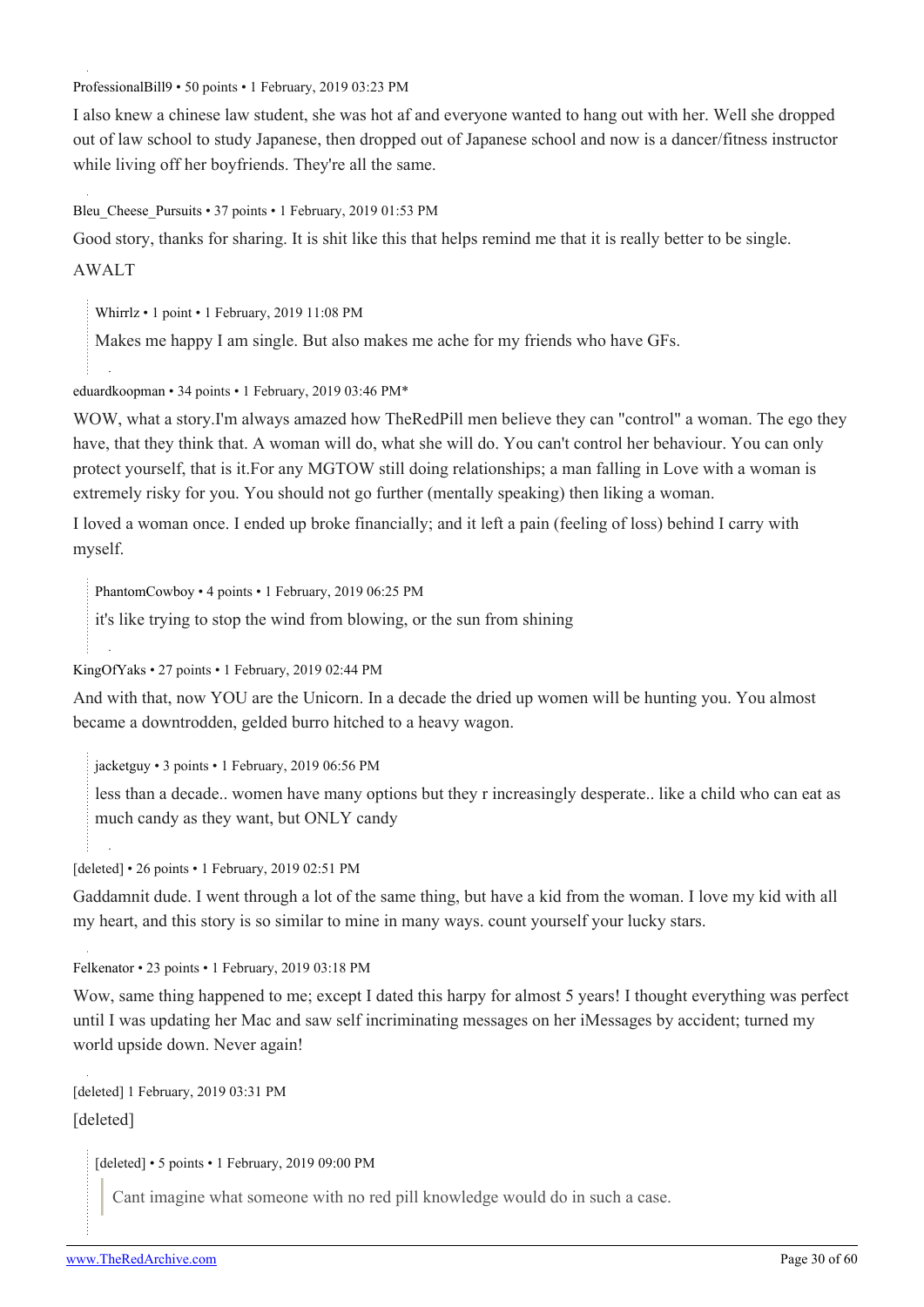Would probably commit suicide.

#### [CoinSwapTrader](https://old.reddit.com/user/CoinSwapTrader) • 21 points • 1 February, 2019 02:10 PM

Women are like black holes...they feel like a sun but they have no light and only suck light and destroy everything!

Like plastic plants where men continue watering them hoping for the plastic plant to bear fruit!

#### [MarqNiffler](https://old.reddit.com/user/MarqNiffler) • 20 points • 1 February, 2019 03:26 PM

To me, it felt like living with a guy best friend except I had access to the hot pussy and half my rent covered. I knew I had strong feelings at this point, and she said the same, but I'm a smart red pill, I never showed it, didn't white knight or have any blue pill habits. I figured she could move in, I'd save half on rent/utilities, I'd be living with my best friend and sexy times were still going great... so I said "fuck it" and she moved in with me.

God help me, I'm so close to this right now. We've been planning to move in together, and I've been resisting for a while. She's trying to wear me down and I don't know if I can actually say no.

[Nagi21](https://old.reddit.com/user/Nagi21) • 8 points • 1 February, 2019 04:10 PM

Moving in isn't a problem... provided that you both provide evenly-ish, kind of like roommates.

[MarqNiffler](https://old.reddit.com/user/MarqNiffler) • 4 points • 1 February, 2019 04:14 PM

Yeah, we have a contract written up and are making tweaks to it as the date gets closer. We each have our own private rooms, and then shared space, splitting the rent accordingly, splitting utilities accordingly, retaining ownership of our own personal property, etc.

[Nagi21](https://old.reddit.com/user/Nagi21) • 6 points • 1 February, 2019 04:56 PM

Just remember the lease trumps your personal contract, so if she leaves you high and dry your still on the hook for everything (technically you both are but collections don't care about who pays).

[MarqNiffler](https://old.reddit.com/user/MarqNiffler) • 1 point • 1 February, 2019 05:01 PM

Yeah, I know. And I refuse to move into a place I could not cover myself if I absolutely had to.

The contract is for us to be able to say to each other "This is what you promised to do", and we don't have an opportunity to fight about what each person "thought would happen".

[WinterEcho](https://old.reddit.com/user/WinterEcho) • 2 points • 1 February, 2019 05:45 PM

That's not moving in together, that's literally just a roommate you can fuck.

[MarqNiffler](https://old.reddit.com/user/MarqNiffler) • 1 point • 1 February, 2019 05:49 PM

Yeah, I mean that's my goal basically. We aren't getting married ever, and I've said that repeatedly. But if we can combine some resources while maintaining boundaries I think that will work out positively for everyone involved. I am thankfully aware of a lot of the things to expect from her and have been able to shut a lot of it down.

[WinterEcho](https://old.reddit.com/user/WinterEcho) • 2 points • 1 February, 2019 05:51 PM Good shit man.

[EncouragementRobot](https://old.reddit.com/user/EncouragementRobot) • 2 points • 1 February, 2019 05:51 PM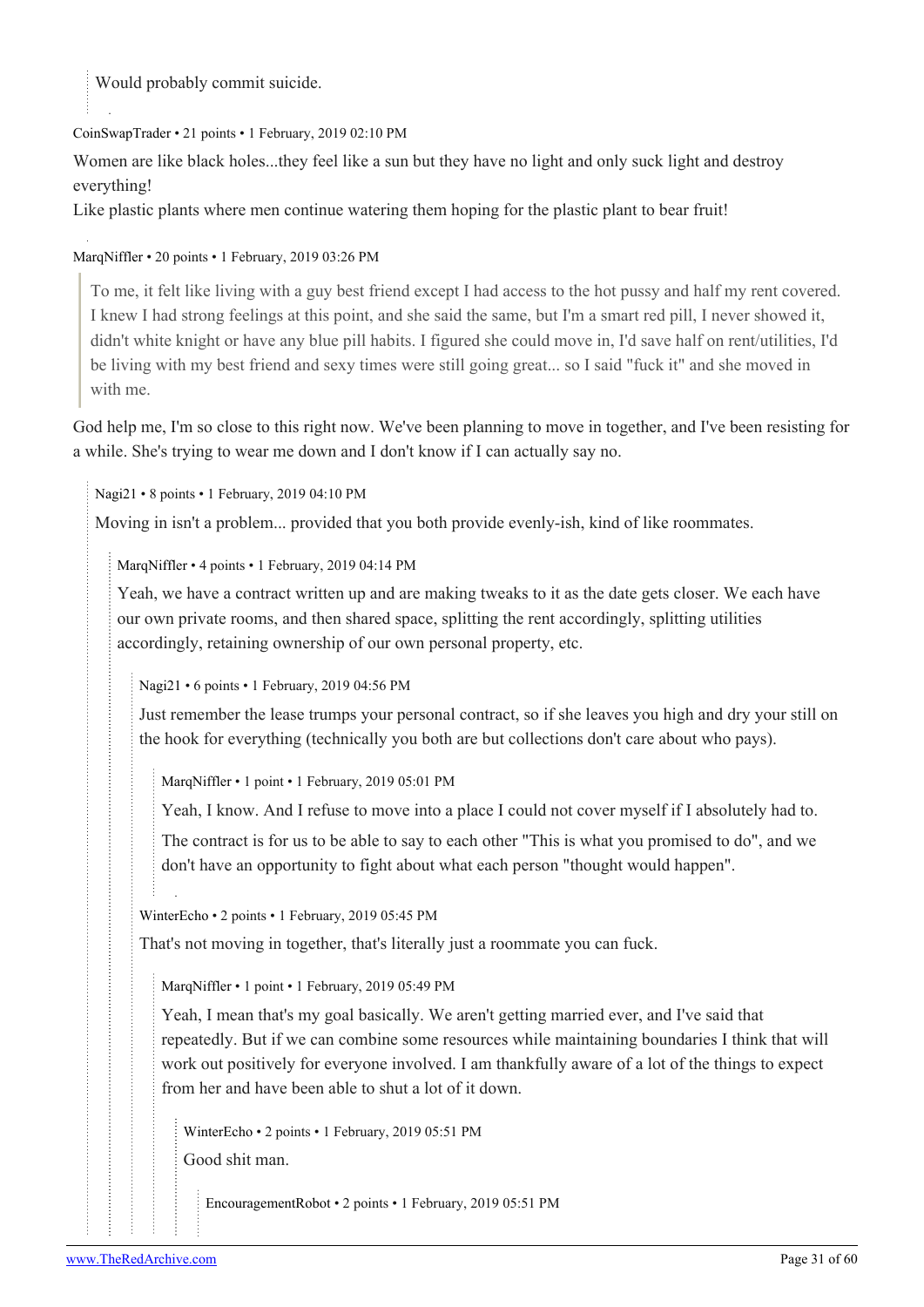Happy Cake Day WinterEcho! Whenever you find yourself doubting how far you can go, just remember how far you have come.

[flee\\_market](https://old.reddit.com/user/flee_market) • 1 point • 2 February, 2019 01:31 AM

How many things have you told her no on, that you've caved on after a while?

[flee\\_market](https://old.reddit.com/user/flee_market) • 2 points • 2 February, 2019 01:30 AM

Moving in isn't a problem

It never is... *for the man*.

For the woman, she has to deal with seeing him when he's *not* fucking her (smashing her dopamine button) and that tends to make a lot of women lose interest after a while. He's not "new" or "novel" anymore. She wants tingles.

It's easier to maintain tingles when you only see each other occasionally.

Absence makes the heart grow fonder. Familiarity breeds contempt.

"But if you don't move in maybe she's fucking a bunch of other guys" - she's fucking other guys either way, so you're retarded if you buy her bullshit and commit.

[boatyscxslave](https://old.reddit.com/user/boatyscxslave) • 2 points • 7 February, 2019 09:54 PM

Save yourself and don't start living with her

[deleted] • 1 point • 1 February, 2019 10:41 PM

Bro, holy fuck dude.

Someone take the gun out of this man's hands, he's about to hurt himself.

[deleted] • 19 points • 1 February, 2019 04:05 PM

That in itself is a red flag. Trust your instincts, I learned that the hard way with my ex and suspected the same thing. Her ex was a super Chad who cheated and dumped her, her feelings for him were always there and it was apparent in how emotional she got whenever they came in contact.

If you want to stay with her that's fine just stay detached man, you're on this sub for a reason. You already know what the outcome is.

[sexdroughthelp](https://old.reddit.com/user/sexdroughthelp) • 20 points • 1 February, 2019 04:09 PM

It really blows my mind how many guys are here with basically the same story.

[cleats4u](https://old.reddit.com/user/cleats4u) • 16 points • 1 February, 2019 04:09 PM

This why women say they are so good at multi-tasking. Lol.

[Mgtow\\_troaway](https://old.reddit.com/user/Mgtow_troaway) • 17 points • 1 February, 2019 04:51 PM\*

Another fucking betrayal, sorry you had to go through this. Similar story here too man, completely blindsided. I bet a lot of guys here were completely blindsided after doing everything right.

It's not that we don't know the risks right? It's that it really really doesn't seem like it's a risky thing. This isn't our fault, she carefully crafts her reality to make you believe her con. One thing that I struggled with for a long time was blaming myself for not seeing it sooner, but how could I? I don't have omnipotence, she targeted me with a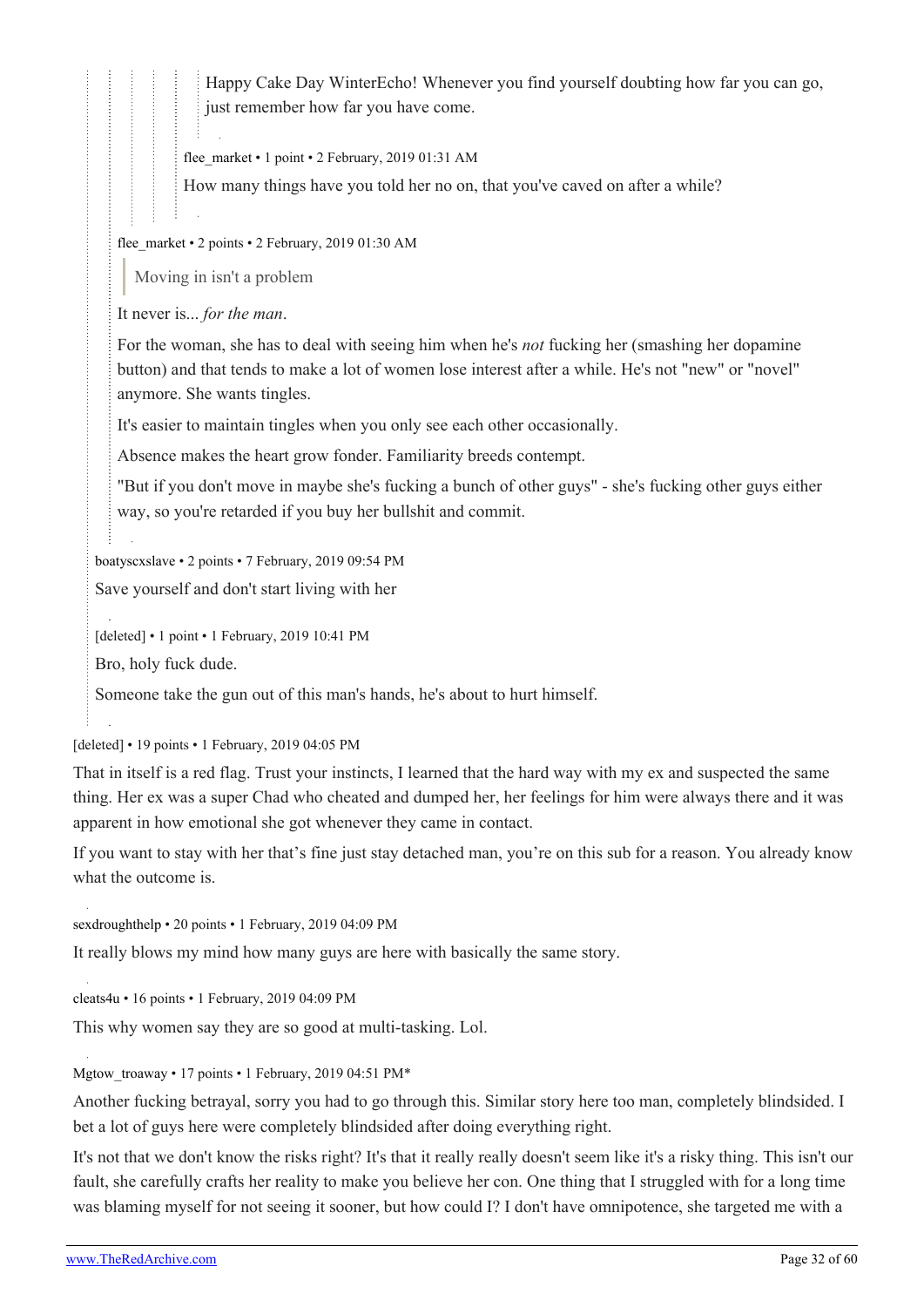con, she actively tried to fool me. At some point you gotta give yourself credit, it's ok to get conned, it's entirely the fault of the con artist for preying on you.

One "hindsight is 20/20" type of thing though, I wouldn't have shown her your discoveries. Just let her freak out and blame you for "randomly" leaving. Had you kept it cryptic she wouldn't have clarity with the situation, she'd be unable to adapt, and thus she'd become sloppier with her next boyfriend. You protected her from the chaos of not knowing.

By showing her your cards and what you know, she gets to go back to the lab and figure out how to hide it better next time. I get it though, you wanted to show her how much of a lying con-artist bitch she was, you wanted to show her how heartless she was. Trying to influence her in some way. It doesn't matter, she'll just hamster it all away, she doesn't see reality like you do. In her mind, at the end of the day it's never her fault. If it's never her fault she can live with the cognitive dissonance of hurting people she purports to love.

You didn't deserve the pain and betrayal, but look at the bright side, now you're free.

[deleted] • 15 points • 1 February, 2019 03:21 PM\*

WOW. Way to start my day, sitting at the breakfast bar, zoned out of reality. Thanks for your story. Saved for a future kick in the balls. Hope you recover from this brother! My ONLY question is: why? If she had everything she needed and didn't struggle for money...why do it? I once asked a Vegas escort why she does what she does: attention.

[BluetoothMcGee](https://old.reddit.com/user/BluetoothMcGee) • 2 points • 2 February, 2019 02:08 AM What do all people with power want? More power. [TheRabbitTunnel](https://old.reddit.com/user/TheRabbitTunnel) • 2 points • 6 February, 2019 11:13 AM The scorpion and the frog

[1st10Amendments](https://old.reddit.com/user/1st10Amendments) • 14 points • 1 February, 2019 03:37 PM

When I was in the USAF, my last supervisor was a female of about my age who was a single mom with a mixed-race daughter of about 6 years of age. She (my supervisor) was either divorced or in the process.

I was nearing 30 and found her attractive, so I would talk to her every chance I got.

In the course of those conversations I found out that she had been a prostitute in Pittsburgh, PA.

That relationship went nowhere, thank God.

[deathtocontrollers](https://old.reddit.com/user/deathtocontrollers) • 3 points • 1 February, 2019 05:30 PM

In the course of those conversations I found out that she had been a prostitute in Pittsburgh, PA.

It's a lot more common than you think, considering the economy in the USA has been shit for a long time and college and university is so expensive.

[Nagi21](https://old.reddit.com/user/Nagi21) • 14 points • 1 February, 2019 04:08 PM

Unorthodox opinion: aside from the *almost* marrying her bit and forgetting rule 1, it doesn't seem like you did much wrong. You and her split the rent, you had some good times, got to bang a hot chick people were paying for for free. Up until forgetting not to marry them, I say it went about as well as possible until the inevitable end.

boy named su • 13 points • 1 February, 2019 05:33 PM\*

Jesus, man. This is the best MGTOW writeup I've seen.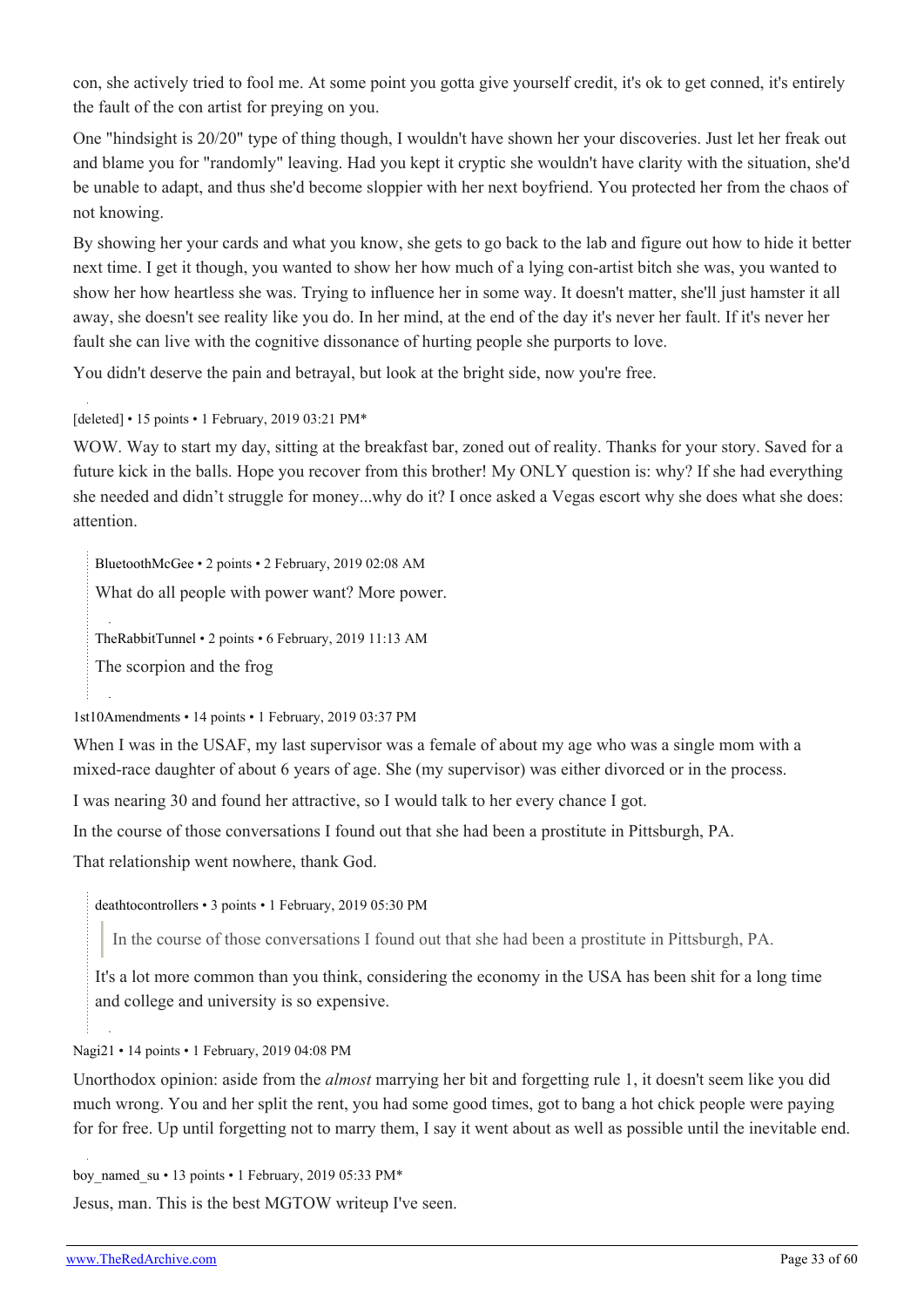There were red flags, you just didn't see them:

- 1. Lawyer
- 2. Big city girl
- 3. Met online

And probably others you didn't mention. You also should have known better than to move in w her without being engaged

I have a sneaking suspicion that the Great Recession hit millenials so hard that every single one of them is a sugar baby or has fucked for money

Liquid Leopard[\[S\]](https://theredarchive.com/r/MGTOW/comments/am1u3l/how_my_fully_vetted_carefully_screened_law/) • 4 points • 2 February, 2019 02:52 AM

I agree although here is the biggest red flag I ignored.

She's a woman. ;)

[richbeezy](https://old.reddit.com/user/richbeezy) • 14 points • 1 February, 2019 06:45 PM

Getting into a relationship is like doing a bunch of cocaine.

It feels so damn awesome when you're on it (beginning), but then it makes you feel like dog shit when its ending (coming down).

And THAT folks, is why I don't deal with EITHER.

[rejac218](https://old.reddit.com/user/rejac218) • 14 points • 1 February, 2019 04:01 PM

Be very thankful my friend....that there are no babies...and no joint investments of any kind. You did well. Never ever....trust a bitch.

[TerraEarth](https://old.reddit.com/user/TerraEarth) • 11 points • 1 February, 2019 03:58 PM

You escaped from the jaws of the beast.

[BeckyLynchIsBetter](https://old.reddit.com/user/BeckyLynchIsBetter) • 10 points • 1 February, 2019 05:26 PM

You were meant to see that message. God said, "Nigga, don't propose. She a hoe. Check the messages!" And behold, he freed you from an evil woman. Sorry you had to go through that though. Keep your head up.

[deathtocontrollers](https://old.reddit.com/user/deathtocontrollers) • 8 points • 1 February, 2019 05:28 PM

Yeah, if he married that slut...his life would be pure hell right now.

[wildfireboat](https://old.reddit.com/user/wildfireboat) • 12 points • 1 February, 2019 06:46 PM

I know the feeling when your heart drops. It hurts.

But how did you get over *this* pain?

MGTOW really is a support group.

Men who have been played by girls, the law, the court, sisters, mothers, etc.

Liquid Leopard[\[S\]](https://theredarchive.com/r/MGTOW/comments/am1u3l/how_my_fully_vetted_carefully_screened_law/) • 2 points • 2 February, 2019 02:32 AM

I mostly read a lot of self improvement books and bought some psychology books to learn how people can be nuts (this is covert narcisism work at play). The more I read the more I realized what these type of women really are.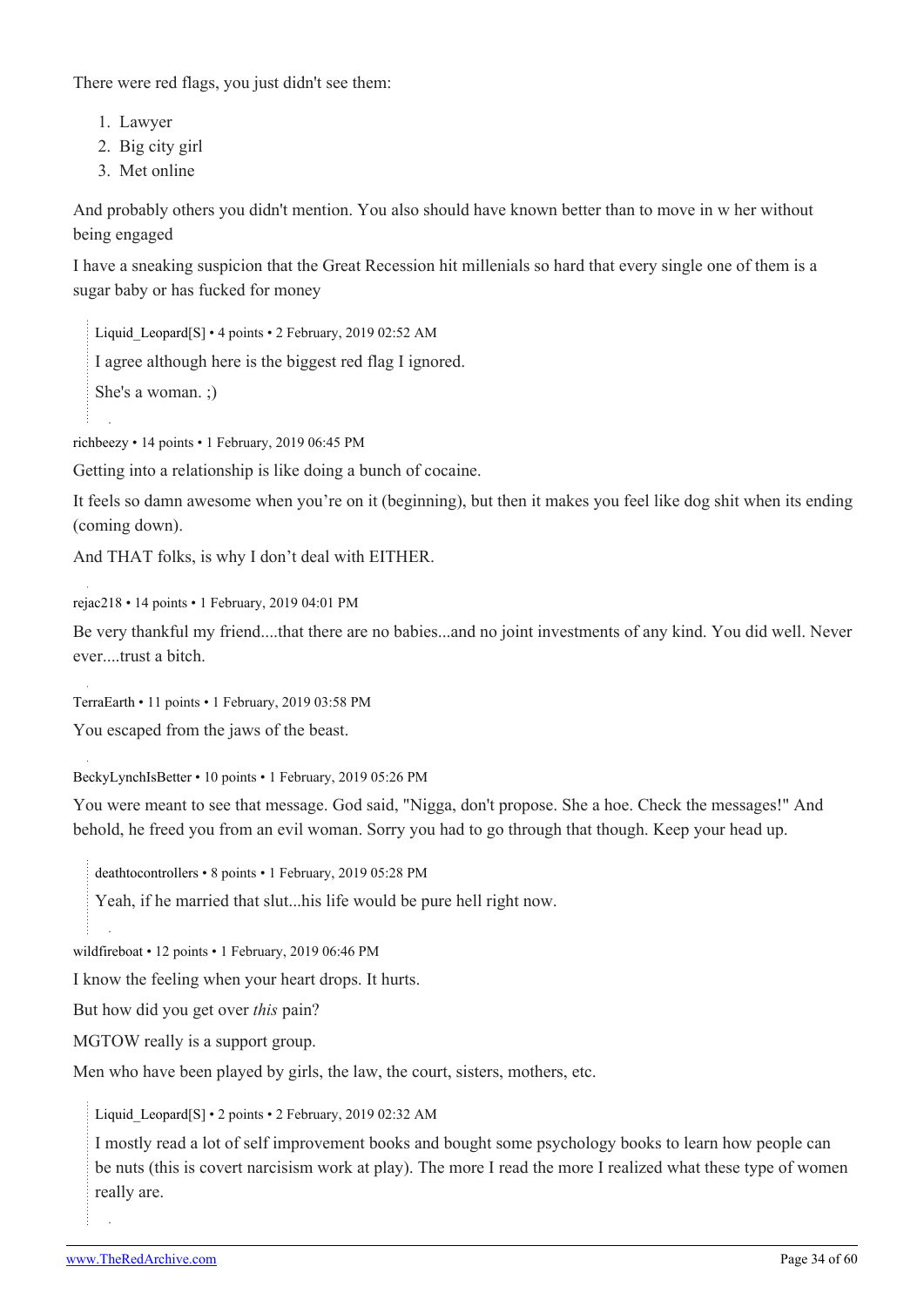[bonoto98](https://old.reddit.com/user/bonoto98) • 11 points • 1 February, 2019 03:26 PM

"Must I remember? why, she would hang on him, As if increase of appetite had grown By what it fed on: and yet, within a month-- Let me not think on't--Frailty, thy name is woman!"

Man, that Shakespeare guy was right about a few things.

[deleted] • 10 points • 1 February, 2019 03:28 PM

I felt your experience just reading this shit. Takes a long ass time to recover from something like that. What an incredible example of AWALT.

[jacketguy](https://old.reddit.com/user/jacketguy) • 9 points • 1 February, 2019 04:45 PM WOW.... i want to commend u for two things

- 1. your perfect execution in dealing with the situation... only a mgtow could do it like that.. flawless
	- 1. writing your experiences out so well, and sharing it for us to learn from

[macheagle](https://old.reddit.com/user/macheagle) • 11 points • 1 February, 2019 05:29 PM

Brother, I had to give you my first Reddit gold. Your story resonated very strongly with me and what happened to my most recent LTR. Thank you for sharing your story with your brethren so that we can be reminded of what must never be forgotten. All the best to you brother.

[Liquid\\_Leopard](https://old.reddit.com/user/Liquid_Leopard)[\[S\]](https://theredarchive.com/r/MGTOW/comments/am1u3l/how_my_fully_vetted_carefully_screened_law/) • 2 points • 2 February, 2019 02:53 AM

Thanks so much! I'm gonna edit my post but to help understand where to go from here, read my other story...

[https://www.reddit.com/r/MGTOW2/comments/alb5kp/46\\_divorced\\_never\\_been\\_happier\\_advice\\_to\\_young](https://www.reddit.com/r/MGTOW2/comments/alb5kp/46_divorced_never_been_happier_advice_to_younger/) [er/](https://www.reddit.com/r/MGTOW2/comments/alb5kp/46_divorced_never_been_happier_advice_to_younger/)

The last 10 years since this happened to me has been amazing as MGTOW and it only gets better.

[Gibits](https://old.reddit.com/user/Gibits) • 10 points • 1 February, 2019 04:33 PM

Geez that was rough. And coming from a former PUA. It just proves to me the O in MGTOW should stand for only rather than own.

No one is immune to female nature. Not incels, tradcons, betas, alphas, Chads, Tyrones. Not even women themselves. Go monk. Go your own way.

[Noxian-All-Star](https://old.reddit.com/user/Noxian-All-Star) • 10 points • 1 February, 2019 04:51 PM

This shit is off the fucking rails

[PhantomCowboy](https://old.reddit.com/user/PhantomCowboy) • 6 points • 1 February, 2019 06:33 PM the uber chameleon thots have landed

[ThunderNecklace](https://old.reddit.com/user/ThunderNecklace) • 11 points • 1 February, 2019 05:11 PM

What I've come to ponder over and realize, is that the deception men have fallen under is that the relationship between sexual partners is a substitute for the relationship of Brotherhood.

This is not true. The only truly fulfilling relationship a man can have is with his brother in arms. People who act towards the same goal as you.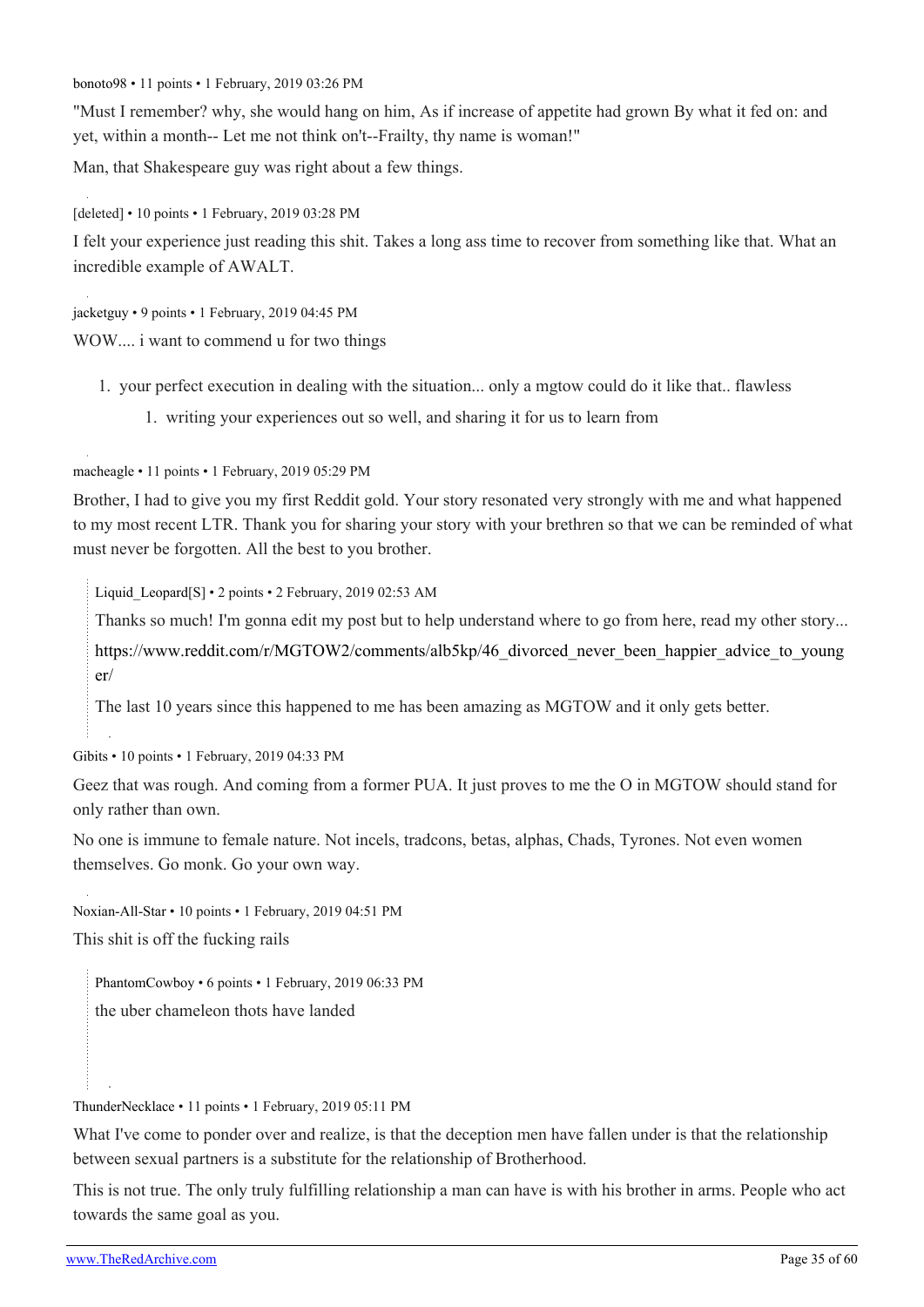Thinking back on my life, it becomes remarkably clear how true this is. I've never found it meaningful or worthwhile to "socialize" with people. But you get me and my gaming buddies together as we play and train to become national contenders? The bonds are real, which is why they're still my only friends  $\sim$ 10 years later.

[/u/Liquid\\_Leopard](https://theredarchive.com/u/Liquid_Leopard) I don't know you, but I understand and empathize with your struggles. "MGTOW and AWALT, and never forget it" indeed.

[rapcitii](https://old.reddit.com/user/rapcitii) • 9 points • 1 February, 2019 04:09 PM proud of you, people don't post failures of embarrassing moments

[Staircase1978](https://old.reddit.com/user/Staircase1978) • 8 points • 1 February, 2019 04:52 PM

I can totally relate. My story is very similar, except I did marry.

I don't regret it because I have fully custody of an awesome 4 year old boy. And I learned more knowledge from that experience than all 4 years of college combined.

[Disbursed-operant](https://old.reddit.com/user/Disbursed-operant) • 9 points • 1 February, 2019 05:28 PM

Man I feel for you. I really do. I've been in nearly the exact same situation and it suuuuccckkks..

It sucks because the three things we innately value about women is

- 1. Youth and beauty. (You get one like this, and you're happy because you got that nice pussy. And you get validation for being the guy who got the pretty girl)
- 2. Kindness. (Because shes not worth staying with if shes a total bitch, we want to be treated well and be around someone we like)
- 3. Loyalty. (That shes ours. We're both satisfied and enjoy eachother so much that we wouldn't stray. I'm yours, you're mine kindof thing)

Those are the qualities that make your "unicorn".

Man you got number one for sure, and what sucks is that you had every reason to believe her. And found out that it was all a lie. You're right, it feels like being slammed by a god-damned mountain.

I'm hoping that you're doing better now, and moving past that. You now have immutable proof that truly all women are like that and unicorns do not exist.

So tell us man, what are you doing to improve yourself and be satisfied walking the path? How do you mgtow these days? What's good with you?

Liquid Leopard[\[S\]](https://theredarchive.com/r/MGTOW/comments/am1u3l/how_my_fully_vetted_carefully_screened_law/) • 1 point • 2 February, 2019 03:18 AM

I edited this post to reflect it was almost 10 years ago this happened to me (right after my divorce), but I wanted to share the story that pushed me other the edge. Here is where I am in life now after living MGTOW...

[https://www.reddit.com/r/MGTOW2/comments/alb5kp/46\\_divorced\\_never\\_been\\_happier\\_advice\\_to\\_young](https://www.reddit.com/r/MGTOW2/comments/alb5kp/46_divorced_never_been_happier_advice_to_younger/) [er/](https://www.reddit.com/r/MGTOW2/comments/alb5kp/46_divorced_never_been_happier_advice_to_younger/)

[NotMyWomen](https://old.reddit.com/user/NotMyWomen) • 10 points • 1 February, 2019 06:29 PM

Hope you read this comment (it will be at the bottom):

She will attempt to contact you again, months, or years down the line.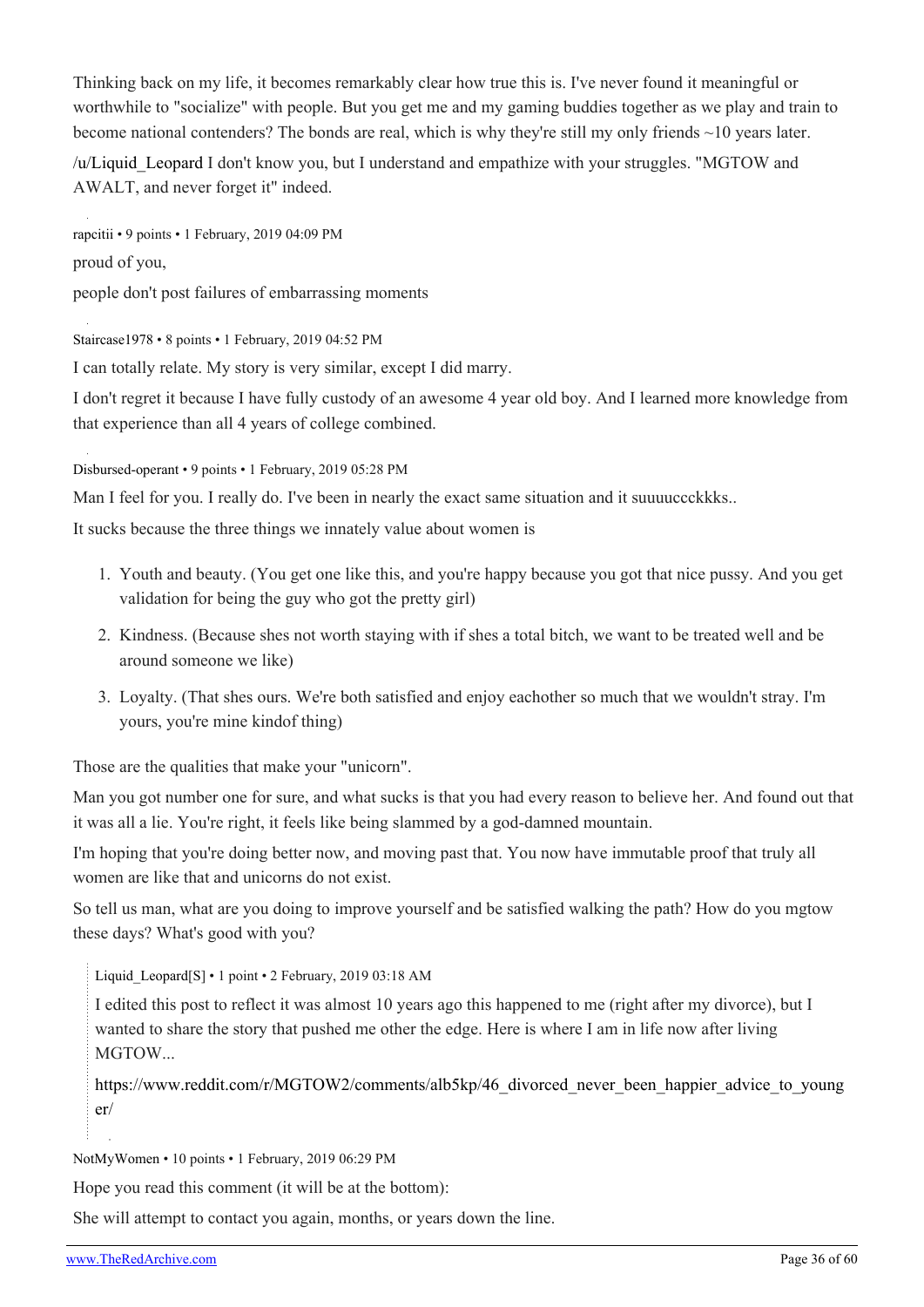Change your email/phone number if possible.

She's classified you as a beta with long term prospects; she'll remember 20 years from now when she's got 4 STDs and 0 looks.

Liquid Leopard[\[S\]](https://theredarchive.com/r/MGTOW/comments/am1u3l/how_my_fully_vetted_carefully_screened_law/) • 2 points • 2 February, 2019 02:38 AM

Actually this is a story from several years ago, but I wanted to share with the community why I went full MGTOW. She has reached out to me but since I'm not on social media (other than IG... @the\_unknown\_adventure) I just ignored her texts. For all she knows she's texting a different #.

[NotMyWomen](https://old.reddit.com/user/NotMyWomen) • 1 point • 2 February, 2019 07:09 PM

Exactly.

Great job. Just wanted to make sure.

[ducaati](https://old.reddit.com/user/ducaati) • 8 points • 1 February, 2019 03:09 PM\*

Wow. What could I add to this? In light of your story and those of others, it would seem the future of western humanity is indeed bleak, and in a steep nosedive. You are a most fortunate fellow, saved from the very heavy yoke of matrimony. Stay strong, brother!

[BadassGT-CS](https://old.reddit.com/user/BadassGT-CS) • 8 points • 1 February, 2019 03:50 PM

Damn, what a fucked up tale. Thanks for sharing Brother. Peace and Love!

[deleted] • 9 points • 1 February, 2019 04:31 PM

Thank you for this. These type of posts are what keep me coming back and remembering that AWALT.

[Drawrtist123](https://old.reddit.com/user/Drawrtist123) • 8 points • 1 February, 2019 04:50 PM

Dude.. There's the red-pill, and even black pills. The pill you took here though... It's a pill that has no description.

Yet you seem to be doing fine (dear god man, I really hope you're able to move forward for yourself now, and hopefully telling your story here has helped). How you explained your world spinning hit home for me as I went through a partially similar experience. One tiny fight and a lie about who drove her home later sent my world crashing down around me. AWALT. Every. Last. One. Only consequences can stop it - and women don't have any.

#### [deleted] • 10 points • 1 February, 2019 05:17 PM

She already established that she was untrustworthy. I might have held back the binder to see how she responded (you suspected she'd use gaslighting). I think it'd be interesting to see if she at least tried honesty as a last-ditch effort, or whatever other gambit she would have used. Honesty, at that point, it would be too little, too late, but... You might get to see a chameleon try on a shade of male virtue. It's sometimes interesting to see women try on the truth (before they decide it doesn't look good on them).

But, a note on holding frame: I was just brutally red-pilled toward this woman (actually a few women) for our relationship(s)... They called me a misogynist but they agreed with my estimation of female nature... You know, it's like the story of the frog and the scorpion: you know they're going to sting you, you tell them you know they're going to sting you, and they sting you... but they knew what they were doing, I knew what they were doing. They're bad people and they know they're bad people when you confront them... She admits she's a hypergamous bitch, but it doesn't change anything. It's just too integral to their person. You'll never find a woman who doesn't have a woman's nature, despite all the trappings and appearances. You might find a woman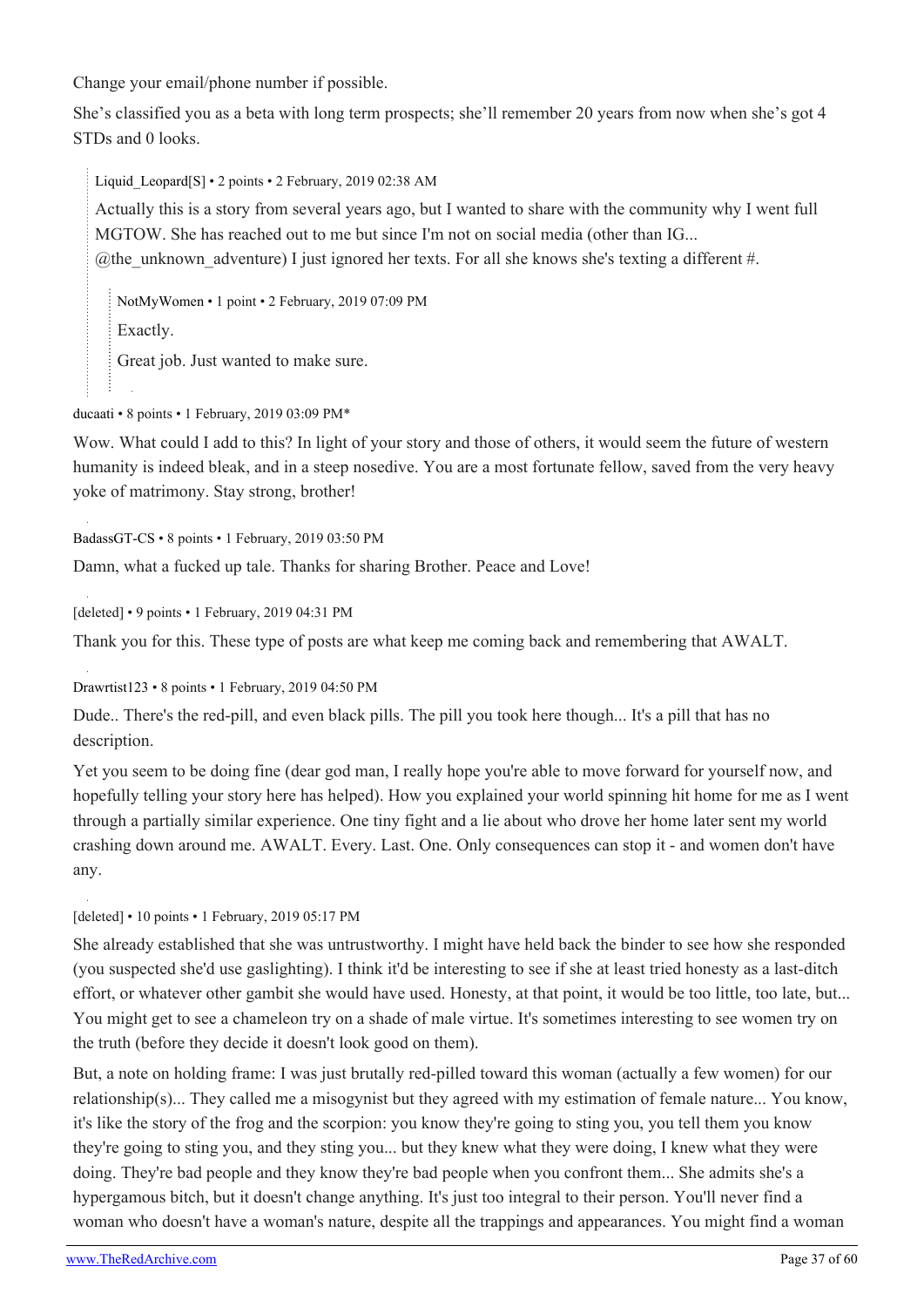who's still discovering herself, but deep down, AWALT.

...

It'd be nice if scorpions made better pets, but it's just better not to let scorpions into your bed. Best case scenario: you have a grateful scorpion who stings you. Worst case scenario: you have a vengeful scorpion who stings you. Leave them outside to kill pests and don't fuck with them.

[deleted] 1 February, 2019 06:48 PM\* [removed]

[battle\\_of\\_homme](https://old.reddit.com/user/battle_of_homme) • 7 points • 1 February, 2019 02:20 PM

Welcome.

You should post this on TRP.

[Paladin2903](https://old.reddit.com/user/Paladin2903) • 9 points • 1 February, 2019 02:43 PM

TRP doesn't exist anymore. At least to my knowledge. I think they banned it.

[jkarovskaya](https://old.reddit.com/user/jkarovskaya) • 14 points • 1 February, 2019 03:18 PM

nah, they're still out there at [/r/theRedPill](https://theredarchive.com/r/theRedPill) , and they have 3x the subscriber base, not surprising considering how hungry men are for skirt

Most of them will learn the hard way that even if you have high SMV you can be left in the ditch holding the bag

[Paladin2903](https://old.reddit.com/user/Paladin2903) • 6 points • 1 February, 2019 03:19 PM

It says that the community is quarantined, and nothing can be viewed.

[jkarovskaya](https://old.reddit.com/user/jkarovskaya) • 8 points • 1 February, 2019 03:23 PM

Yeah, it's quarantined, there's a Reddit notice in sidebar saying,

This community is dedicated to shocking or offensive content.

I think might be cuz ur on mobiel, I'm on a PC, try these

https://www.reddit.com/r/help/comments/9k8vy8/how to view quarantined subreddits on mob [ile/](https://www.reddit.com/r/help/comments/9k8vy8/how_to_view_quarantined_subreddits_on_mobile/)

[scarletlagomorph](https://old.reddit.com/user/scarletlagomorph) • 6 points • 1 February, 2019 04:17 PM

The fuck's the point of that, mate? They'll just say it's his fault. He didn't lift enough or hold frame well enough or whatever fucking gibberish they use.

[deathtocontrollers](https://old.reddit.com/user/deathtocontrollers) • 3 points • 1 February, 2019 05:31 PM

They will just tell him, he didn't do a good job of holding frame and acted too beta etc...blah blah blah.

[battle\\_of\\_homme](https://old.reddit.com/user/battle_of_homme) • 2 points • 1 February, 2019 04:29 PM

Might save a few brothers.

[Schwaggaccino](https://old.reddit.com/user/Schwaggaccino) • 1 point • 1 February, 2019 08:41 PM

Well to be honest, there's two sides to every story. Pretty much everyone claims innocence when they tell their story although I don't think OP is lying. I've experienced that shit myself.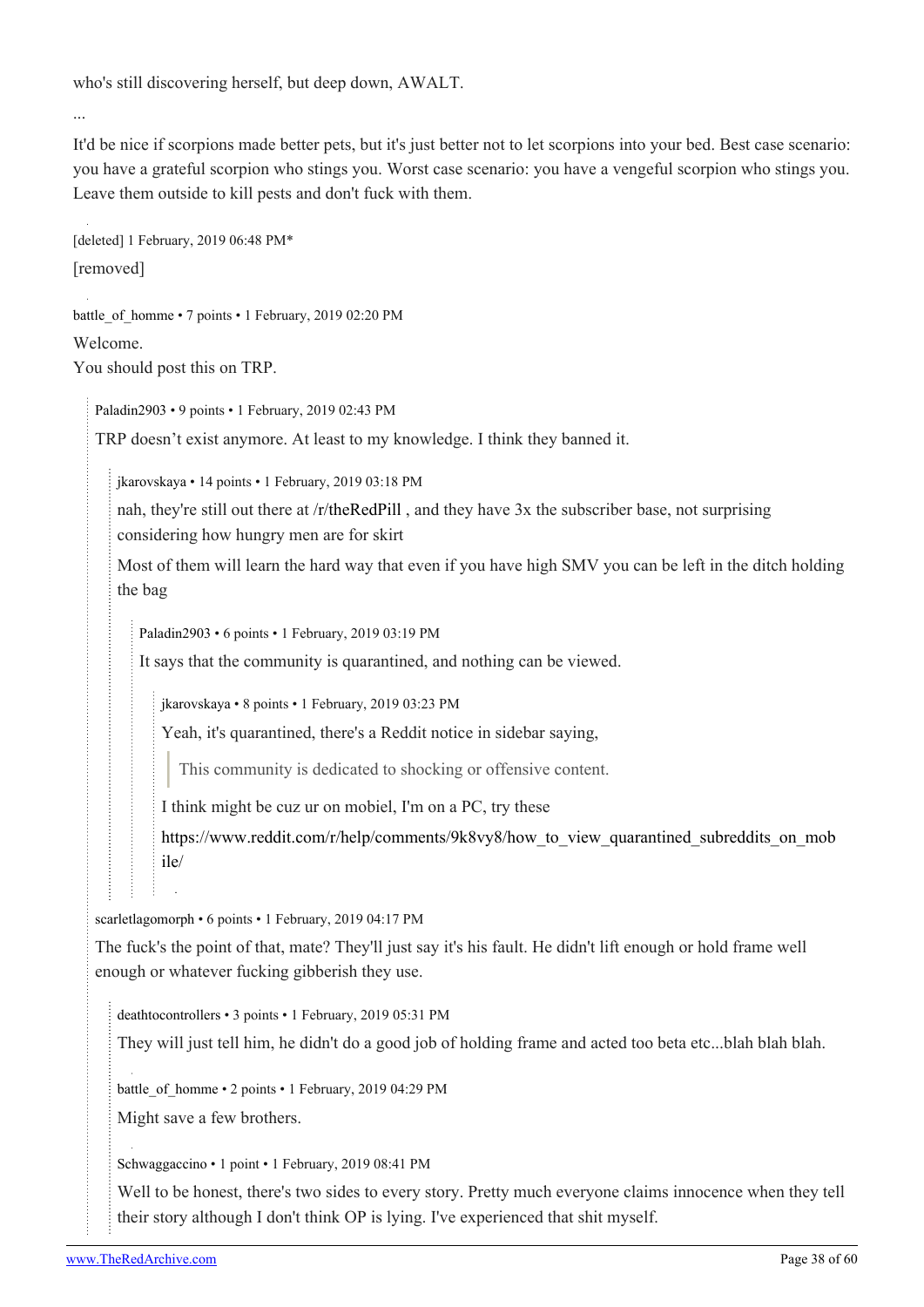[rooster-one4](https://old.reddit.com/user/rooster-one4) • 7 points • 1 February, 2019 03:15 PM

Thank you for your story and experience.

I have one question - you never asked her about how she could afford living expenses or more?

[deleted] • 3 points • 1 February, 2019 04:32 PM I think he said her "uncle" helped her with expenses.

[rooster-one4](https://old.reddit.com/user/rooster-one4) • 3 points • 1 February, 2019 05:03 PM

The term Uncle is funny to me. My ex used to say that the variety of men that came to 'visit' was her uncle....my daughter grew up thinking that her mom had 30 brothers.

[NotLuceBree](https://old.reddit.com/user/NotLuceBree) • 6 points • 1 February, 2019 03:40 PM Holy shit.

[BludgeonVIII](https://old.reddit.com/user/BludgeonVIII) • 7 points • 1 February, 2019 04:39 PM

I mean, at least she didn't gaslight you or attack you for "invading her privacy" or anything, but still man...holy shit...

I'm so sorry you had to go through that.

[deleted] 1 February, 2019 06:31 PM\*

[deleted]

[NotMyWomen](https://old.reddit.com/user/NotMyWomen) • 4 points • 1 February, 2019 06:51 PM

Anytime a female is into traditionally male hobbies, walk away.

[kattbollar](https://old.reddit.com/user/kattbollar) • 5 points • 1 February, 2019 04:36 PM

I met Lisa on the Bumble dating app.

She was basically a dude mindset in a hot girl with a nice rack.

No red flags, huh?

[deathtocontrollers](https://old.reddit.com/user/deathtocontrollers) • 4 points • 1 February, 2019 05:29 PM

Bumble dating app. <---

[PolukranosEatsWords](https://old.reddit.com/user/PolukranosEatsWords) • 3 points • 2 February, 2019 01:20 AM

I'm sad that I had to scroll so far down for this.

Met a unicorn on a fuck app? Get real.

[user\\_miki](https://old.reddit.com/user/user_miki) • 8 points • 1 February, 2019 05:25 PM\*

Yes there are many PUA converted to MGTOW.They thought there were smart and knew better ,,but they ended up on the same place they rejected at first,....MGTOW.

AWALT name is not coming from thin air is from experience of many many burned men in the past.

How many more men will learn the hard way this lesson.

[deathtocontrollers](https://old.reddit.com/user/deathtocontrollers) • 7 points • 1 February, 2019 05:27 PM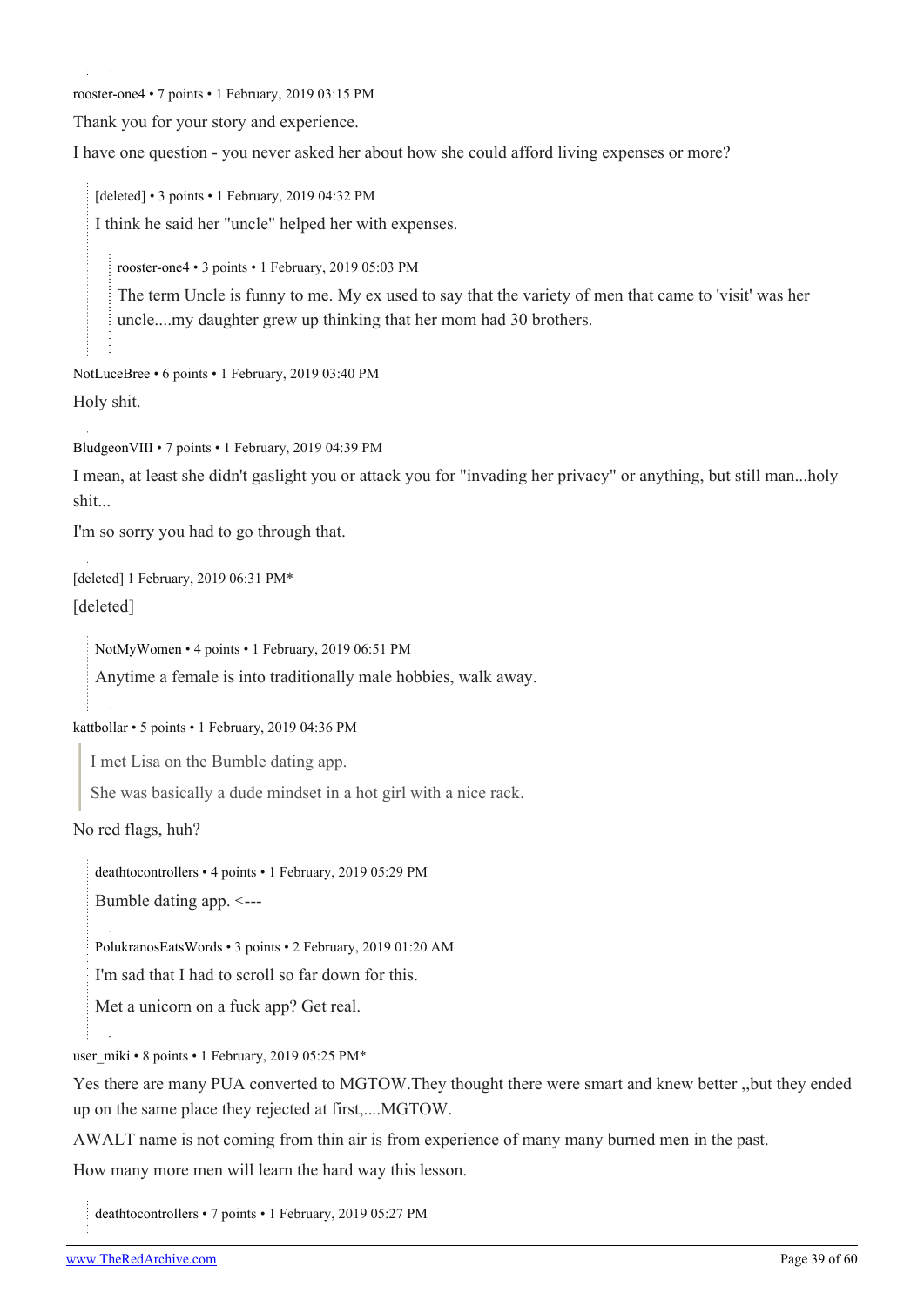PUAs are fools who think they have been given cheat codes to a game that is unbeatable and then find out the cheat codes don't work.

[deleted] • 4 points • 1 February, 2019 09:07 PM Up, Up, Down, Down, Left, Right, Left, Right, B, A **SPLAT** 

[bitcoin-optimist](https://old.reddit.com/user/bitcoin-optimist) • 4 points • 1 February, 2019 04:09 PM

[/u/Liquid\\_Leopard](https://theredarchive.com/u/Liquid_Leopard) You know what's really crazy? [These kinds of stories aren't even uncommon.](https://imgur.com/gallery/yJo7E)

[massy525](https://old.reddit.com/user/massy525) • 6 points • 1 February, 2019 04:22 PM

Thanks for sharing. It really does help the community.

Just an interesting fyi if you go to the sugar daddy sites and look at profiles I would say upwards of 80% of them say they are law or business majors looking for tuition help. You already missed a huge red flag on the female lawyer/business major. They are the worst of the worst.

I consider myself very intelligent and knowledgeable in red pill theory

I hope you now realize you are suffering from [dunning-kruger](https://en.wikipedia.org/wiki/Dunning%E2%80%93Kruger_effect) effect.

[Dontneedflashbro](https://old.reddit.com/user/Dontneedflashbro) • 4 points • 1 February, 2019 05:15 PM

Never go 50/50 with a woman. This includes rent and the idea of having a equal input. Seek respect and not love from a woman. To be honest while reading your post I envisioned a beta.

[deathtocontrollers](https://old.reddit.com/user/deathtocontrollers) • 4 points • 1 February, 2019 05:29 PM

I guess he just had to do a better job of holding frame, brah!

Liquid Leopard[\[S\]](https://theredarchive.com/r/MGTOW/comments/am1u3l/how_my_fully_vetted_carefully_screened_law/) • 1 point • 2 February, 2019 02:55 AM

Not sure how red or blue pill I was. This was a decade ago and wanted to share how I got here...guess I'll edit my story to reflect that. I'm in a much better place now that I'm fully MGTOW

[MattFoley79](https://old.reddit.com/user/MattFoley79) • 4 points • 1 February, 2019 06:02 PM

Soulless. I couldn't sleep at night if I were leading on a girl like this. For her it was just business as usual.

[TruthSeekingPerson](https://old.reddit.com/user/TruthSeekingPerson) • 4 points • 1 February, 2019 06:04 PM

If you are going to get involved with women you have to stay indifferent to them. If you hand your soul to them you can be destroyed.

There's something to be said about the benefits of traditional values that modern society scoffed at. Limiting the access women have to men is one of the only ways to ensure fidelity. When you have men and women working side-by-side you can usually forget about fidelity. When you give women access to the internet to find men through Facebook and Tinder you can forget it too.

I don't know what the solution is. It seems like dating is going to die out as men stop trusting women in any romantic situation. We truly are entering a new era where chaos will reign until men restore order to things.

markus brutus • 4 points • 1 February, 2019 06:17 PM

I feel that in order to truly swallow the red pill you have to experience 'true love' at least once. Otherwise you'll always wonder "what if".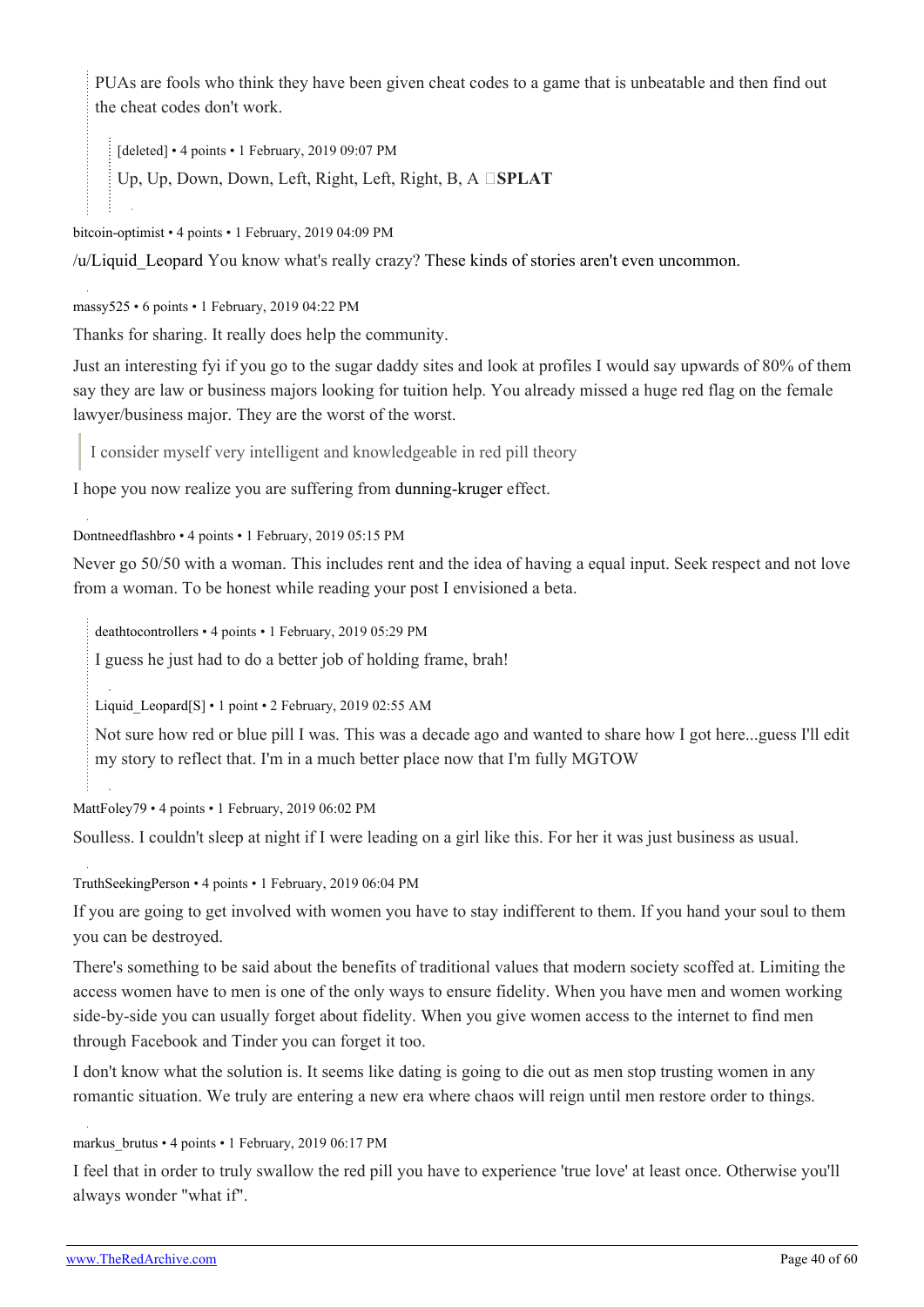Your wound will leave a scar and the scar will be a reminder of the true nature of a woman.

Stay strong brother, i know it's hard but in the end you'll come out a better man.

[massy525](https://old.reddit.com/user/massy525) • 3 points • 1 February, 2019 06:27 PM

Nah, I've never been in love and I absolutely believe red pill with no doubts. I've been with my share of "wife material" girls as well.

markus brutus • 2 points • 1 February, 2019 07:04 PM

I think it's a theory vs practice problem.

You can study and know about martial arts but if you haven't had hand to hand training then the knowledge won't help you much.

OP was well versed in their ways and was feeling alpha but one day a beauty changed his world, i can relate.

[massy525](https://old.reddit.com/user/massy525) • 2 points • 1 February, 2019 07:19 PM

True but this is more like chess than martial arts.

[NotMyWomen](https://old.reddit.com/user/NotMyWomen) • 5 points • 1 February, 2019 06:20 PM

Their lies and deception are evolving.

No problem.

So are we.

[deleted] • 5 points • 1 February, 2019 06:28 PM

Brutal. There's just no going back anymore. MGTOW is the only option.

[TotesMessenger](https://old.reddit.com/user/TotesMessenger) • 4 points • 1 February, 2019 03:47 PM\*

I'm a bot, *bleep*, *bloop*. Someone has linked to this thread from another place on reddit:

[[/r/theredpillstories](https://theredarchive.com/r/theredpillstories)] [How my fully vetted, carefully screened, law student/unicorn girlfriend was secretly a](https://www.reddit.com/r/TheRedPillStories/comments/am3aq0/how_my_fully_vetted_carefully_screened_law/) [prostitute and how a watch saved my life • r/MGTOW](https://www.reddit.com/r/TheRedPillStories/comments/am3aq0/how_my_fully_vetted_carefully_screened_law/)

[[/r/u\\_jacob109tl\]](https://theredarchive.com/r/u_jacob109tl) [How my fully vetted, carefully screened, law student/unicorn girlfriend was secretly a](https://www.reddit.com/r/u_jacob109tl/comments/am5o0o/how_my_fully_vetted_carefully_screened_law/) [prostitute and how a watch saved my life.](https://www.reddit.com/r/u_jacob109tl/comments/am5o0o/how_my_fully_vetted_carefully_screened_law/)

 $\lceil$ [/r/u\\_richiesco12\]](https://theredarchive.com/r/u_richiesco12) [How my fully vetted, carefully screened, law student/unicorn girlfriend was secretly a](https://www.reddit.com/r/u_RICHIESCO12/comments/am7znu/how_my_fully_vetted_carefully_screened_law/) [prostitute and how a watch saved my life.](https://www.reddit.com/r/u_RICHIESCO12/comments/am7znu/how_my_fully_vetted_carefully_screened_law/)

*If you follow any of the above links, please respect the rules of reddit and don't vote in the other threads. ([Info](https://theredarchive.com/r/TotesMessenger) / [Contact](https://theredarchive.com/message/compose?to=/r/TotesMessenger))*

[Mithos301](https://old.reddit.com/user/Mithos301) • 4 points • 1 February, 2019 04:23 PM

Damn man. I'm glad you found out when you did, though it was unfortunate it couldn't have been sooner.

Thanks for posting this; great for young MGTOWs and Red Pilled Men to hear. A lot of guys think it can't or won't happen to them. These are a great reminder that AWALT and Unicorns don't exist in real life

[deathtocontrollers](https://old.reddit.com/user/deathtocontrollers) • 4 points • 1 February, 2019 05:20 PM\*

Thanks for sharing so all the blue pillars and purple pillars here can get their heads out of their asses. AWALT. No guys, you wont find your rainbow unicorn camel with wings in your lifeitme.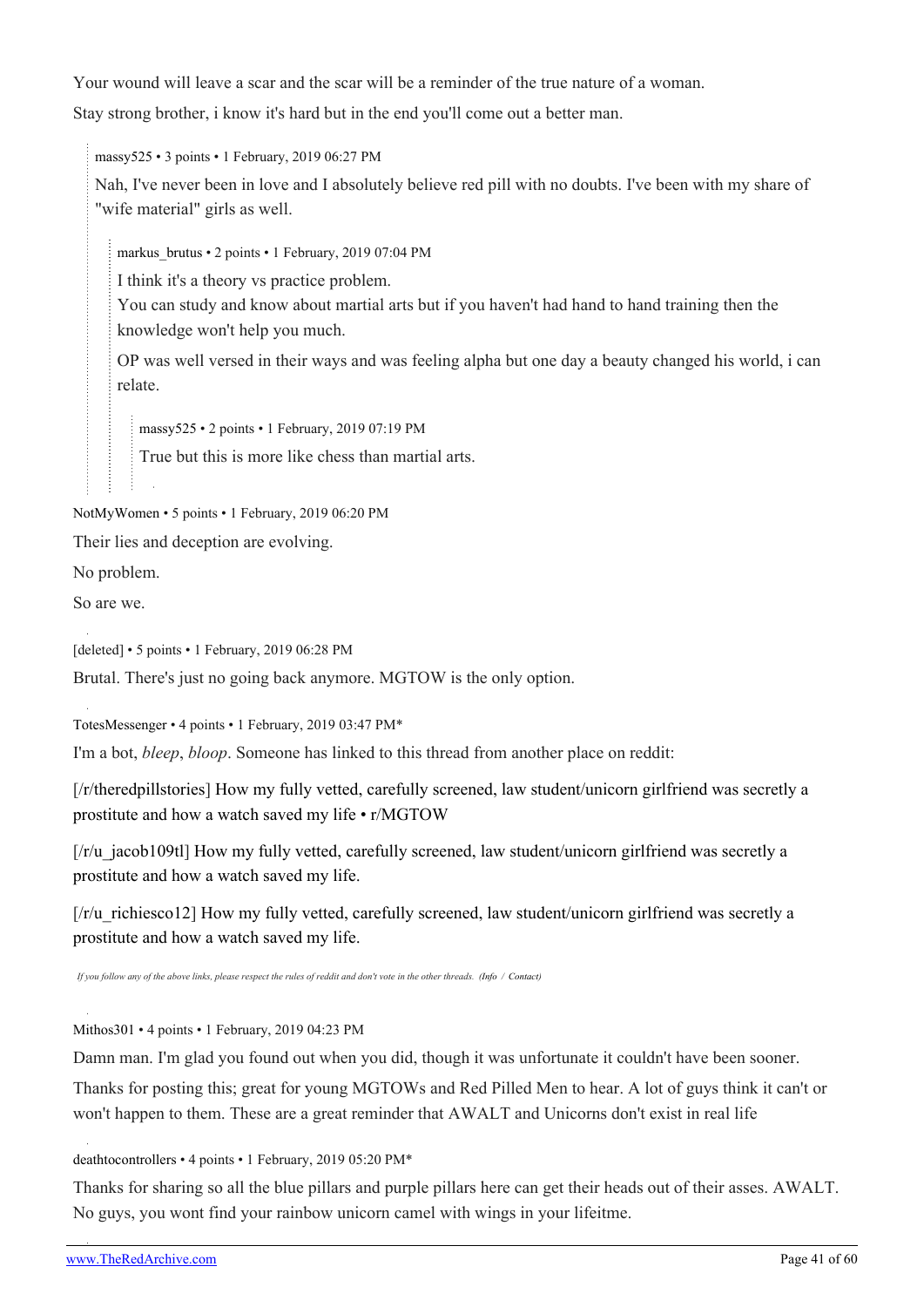[Emberwatch](https://old.reddit.com/user/Emberwatch) • 5 points • 1 February, 2019 05:53 PM Women can't love. Only satisfy their cravings. She is never yours... It is only your turn. Never... get attached...

[N19864](https://old.reddit.com/user/N19864) • 3 points • 1 February, 2019 06:00 PM

We have new members daily, younger members with questions and advice concerns and I think we need to keep the fires and the anger stoked... keep fresh in our minds how women, their stupidity, selfishness, and hate can ruin men's lives.

I thought MGTOW is not about anger which most likely would lead to hate. We would become like feminists.

Indifference is the way. If one lucky guy gets married to a Western Unicorn and lives in union until death, then I would be happy for him (and her). There numbers are rare in the West. In countries where the laws are not so lopsided, where prenups are actually valid and patriarchy rules, marriage still works.

Liquid Leopard[\[S\]](https://theredarchive.com/r/MGTOW/comments/am1u3l/how_my_fully_vetted_carefully_screened_law/) • 2 points • 2 February, 2019 02:47 AM

Anger can be constructive too. I don't hate women, and I'm not currently angry at a single thing in the world, but I had to eat anger when first going MGTOW to keep the emptiness and hate for the system at bay until I learned. Once cooler heads prevail and we get our feet under us, we can circle back to the young angry guys and give sage advice. This happened to me almodt a decade ago, but I share the story to let new members know they aren't alone and that my stories and advice come from a place where I know what they are going through.

My recent station in life:

[https://www.reddit.com/r/MGTOW2/comments/alb5kp/46\\_divorced\\_never\\_been\\_happier\\_advice\\_to\\_young](https://www.reddit.com/r/MGTOW2/comments/alb5kp/46_divorced_never_been_happier_advice_to_younger/) [er/](https://www.reddit.com/r/MGTOW2/comments/alb5kp/46_divorced_never_been_happier_advice_to_younger/)

[N19864](https://old.reddit.com/user/N19864) • 1 point • 2 February, 2019 10:40 AM

Thanks for link and sharing the story. I never knew about MGTOW2

[tramese](https://old.reddit.com/user/tramese) • 3 points • 1 February, 2019 06:09 PM

some women are honest up front, others play the long con...you got longed my friend.

there is no greater danger than underestimating your opponent.

the natural evolution of TRP and PUA is MGTOW.

[deleted] • 4 points • 1 February, 2019 06:09 PM

Damn this hit me hard

[deleted] • 5 points • 1 February, 2019 06:16 PM Buy that watch lol

[jacketguy](https://old.reddit.com/user/jacketguy) • 3 points • 1 February, 2019 06:26 PM what was her face like when u gave her the binder/let her know u found out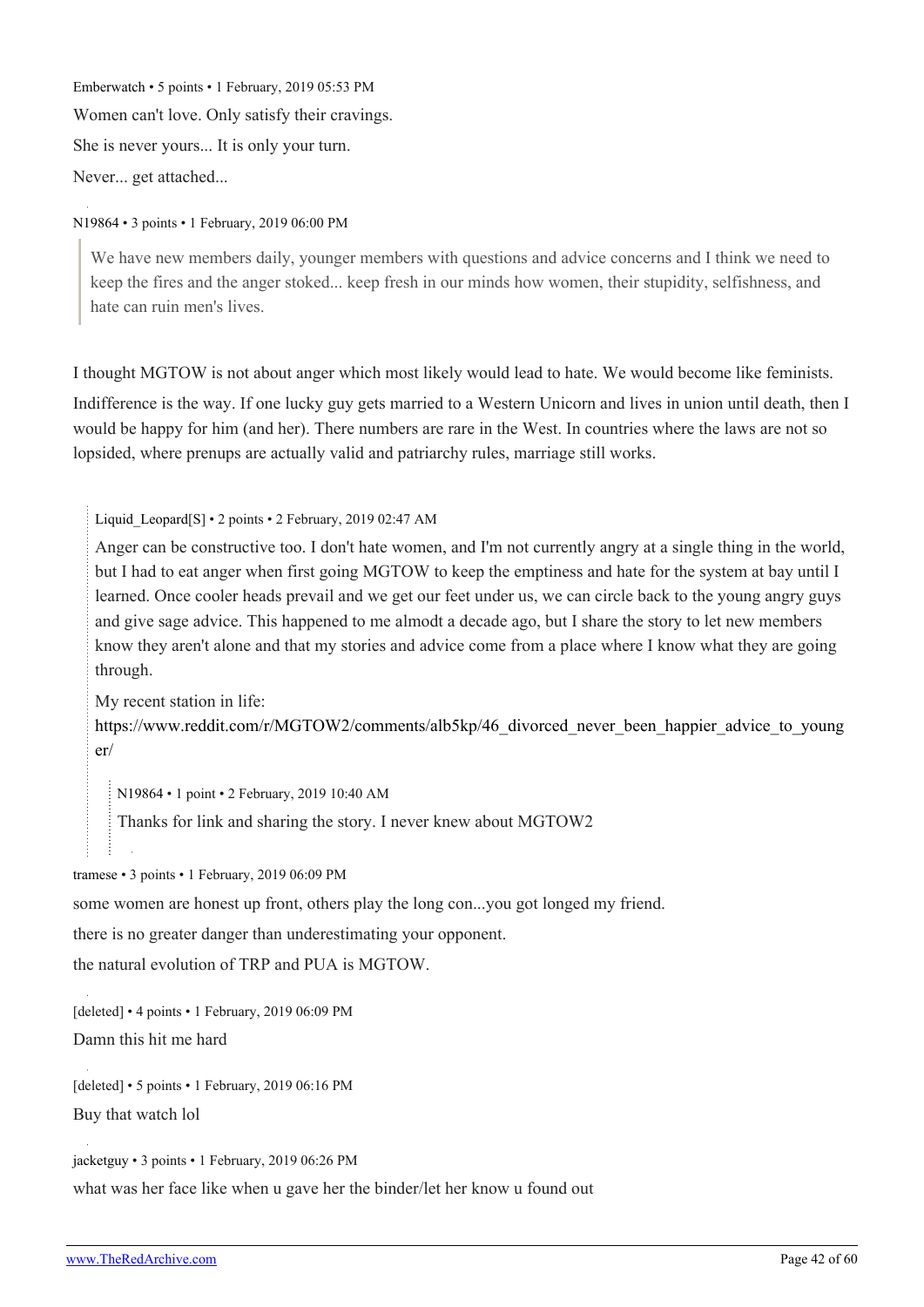Liquid Leopard[\[S\]](https://theredarchive.com/r/MGTOW/comments/am1u3l/how_my_fully_vetted_carefully_screened_law/) • 2 points • 2 February, 2019 02:43 AM

Just left it on the pile of her shit outside. Never talked to her. Didn't want her seeing me upset or red eyed from crying honestly. Wanted to go out with her not knowing it effected me.

[jacketguy](https://old.reddit.com/user/jacketguy) • 3 points • 2 February, 2019 02:45 AM

oh wow... u did it like a boss i see.. well im glad u found out the truth.. and thanks for responding to my question

[jmbfaria](https://old.reddit.com/user/jmbfaria) • 3 points • 1 February, 2019 07:19 PM

You should have revealed everything to everyone in her social circle. You could have saved a bro dude. Bet she stills cheating some nice dude and sucking dick outside town.

Liquid Leopard[\[S\]](https://theredarchive.com/r/MGTOW/comments/am1u3l/how_my_fully_vetted_carefully_screened_law/) • 1 point • 2 February, 2019 02:29 AM

When you get crushed like that, it wasn't revenge time, it was curl up and heal time. I'm glad I took the high road, I walked away with my head high and kept my dignity at least.

[JMD173](https://old.reddit.com/user/JMD173) • 4 points • 1 February, 2019 08:17 PM

Another reason educated women are often worse relationship material. They literally think all men are stupid. All I see is more potential for issues the more educated a woman.

[Spezzit](https://old.reddit.com/user/Spezzit) • 3 points • 1 February, 2019 11:25 PM Educated=indoctrinated Welcome to [current year] Liquid Leopard[[S\]](https://theredarchive.com/r/MGTOW/comments/am1u3l/how_my_fully_vetted_carefully_screened_law/) • 2 points • 2 February, 2019 02:25 AM Well said. Educated or not AWALT

[Zachjsrf](https://old.reddit.com/user/Zachjsrf) • 4 points • 1 February, 2019 09:37 PM

Biggest red flag!?

CROSSFIT.

[DiscombobulatedSalt2](https://old.reddit.com/user/DiscombobulatedSalt2) • 3 points • 1 February, 2019 10:13 PM

I just want to tell you that you are good man, and we understand you, we know in how shitty life we are together. Keep strong.

Also AWALT. No exceptions.

[jacketguy](https://old.reddit.com/user/jacketguy) • 3 points • 2 February, 2019 02:47 AM

i love how u protected yourself against the inevitable gaslighting, that is CRUCIAL

Watermelon Soldier • 6 points • 2 February, 2019 03:07 AM

Saddest part of this story for me was the part where you said how mad you were at yourself for "being fooled" and "falling for it"

IMO that's the worst part. Because I've been there. And I've hated myself for "being that stupid" which is really a shame because we are not the ones at fault in this situation. She is the terrible person who did the terrible thing. The fact that women have the power to make men feel bad about themselves is I think a woman's most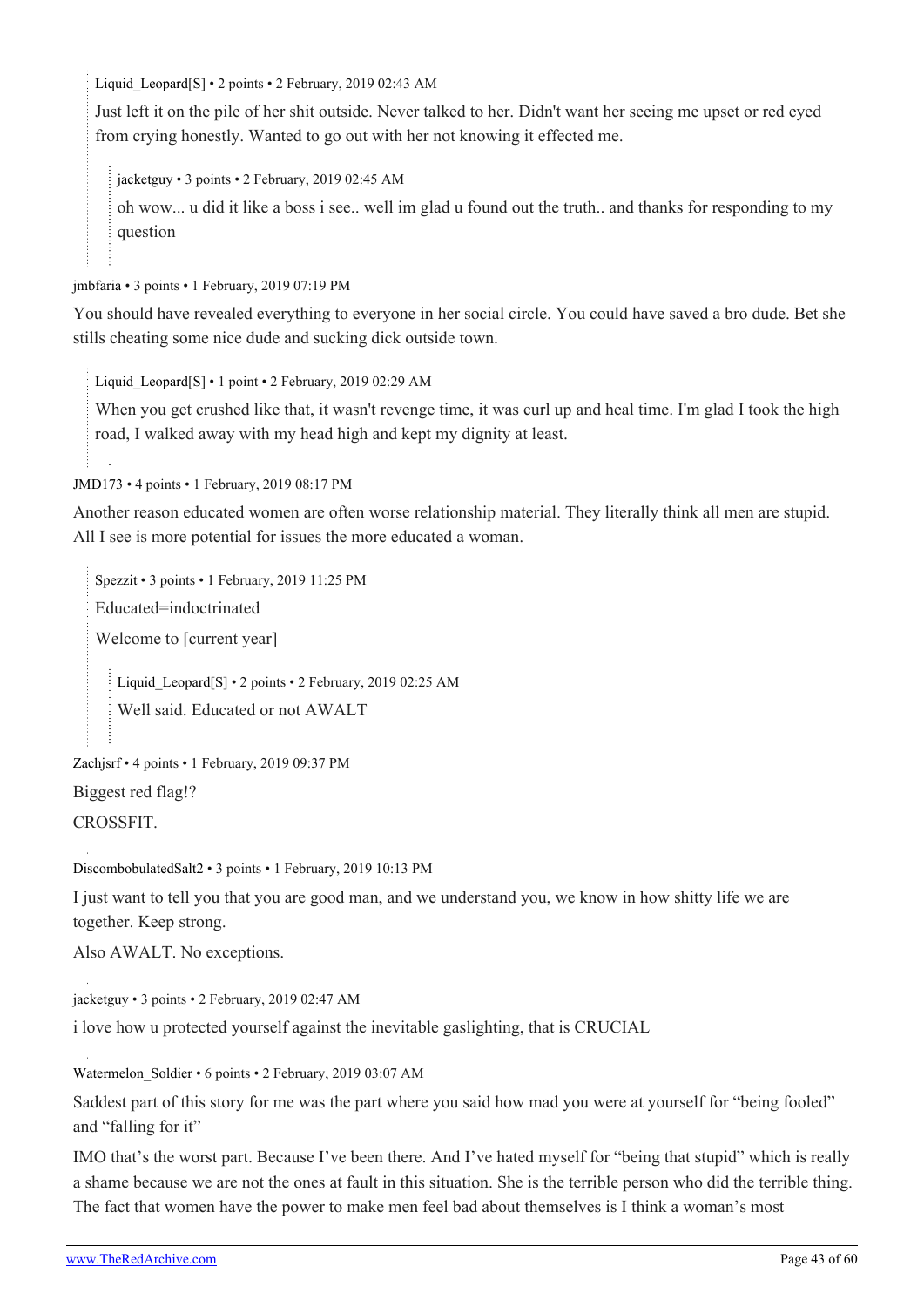dangerous weapon. I've, in the past, let women tell me how I should feel about myself. Ive had moments where I've been in such dark places, hating myself for being so foolish and falling so blindly for the trap. But lesson learned. I will never allow a woman to try to make me feel that way again because I won't put myself in that situation anymore

#### [MesaBoogeyMan](https://old.reddit.com/user/MesaBoogeyMan) • 5 points • 2 February, 2019 01:52 PM

Sweet jesus man. Its posts like yours that will help people understand exactly why we choose ourselves over the plantation. Thanks for your post. My weekend just got better knowing I will never allow myself to be fooled again or a slave to anyone.

[MajorNugget](https://old.reddit.com/user/MajorNugget) • 3 points • 1 February, 2019 06:02 PM

Sorry you had to deal with this bullshit.

I'm glad you got out before getting married or having kids or anything.

She would have taken you for all you had

[Dmapguy](https://old.reddit.com/user/Dmapguy) • 3 points • 1 February, 2019 06:10 PM

I was more or less subscribing to the PUA community and mind set; playing on women's weaknesses to get laid and have fun.

You mean RMG, DDJ, Rollo, and 21 Studios way of life.

[LFC90cat](https://old.reddit.com/user/LFC90cat) • 3 points • 1 February, 2019 06:42 PM

always wanted to hang out with me and our mutual friends,

What happened to them? What did they ask?

Liquid Leopard[\[S\]](https://theredarchive.com/r/MGTOW/comments/am1u3l/how_my_fully_vetted_carefully_screened_law/) • 2 points • 2 February, 2019 02:33 AM

I just said we broke up. They were mostly dudes we rode motorcycle with so they just said they were sorry to hear about it then we went riding. Men are so simple in comparison to women haha.

[thearmchairwarrior](https://old.reddit.com/user/thearmchairwarrior) • 3 points • 1 February, 2019 07:10 PM

My only other friend a female was a law student, now a lawyer and went to a very expensive school for it. She told me alot of female law students are escorts and strippers. and they don't hide the fact. Oh my friend is over weight lol. So she spilling the beans on the females to me since college LOL.

[RomeoAndGilette](https://old.reddit.com/user/RomeoAndGilette) • 3 points • 1 February, 2019 07:23 PM

Did you hold frame?

Jk. That fucking blows dude. Cold world.

[tirsomasterpupil](https://old.reddit.com/user/tirsomasterpupil) • 2 points • 2 February, 2019 12:04 AM Thanks for that chuckle. Cold world indeed.

[mentalidade\\_logica](https://old.reddit.com/user/mentalidade_logica) • 3 points • 1 February, 2019 08:05 PM

#### *Dam!*

This would make THE perfect MGTOW movie!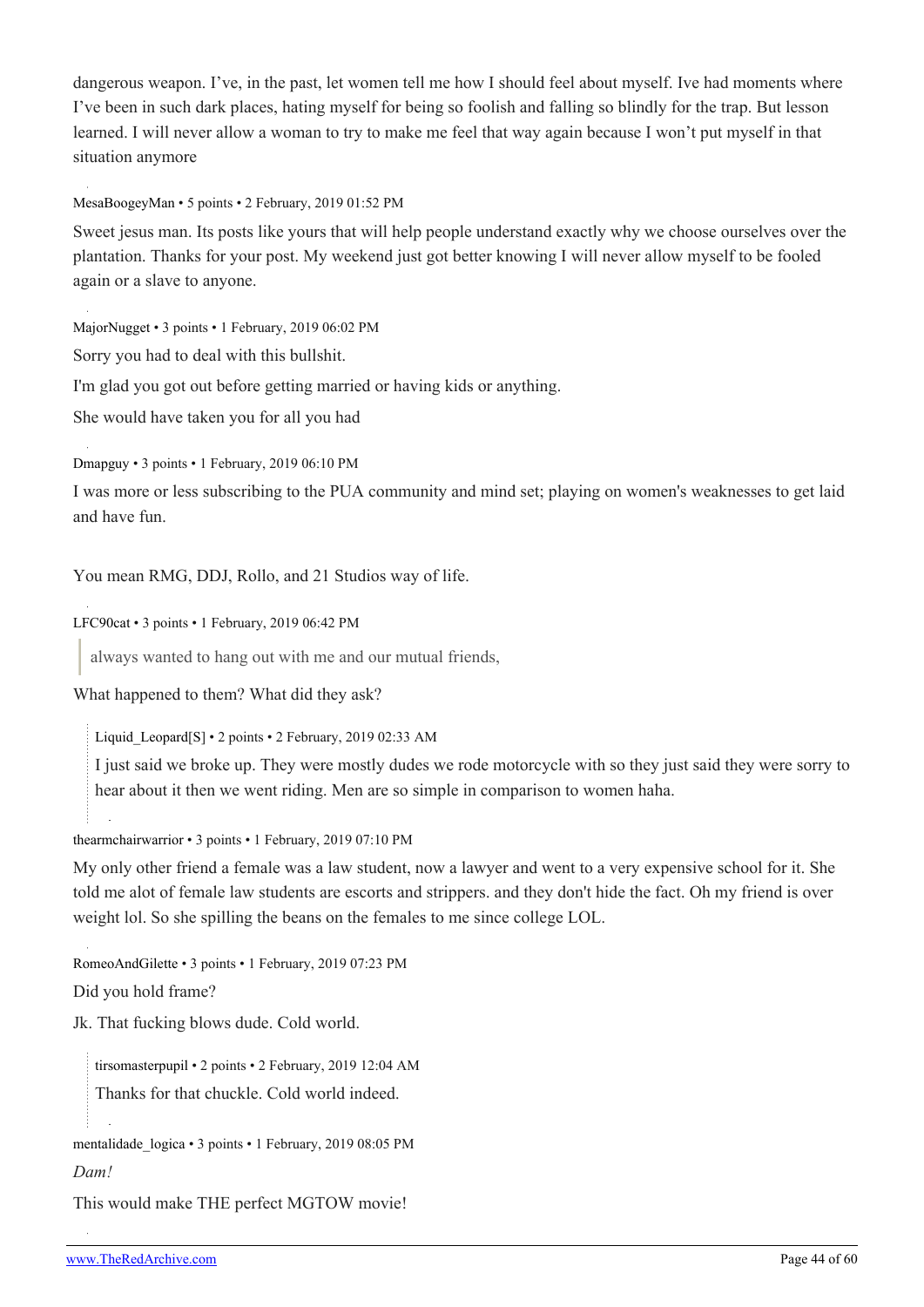#### [JaeWolves](https://old.reddit.com/user/JaeWolves) • 3 points • 1 February, 2019 08:15 PM

Thanks for sharing OP. I'm sorry this happened to you; but at the same time glad that it did before you got further down that poisonous hole. I shared a somewhat similar experience in thinking I found a unicorn. Especially how our interest lined up so perfectly. She quickly became my best friend because none of my guy friends even shared that same amount of interests and hobbies. After 5 years of hell and seeing her ride the Cock carousel, I realized her only real hobby was mirroring the things that the men in her aim have. Never thought anyone's interests right down to their Spotify playlist could change so quickly.

It all helped me in retrospect. My best friend of 25 years doesn't share half of my interests and hobbies, riding in the car together sucks because we can barely take legate each other's musical interests, but that dude would take a bullet for me and I for him. The loyalty is real, and the conversations too. There's no bullshit or manipulation, no hidden agendas. Just real people always keeping it real. I wouldn't trade a boatload of 10's for my best friend.

#### [red\\_matrix](https://old.reddit.com/user/red_matrix) • 3 points • 1 February, 2019 08:21 PM

Instagram girls constantly get PM'd over dates, sugar daddy arrangements and all kinds of strange offers for freaky sex, pay for play, etc. if your girl is moderately attractive she will get hit up with all kinds of offers for paid sex, guys will fly these women to NYC, Dubai, Rome, etc. And a lot of young girls end up taking these offers (they just keep quiet). Instagram is a giant escort website and most girls know this. Have you noticed how many girls travel solo these days? Look at all those Instagram girls in Dubai, Bora Bora, Bali, France, etc. How do you think these broke ass girls can afford to travel and stay at these Five Star resorts?

[Morb357](https://old.reddit.com/user/Morb357) • 3 points • 1 February, 2019 08:56 PM

Send this story to DDJ and AngryMGTOW. They seem headed down similar paths.

[TaiYongMedical](https://old.reddit.com/user/TaiYongMedical) • 3 points • 1 February, 2019 09:35 PM Posting in a legendary thread.

[deleted] • 3 points • 1 February, 2019 10:18 PM\*

Goddamn bro. Sorry that that cunt played you like a fucking worthless, low, amoral snake.

Thank you for the life lesson. I grew up with older sisters, several female cousins, and several aunts. I sure as fuck learned early not to trust these bitches because I learned that:

#### **women have no guiding principles, and no integrity. They are predators without moral compasses.**

Still, it's easy to want to believe that "Oh... This one is different. She's so <good quality>. Surely she's a special unicorn!". Especially when I meet women who seem to have morals and principles. What I've learned though is that women's entire life is focused on deception and secrecy. Women have two faces: their public persona, and their private, true persona.

#### **Unless you're a female friend who they're close to, and who they confide all their juiciest gossip and stories... you'll never know the true private persona of a woman.** (Even then it's suspect).

I remember one day, at my sister's house, hanging out... another of my sisters was there as well. And then our female cousin shows up, who is close to the other sister. I guess **she was too excited to spread her gossip that she forgot I was in the room**-- This female cousin practically immediately, and so excitedly tells my sister, "Oh my god! I have to tell you something! It's so crazy and gross! Julie (i.e. fake name of cousin's own sister, early 30s) just told me that she woke up today in the bed of a 70 year old man. She has been fucking this guy, and possibly this other 70 year old guy..."

She said all of this, either not caring that I was sitting on a nearby couch in earshot, or she just didn't give a fuck, because it was so normal for her.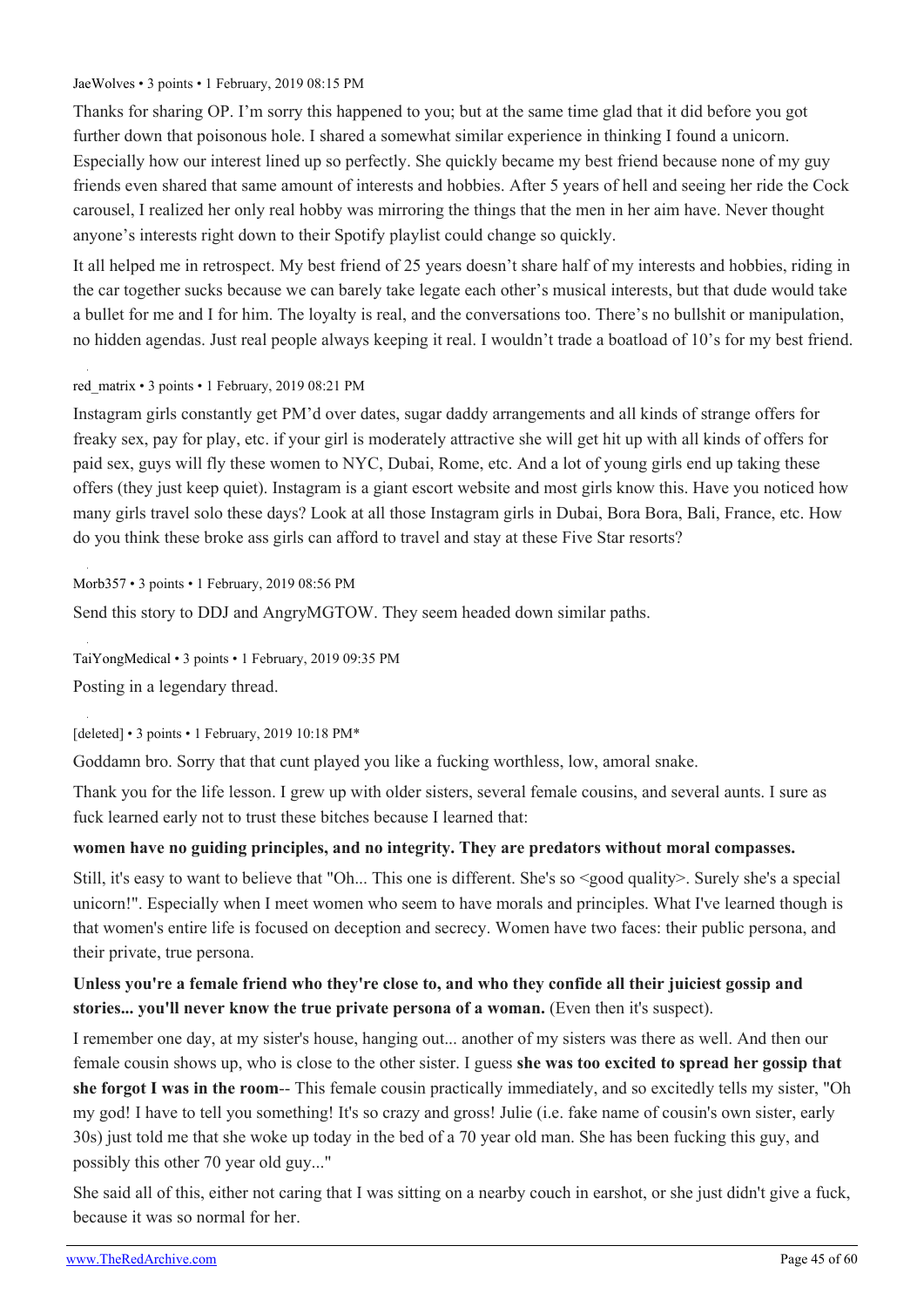**Now, I had eavesdropped on women before, including family, friends, and strangers at restaurants. But still, I was fucking blown away. And I shouldn't have been... I should have known her capability.** This person had no loyalty to her own sister, and she was so fucking excited to share her new gossip, and talk shit about her own sister, to my sister. Jesus fucking christ dude.

#### **Women are all-- ALL sick. They're all fucked in the head. NEVER EVER TRUST THEM**

Liquid Leopard[\[S\]](https://theredarchive.com/r/MGTOW/comments/am1u3l/how_my_fully_vetted_carefully_screened_law/) • 2 points • 2 February, 2019 02:14 AM

Jesus man. Yeah I have been MGTOW for several years now. Never gonna have a repeat again.

[aidsgoblin](https://old.reddit.com/user/aidsgoblin) • 3 points • 1 February, 2019 10:24 PM

That was a horse-sized suppository of a redpill.

[JohnMcCainToHell](https://old.reddit.com/user/JohnMcCainToHell) • 2 points • 1 February, 2019 10:56 PM

## **LARP**

This is straight MGTOW porn.

[deleted] 1 February, 2019 10:57 PM\* [deleted]

[Liquid\\_Leopard](https://old.reddit.com/user/Liquid_Leopard)[\[S\]](https://theredarchive.com/r/MGTOW/comments/am1u3l/how_my_fully_vetted_carefully_screened_law/) • 2 points • 2 February, 2019 02:10 AM

Hope my current update helps you for what you have to look forward to... The story above was several years ago now.

[https://www.reddit.com/r/MGTOW2/comments/alb5kp/46\\_divorced\\_never\\_been\\_happier\\_advice\\_to\\_young](https://www.reddit.com/r/MGTOW2/comments/alb5kp/46_divorced_never_been_happier_advice_to_younger/) [er/](https://www.reddit.com/r/MGTOW2/comments/alb5kp/46_divorced_never_been_happier_advice_to_younger/)

[Hot5oup](https://old.reddit.com/user/Hot5oup) • 3 points • 1 February, 2019 10:58 PM

Damn man. You seem like a bright and together dude. I sighed several times reading your story, reliving that same feeling of a mountain leveling me after facing a similar life-changing event when I was younger. Sorry this happened to you. You have a lot of potential and are obviously smart. Glad to see your defenses have increased to prevent this shit from happening again.

[OddPhilosopher1](https://old.reddit.com/user/OddPhilosopher1) • 3 points • 1 February, 2019 11:01 PM

I am sorry that you had to go through this. Thank you for sharing though, I've had a rough past couple of days struggling with loneliness and needed to be reminded of why it is better to walk alone than to walk alongside someone carrying a concealed knife ready to stab you in the back multiple times, no matter how great of a man you are. It is just never enough for them. Again, thank you for reminding me, your goal has been achieved at least for one person.

[Liquid\\_Leopard](https://old.reddit.com/user/Liquid_Leopard)[\[S\]](https://theredarchive.com/r/MGTOW/comments/am1u3l/how_my_fully_vetted_carefully_screened_law/) • 2 points • 2 February, 2019 02:09 AM

Hope it helped. It was a long time ago but it's what got me MGTWO. Read my other story for some advice and an update as to where I am now

[https://www.reddit.com/r/MGTOW2/comments/alb5kp/46\\_divorced\\_never\\_been\\_happier\\_advice\\_to\\_young](https://www.reddit.com/r/MGTOW2/comments/alb5kp/46_divorced_never_been_happier_advice_to_younger/) [er/](https://www.reddit.com/r/MGTOW2/comments/alb5kp/46_divorced_never_been_happier_advice_to_younger/)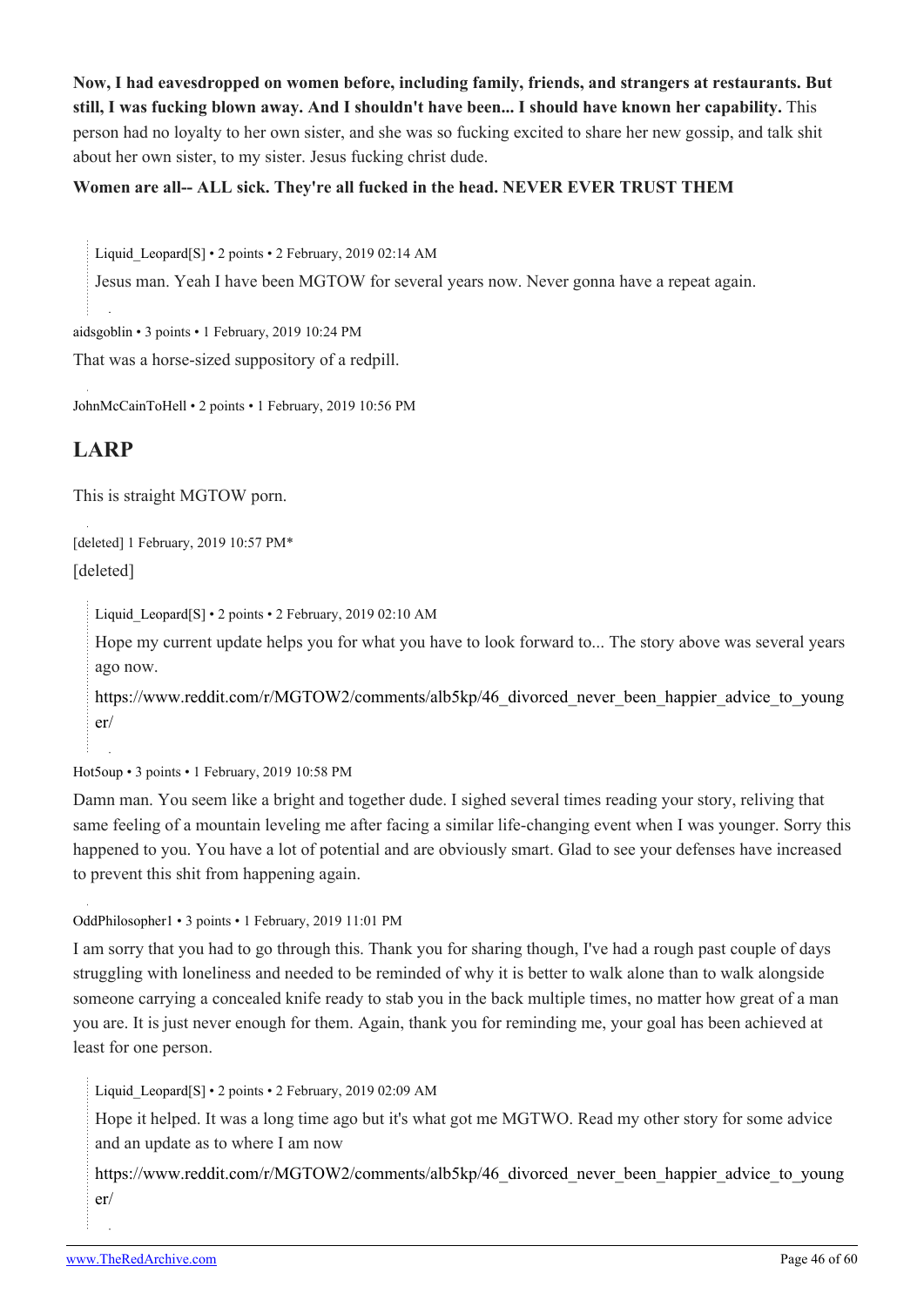In This Here Economy • 3 points • 1 February, 2019 11:11 PM

I saved this shit.

A poignant reminder. I felt every bit of this as I read it.

Glad you survived and found this place.

#### [deleted] • 3 points • 1 February, 2019 11:21 PM

your first real error was assuming there are women that are not whores. that falls under the AWALT tree of awalt-isms. all women are whores. not some...all. and it's only a matter of time. i've had girls tell me they'd never fuck and were verifiable virgins, but a few rightly places kisses on the neck and they were ready for penetration. It's in their DNA.

I've dated the most well raised, low n-count women and i've dated whores. there isn't a huge difference even when you take the extremes on both ends. especially in the modern age, even the good girls are just ticking time bombs, maybe you catch them before they fully whore out, but even the virgin strictly raised girls do eventually as its promoted by our culture.

I just think of women as like cats in heat. that meowing, moaning annoying call, just can' help it but call to be fucked type of animal. its just in their blood. I have good relationships with women as long as i follow one very strict rule, that is to only trust them when they are in my sight. physically that is. like i've had a few girlfriends i lived with and we spent most of each others time together, we enjoyed being together and were together so much it would be basically impossible to cheat in any concerning way since we were together so much. But if its something casual, it's the oh we meet on the weekends sometimes casual dating, you can assume she's getting trained deep orgy style when she's not with you.

#### uncle hobo • 3 points • 1 February, 2019 11:22 PM

Wait, so she's a law student who has all these hobbies and runs marathons? She liked to spend all her time with you and your mutual friends? She had a conference for school in NYC? This doesn't add up. I've been through law school - it dominates your life. There's no time to train for a marathon, let alone have all those hobbies and time for hanging out. When did she have time to read, prepare outlines, and study? And I've never heard of having to attend a conference in another city for school. Wouldn't one of your red flags have been how she's paying for school, or the debt she'd be in if she was taking student loans? As a runner, why would she take off her Fenix and leave it lying around? I'm a runner, and every runner I know only takes off their Garmin to charge it, and otherwise wears it all the time. If she's such a sneak, why did she leave it lying around where you could see her notifications? There are plenty of actual stories of women behaving badly that justify contemplating MGTOW. Making up carefully crafted, perfect stories of betrayal that are easy to see through won't help the cause.

[deathtocontrollers](https://old.reddit.com/user/deathtocontrollers) • 3 points • 1 February, 2019 11:47 PM This should be stickied.

[UrbanVikingX](https://old.reddit.com/user/UrbanVikingX) • 2 points • 2 February, 2019 12:53 AM

This is an anecdote, and it does not prove anything with regards to women.

#### [ramfex21](https://old.reddit.com/user/ramfex21) • 3 points • 2 February, 2019 12:54 AM

It just amazes me how cold and calculating women can be. This is truely sociopathic behaviour. These days, this behaviour is the norm amongst women. All they value is attention, period. There is no limit to what women will do to gain her validation and attention hits.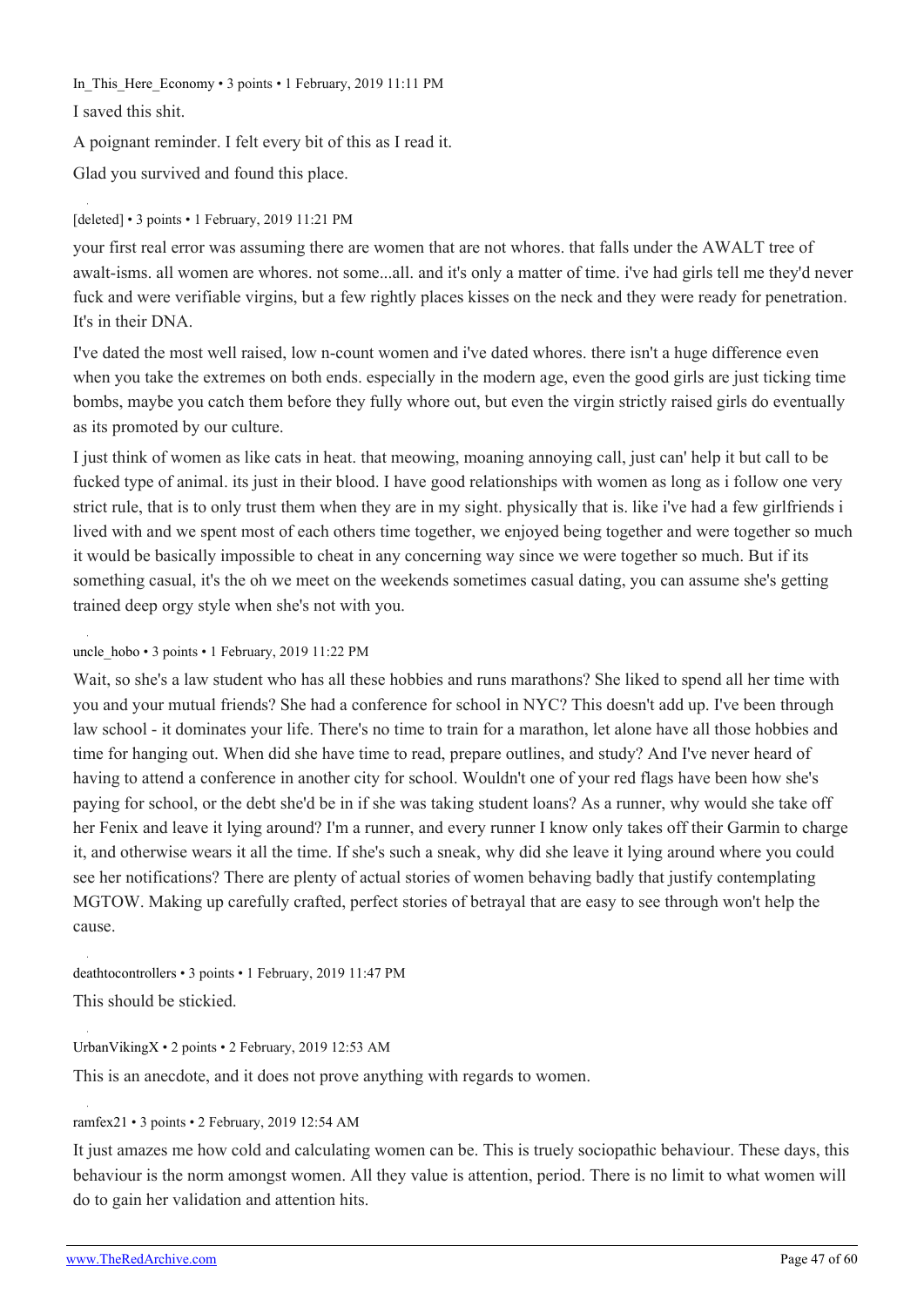[XavierMalory](https://old.reddit.com/user/XavierMalory) • 1 point • 2 February, 2019 03:18 PM

Sociopathic behavior among women is normal these days.

Meanwhile a man' normal behavior is being labeled a mental illness by the APA.

The inmates are running the asylum.

#### [Emailfarhad](https://old.reddit.com/user/Emailfarhad) • 3 points • 2 February, 2019 01:22 AM

Dude that story was so fucking deep. That pit in your stomach feel is almost unbearable and I could feel your pain just reading each sentence. We must condition ourselves to realize there is no happy ending...just stack your cash and have some really good friends. I'd also recommend ending your relationships with woman when they are totally into you. They'll keep coming back so you'll have temporary companionship but never get too close.

#### [Frantastiq](https://old.reddit.com/user/Frantastiq) • 3 points • 2 February, 2019 01:24 AM

Once I read that you met her in a dating app, I knew what was going to be the deal with. Women that are in dating apps/websites it's not most likely to actually get on a functioning date, but more of a sexual encounter.

I have friends of mine that have dónde the same bloody thing. Get on a dating site, get a match, see if it goes towards sex, if it's possible that this guy can give more than sex, then let's try to catch that, actually is a decent man with goals and wants to be successful, BAM, let's drain all of that but "smartly".

It's truly a shame that you had to suffer from all of that, but hopefully you'll stay more alarmed and probably start learning tricks to prevent this from happening.

[deleted] • 3 points • 2 February, 2019 01:30 AM

The irony is that she doesn't share your hobbies, women study men's hobbies and pretend to be interested to manipulate them.

[psydelicdaydreamer](https://old.reddit.com/user/psydelicdaydreamer) • 3 points • 2 February, 2019 02:23 AM

Sorry fellas, I'm new here. What does red pill and blue pull exactly mean?

Liquid Leopard[\[S\]](https://theredarchive.com/r/MGTOW/comments/am1u3l/how_my_fully_vetted_carefully_screened_law/) • 3 points • 2 February, 2019 03:07 AM

Gotta tease you a little... Goggle is your friend haha. Here ya go brother and welcome to MGTOW.

[https://en.m.wikipedia.org/wiki/Red\\_pill\\_and\\_blue\\_pill](https://en.m.wikipedia.org/wiki/Red_pill_and_blue_pill)

[psydelicdaydreamer](https://old.reddit.com/user/psydelicdaydreamer) • 1 point • 2 February, 2019 04:11 AM

Thank you brother. That was an.... enlightening read

[XavierMalory](https://old.reddit.com/user/XavierMalory) • 1 point • 2 February, 2019 02:16 PM

Dont forget to read the Hospital Advisories on the right side of the [r/MGTOW](https://theredarchive.com/r/MGTOW) page.

#### [deleted] • 3 points • 2 February, 2019 02:47 AM\*

There arent words for your story. I probably woudve passed out feon combination of anger sorrow anxietty and despair, pure tunnel vision, heart pounding in my throat.

I went completely nuts just learning the last ex had gone on a date the weekend she dumped me.

When i disxovered this on a social media post 3 months later, the dude in photo from her date was referred to as her boyfriend. We had been long distance for the last 3 months of relationship, so you'll never be able to convince meshe wasnt already cheating on me with that guy before dumping me.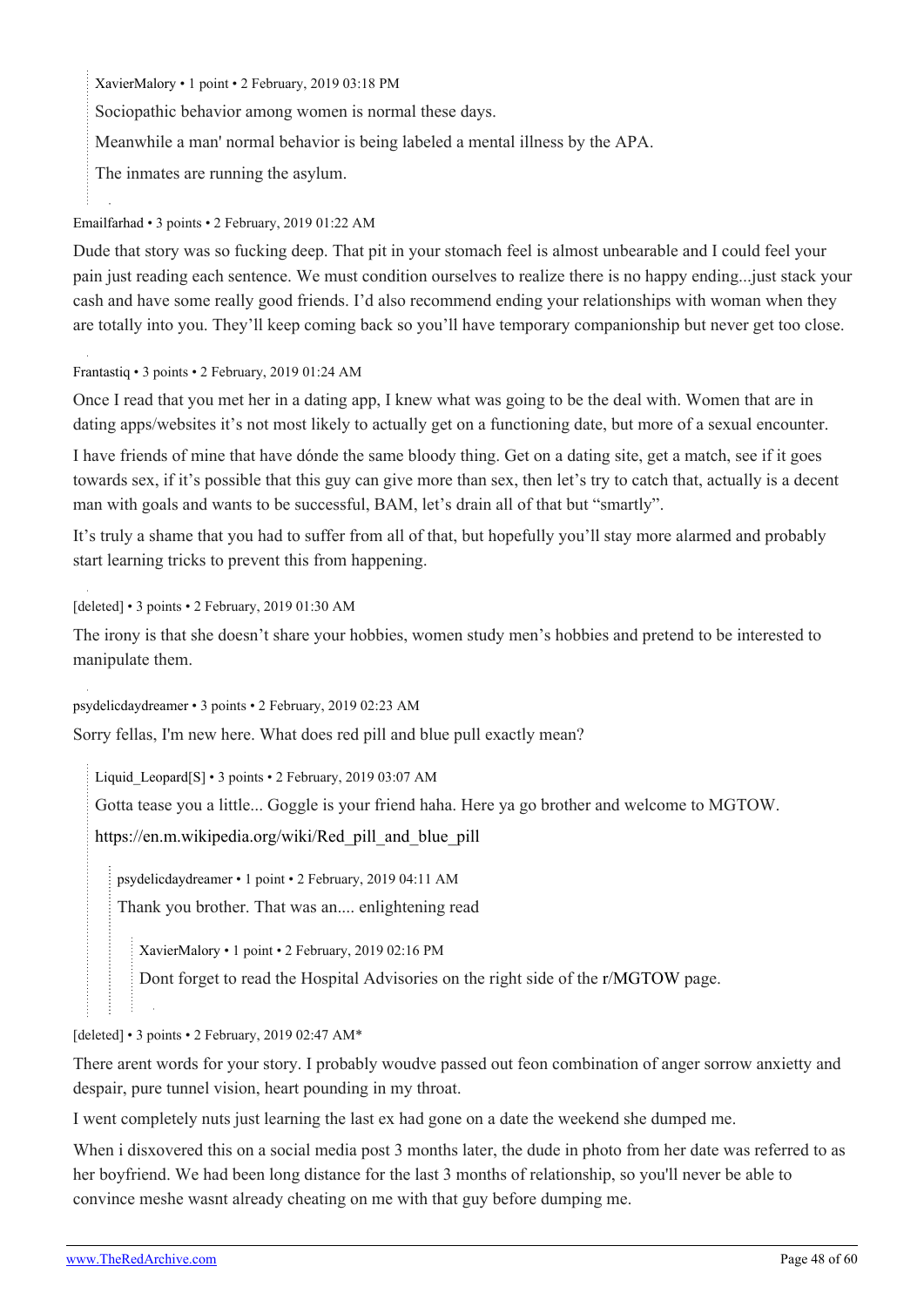Im thanking god right now that u did not marry this woman. When u think of this story, make that the moral, you did not marry her. For all the hurt that u feel now she coudve destoryed ur entire existence had u married.

Godspeed

[deleted] 2 February, 2019 03:58 AM [deleted]

Liquid Leopard[\[S\]](https://theredarchive.com/r/MGTOW/comments/am1u3l/how_my_fully_vetted_carefully_screened_law/) • 2 points • 2 February, 2019 04:12 AM

I emailed to mods for an answer as to why. Other than changing her profession and the dating site on which we met (I have rl friends here on MGTOW and would rather not oust myself) the rest is completely the truth. we shall see how they respond.

blind sypher99 • 1 point • 2 February, 2019 08:25 AM

you tried to hard to appeal to the community. that entire text is one fat brick of everything mgtow talks about. it cheesy, poorly thought out and never happened

Liquid Leopard[[S](https://theredarchive.com/r/MGTOW/comments/am1u3l/how_my_fully_vetted_carefully_screened_law/)] • 2 points • 2 February, 2019 08:45 AM

I don't give a fuck about appealing to any community, especially an online one. I'm not bothered by your disapproval and your right to feel about it the way you do is fair and your opinion.. however, if my story helps a couple guys who are in a similar situation see they are heading down the same track I did (which is what I gather from some of the original replies), then my time writing and sharing that was worth it.

I know the first time I heard about a woman giving birth to her child, then stuffing it into a trash bag and tossing in a dumpster... I had a hard time believing it too. Doesn't make it less real and that it didn't happen.

blind sypher99 • 2 points • 2 February, 2019 08:52 AM

I know the first time I heard about a woman giving birth to her child, then stuffing it into a trash bag and tossing in a dumpster... I had a hard time believing it too.

You raise a fair point. I guess what I find so unbelievable is how good it was, at least from your perspective.

(There is no end to this struggle, is there. Not in women, possessions , long life. Nothing.)

Liquid Leopard[\[S\]](https://theredarchive.com/r/MGTOW/comments/am1u3l/how_my_fully_vetted_carefully_screened_law/) • 1 point • 2 February, 2019 08:58 AM

Man honestly that's why I was so blinded and never saw it coming. I considered myself wary and smart... "red pill", thought I was being careful, but you just can't let your guard down, they burn you time after time. I hold no ill toward women still, but you just can't get feelings for them, they will tear you up for it.

I think it's important to have struggle its what gives us strength and defines us, without it, we have nothing to strive for and that's a truly empty life.

[Red\\_pilledman](https://old.reddit.com/user/Red_pilledman) • 2 points • 2 February, 2019 07:45 AM <http://archive.fo/zcJdF>

[Cristoff13](https://old.reddit.com/user/Cristoff13) • 3 points • 2 February, 2019 10:20 AM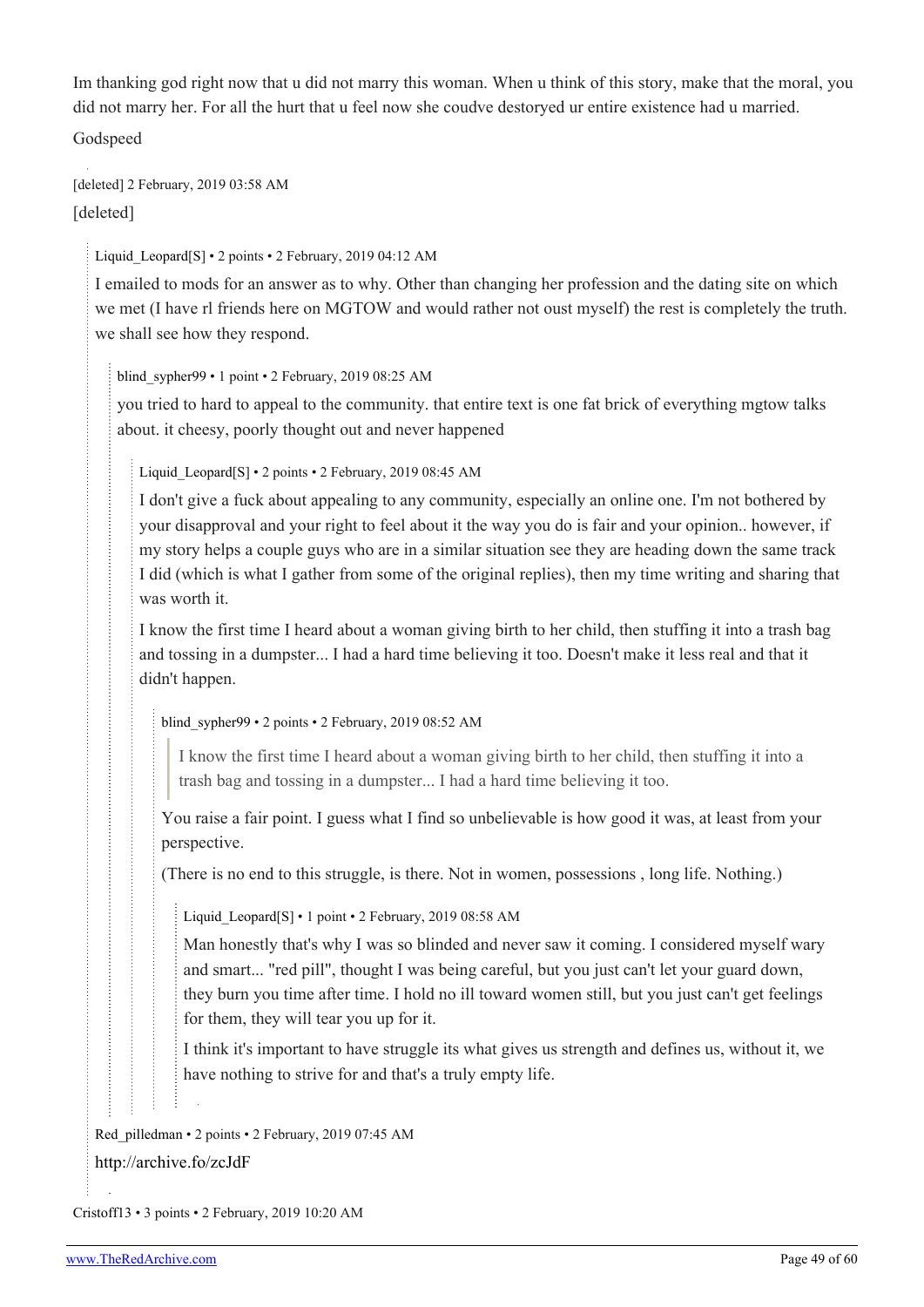If you're going to get a smartphone it pays to make sure privacy options are properly configured.

Going to law school is itself a red flag. If you're exceptional in some way it can be a good idea and a lucrative career, but for the average person law school is a trap. Too many graduates, stagnant industry. And most importantly, grossly overpriced degrees resulting in crippling debt. Although apparently your ex didn't have to worry about that.

[Paladin2903](https://old.reddit.com/user/Paladin2903) • 2 points • 2 February, 2019 01:25 PM

This is very true. It's an **EXTREMELY** cliquey, uppity, and snooty industry. You need to have major connections to get anywhere — while also being talented at what you do. It's not for the faint at heart, and that's why most new lawyers will fail.

It's highly stressful, and if you don't have the right connections, they will toss your resume in the bin. A regular person also needs to graduate from a top law school, in order to even have a chance at succeeding. It has to be a top 20 (nationwide) law school.

Also, another thing to keep in mind is that many legal jobs have been outsourced, which is why competition and selection has become more stringent and snooty. I looked into becoming a lawyer (when I was younger) and found all of this out.

[DWShimoda](https://old.reddit.com/user/DWShimoda) • 3 points • 2 February, 2019 09:23 PM

I really don't see anything that I would call:

## **fully vetted, carefully screened**

Doesn't appear that you actually did ANYTHING of the sort, you just fell for the bog-standard "chameleon" routine, that nearly every other guy does; you're just self-delusional in thinking that somehow your "character analysis" was of a higher level...

Clearly it wasn't.

Liquid Leopard[\[S\]](https://theredarchive.com/r/MGTOW/comments/am1u3l/how_my_fully_vetted_carefully_screened_law/) • 2 points • 3 February, 2019 02:40 AM

Agreed. My realization was no matter what you do, you're not gonna last.

[pharmd718](https://old.reddit.com/user/pharmd718) • 2 points • 1 February, 2019 04:20 PM

Wow. Thanks for sharing

[Rimefang](https://old.reddit.com/user/Rimefang) • 2 points • 1 February, 2019 04:37 PM

I am scared to read this, but I will eventually.

[crypt0jakd](https://old.reddit.com/user/crypt0jakd) • 2 points • 1 February, 2019 04:38 PM

Wow, what a read. I'm so sorry your situation unfolded the way it did, but can't thank you enough for posting this well-thought-out story. I hope nothing but the best for you in the future, bro.

[tirsomasterpupil](https://old.reddit.com/user/tirsomasterpupil) • 2 points • 1 February, 2019 04:47 PM

Damn bro, tough read. Thank you for sharing this experience.

[LFC90cat](https://old.reddit.com/user/LFC90cat) • 2 points • 1 February, 2019 04:57 PM

Was your gut saying anything? Or is that total bs and you were just blind?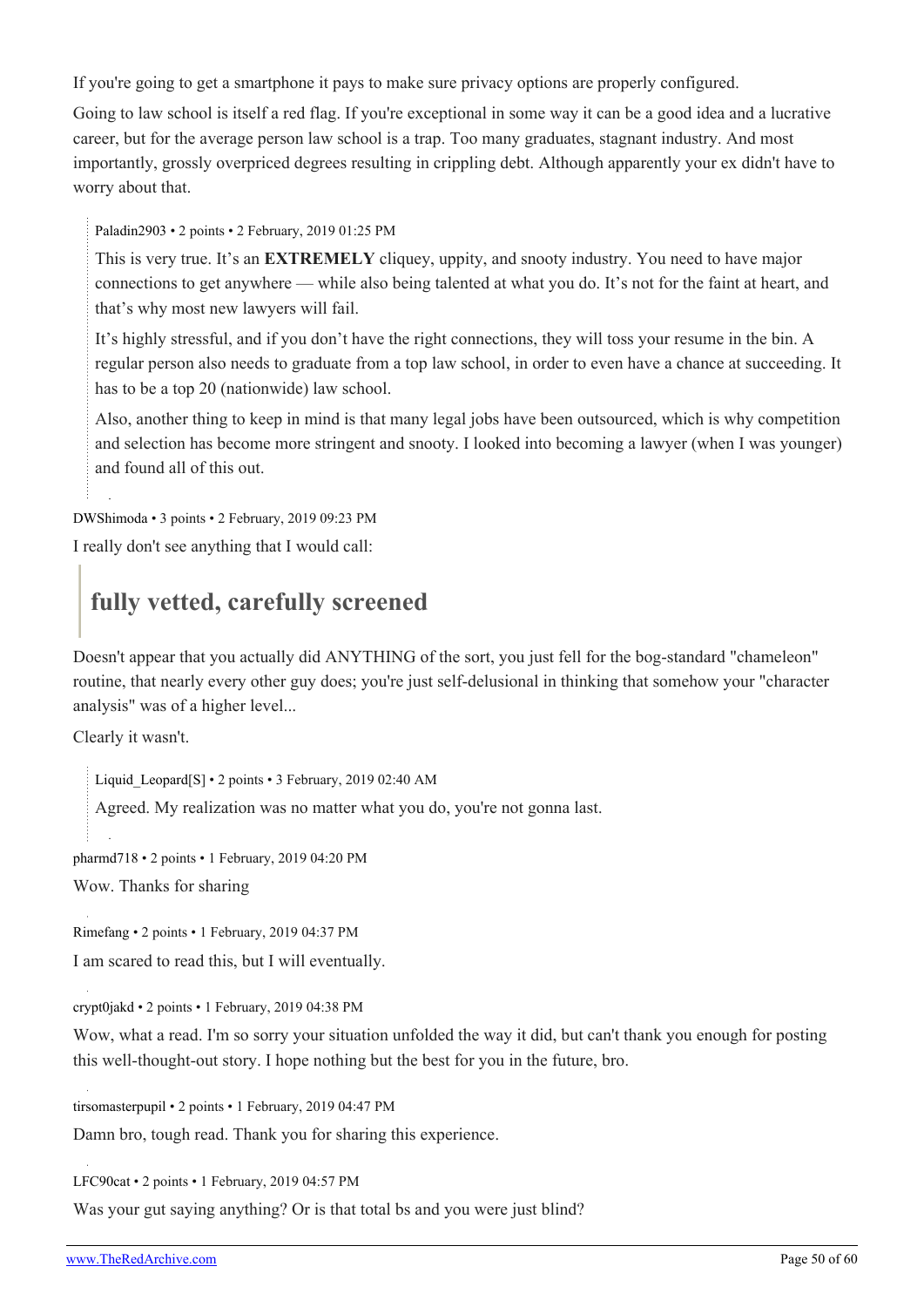Liquid Leopard[\[S\]](https://theredarchive.com/r/MGTOW/comments/am1u3l/how_my_fully_vetted_carefully_screened_law/) • 1 point • 2 February, 2019 02:56 AM Man it sidelined me, total blind side.

```
TaiYongMedical • 2 points • 1 February, 2019 05:08 PM
Never Again.
```
[NietzscheExplosion](https://old.reddit.com/user/NietzscheExplosion) • 2 points • 1 February, 2019 05:08 PM Thanks for my new " who hurt you generic answer"

[SilverGryphon](https://old.reddit.com/user/SilverGryphon) • 2 points • 1 February, 2019 05:41 PM Why do the best red pill lessons and stories such as this come from Chads such as OP?

Liquid Leopard[\[S\]](https://theredarchive.com/r/MGTOW/comments/am1u3l/how_my_fully_vetted_carefully_screened_law/) • 2 points • 2 February, 2019 02:52 AM

Because sometimes we all assume that if I had done "x" differently I could be happy, or if I was a Chad I could have a good girlfriend or whatev's. Truth is, if you can read about anyone (movie stars, musicians, people that are rich, handsome etc) and see they get burned too... it can help us realize that everyone sooner or later gets fried by women. I'm not Chad I dont think, but my N count is in the hundreds (I'm 46 now, the story above was from a decade ago) and I always thought I knew women. You can never know women.

[deleted] • 2 points • 1 February, 2019 05:49 PM

This is fucking frightening, to think you could have ended up marrying this slut... Thank God for that watch.

[NightOuts](https://old.reddit.com/user/NightOuts) • 2 points • 1 February, 2019 05:58 PM

havnt read yet, but one thing to consider is the fact that many cam sites have thousands of girls stripping at a time (they can block their local counrty) and your popular local escort site has hundreds/thousands of ads daily. (new ads every minute)

for a woman - stripping, fucking for money or getting a sugar daddy is easily the fastest way to make good \$ - so many women may do it on the low. I know a couple women who had daily revenue's of \$1000 - \$1500.

will read the story shortly

[PhantomCowboy](https://old.reddit.com/user/PhantomCowboy) • 2 points • 1 February, 2019 06:07 PM

You my friend just dodged a projectile of maximum lethality

[AmatureProgrammer](https://old.reddit.com/user/AmatureProgrammer) • 2 points • 1 February, 2019 06:38 PM

Fuck dude. Curious but what fourms do you browse? I'm curious. Can you send me a PM or just posted in the replies? Thanks.

Liquid Leopard[\[S\]](https://theredarchive.com/r/MGTOW/comments/am1u3l/how_my_fully_vetted_carefully_screened_law/) • 1 point • 2 February, 2019 02:36 AM

I'm new to reddit. I joined a year ago but just never read much other than stuff on crypto currency. I found MGTOW after scouring the web for red pill, PUA and men not dating and staying single which led to MGTOW. Buy some books or hit the web for covert narcisism and psychology books. Helped me a ton on understanding what happened to me.

[SmrtMouth1](https://old.reddit.com/user/SmrtMouth1) • 2 points • 1 February, 2019 06:48 PM

This actually just sent me on a wave of emotions and I say that as someone who isn't typically emotional when reading these things. You seem like a genuinely good guy with a similar thought process to me. You also seemed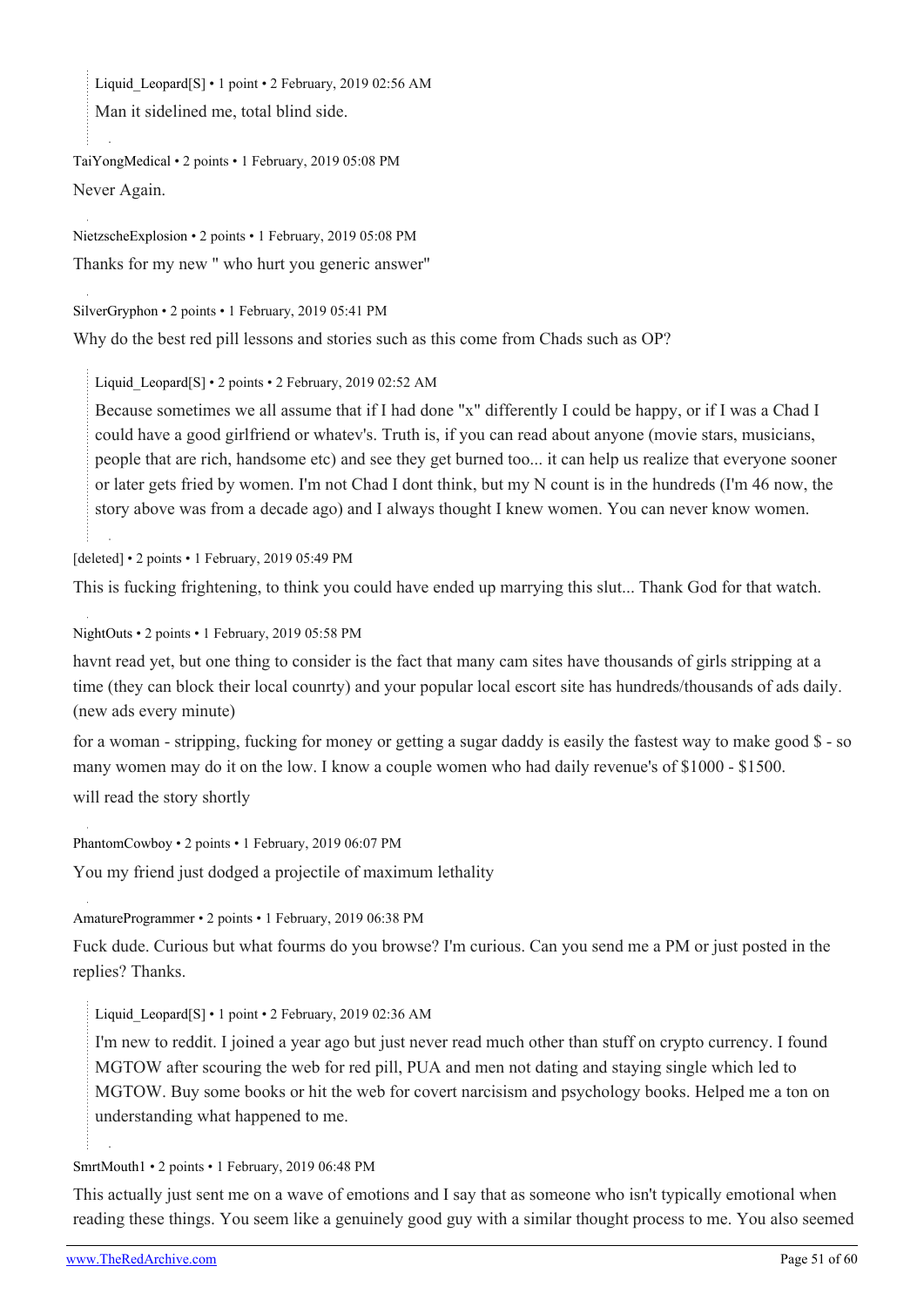well versed in your technology and are smart when it comes to tracking people down via the Internet and you're very resourceful with what you did with the iPad. That's something I resonated with a lot and although it sucks that you had to go through with all of this you were at least you were blessed with the wit to protect yourself accordingly.

[absolute\\_panic](https://old.reddit.com/user/absolute_panic) • 2 points • 1 February, 2019 06:52 PM

Fuck. This shit just triggered me. I just went through a very similar mind-destroyer breakup 2 months ago. I'm so fucking sorry you had to go through this shit, man. It's overwhelmingly devastating.

The upside is that this experience has served to galvanize your MGTOW mindset. Which is the way it fucking should be. AWALT. Never forget and stay strong, brother. We are all here for you.

[RepostGhostCst2Cst](https://old.reddit.com/user/RepostGhostCst2Cst) • 2 points • 1 February, 2019 07:03 PM Shoulda sent that shit out lol.

[CalifornianKIng](https://old.reddit.com/user/CalifornianKIng) • 2 points • 1 February, 2019 07:03 PM Never date/marry lawyers.

Liquid Leopard[\[S\]](https://theredarchive.com/r/MGTOW/comments/am1u3l/how_my_fully_vetted_carefully_screened_law/) • 3 points • 2 February, 2019 02:30 AM

Let me fix that for you...

Never date/marry

[solwyvern](https://old.reddit.com/user/solwyvern) • 2 points • 1 February, 2019 07:07 PM meeting a girl on a dating app is a huge red flag. You become one horses in her carousel

[urban\\_hermit91](https://old.reddit.com/user/urban_hermit91) • 2 points • 1 February, 2019 07:09 PM

Thank you for sharing this story. I have been really vigilant in keeping my life private and not letting women in but you never know when ideas of love and relationships can creep in ... this story only deepens my resolve to live a mgtow life

[chart6653](https://old.reddit.com/user/chart6653) • 2 points • 1 February, 2019 07:12 PM I don't know what else to say except "Holy Shit." Thank you for sharing your painful story.

[Red\\_pilledman](https://old.reddit.com/user/Red_pilledman) • 2 points • 1 February, 2019 07:18 PM It's stories like these that will keep me MGTOW forever, yes even if laws change.

Gravy Gecko • 2 points • 1 February, 2019 07:34 PM

The only real mistake you made was catching feelings.

She was paying half the bills, buying you things, and giving you sex whenever?

You should have just kept that gravy train running. Most women will just fuck around on you without giving you any of those three things.

[DonnegalBreeze](https://old.reddit.com/user/DonnegalBreeze) • 2 points • 1 February, 2019 07:35 PM

Is this real? It reads like a scare story.

Liquid Leopard[\[S\]](https://theredarchive.com/r/MGTOW/comments/am1u3l/how_my_fully_vetted_carefully_screened_law/) • 1 point • 2 February, 2019 02:28 AM

I wish it wasn't. In hindsight I'm glad it happened as it changed me so hard that it made going MGTOW easy.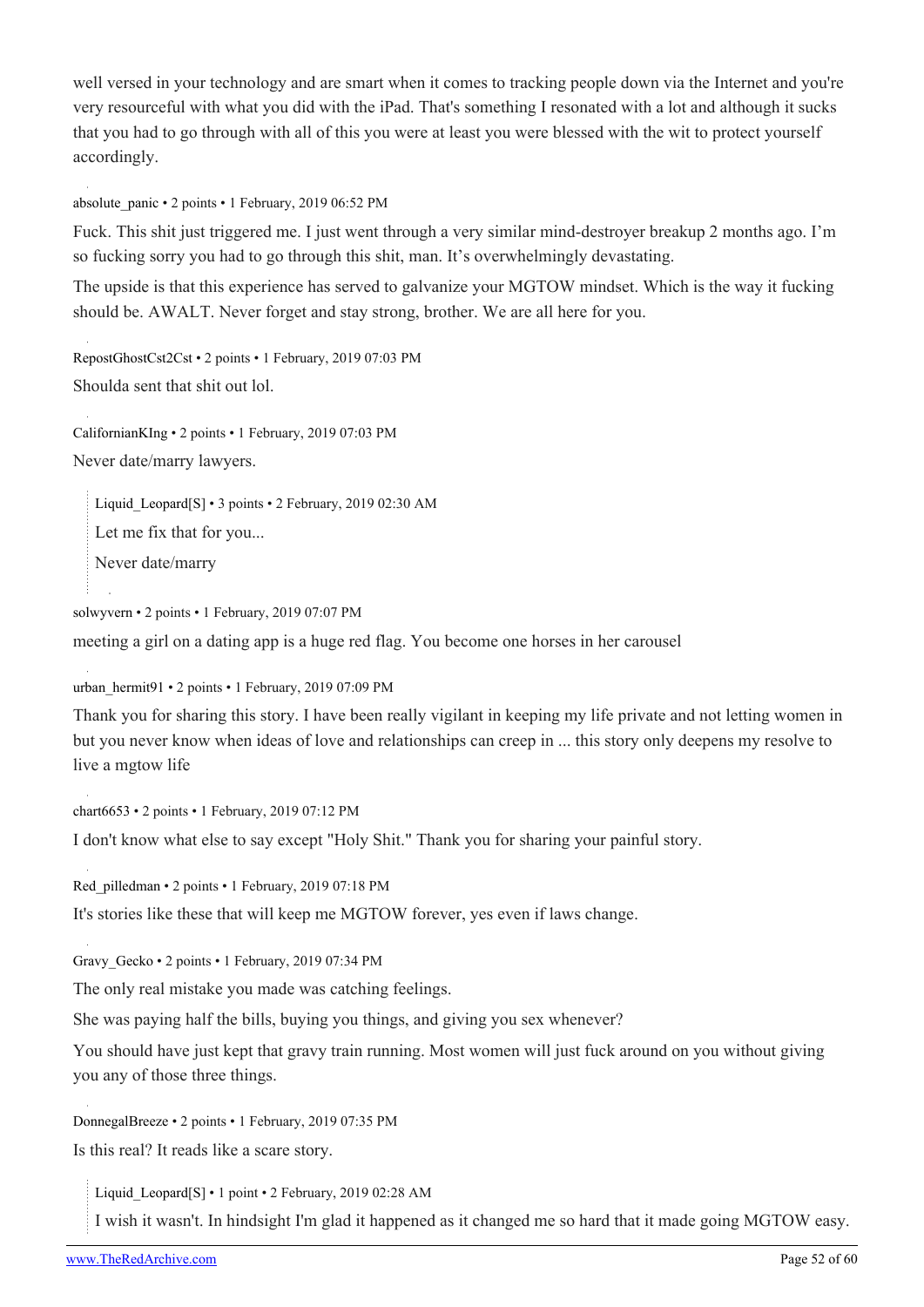Here is my other thread as to where I am in my life now.

[https://www.reddit.com/r/MGTOW2/comments/alb5kp/46\\_divorced\\_never\\_been\\_happier\\_advice\\_to\\_young](https://www.reddit.com/r/MGTOW2/comments/alb5kp/46_divorced_never_been_happier_advice_to_younger/) [er/](https://www.reddit.com/r/MGTOW2/comments/alb5kp/46_divorced_never_been_happier_advice_to_younger/)

[otikokoso1](https://old.reddit.com/user/otikokoso1) • 2 points • 1 February, 2019 07:39 PM Meeting a girl on a dating site is in itself a red flag

[Forgotten\\_FuRyan](https://old.reddit.com/user/Forgotten_FuRyan) • 2 points • 1 February, 2019 07:47 PM The hardest lessons we learn are the ones we never forget.

[anotherent](https://old.reddit.com/user/anotherent) • 2 points • 1 February, 2019 07:50 PM This is gospel

[deleted] • 2 points • 1 February, 2019 07:52 PM

Hope you're doing better now, bro. Hard lesson but I'm glad you learned it before it was too late.

Liquid Leopard[\[S\]](https://theredarchive.com/r/MGTOW/comments/am1u3l/how_my_fully_vetted_carefully_screened_law/) • 1 point • 2 February, 2019 02:27 AM

Oh yeah, this was years and years ago. Here's where I am today...

[https://www.reddit.com/r/MGTOW2/comments/alb5kp/46\\_divorced\\_never\\_been\\_happier\\_advice\\_to\\_young](https://www.reddit.com/r/MGTOW2/comments/alb5kp/46_divorced_never_been_happier_advice_to_younger/) [er/](https://www.reddit.com/r/MGTOW2/comments/alb5kp/46_divorced_never_been_happier_advice_to_younger/)

[skomes99](https://old.reddit.com/user/skomes99) • 2 points • 1 February, 2019 07:58 PM

Did you just take a creative writing class?

Liquid Leopard[\[S\]](https://theredarchive.com/r/MGTOW/comments/am1u3l/how_my_fully_vetted_carefully_screened_law/) • 2 points • 2 February, 2019 02:26 AM

Haha no. I'm 46 and have written documents for work... I was on a plane from Bangkok to the Philippines and had a lot of time to write a draft. Thanks for the compliment tho.

[WachanIII](https://old.reddit.com/user/WachanIII) • 2 points • 1 February, 2019 08:12 PM

I'm sorry buddy. That was devastating but you got out before the hole swallowed you into the abyss

[Schwaggaccino](https://old.reddit.com/user/Schwaggaccino) • 2 points • 1 February, 2019 08:22 PM

What pisses me off more was the fact that you never heard from her again. Just like that. Gone. Not a single "I'm sorry" or "I fucked up" text. Complete unemphatic narcissist. At least when I broke up with my ex, she still called and texted me for a few months. I am somewhat emotional but I have no remorse for someone like that. That's the biggest form of betrayal. For women, it's not about a connection or feelings or friends, it's just to attract more resources even if things are going great. Everything she told you was a lie.

Part of the blame is on social media and another part of the blame is on weak ass thirsty men. I'm perfectly fine with living by myself as long as I got close friends and family. I know they will be there in a heartbeat if I need them but the average 2019 female? Lmao yah right. They are only there during your success.

[Liquid\\_Leopard](https://old.reddit.com/user/Liquid_Leopard)[\[S\]](https://theredarchive.com/r/MGTOW/comments/am1u3l/how_my_fully_vetted_carefully_screened_law/) • 1 point • 2 February, 2019 02:24 AM

I made it clear I did t want to hear from her, it's easier when you can start to heal immediately.

[ChestyPullerton](https://old.reddit.com/user/ChestyPullerton) • 2 points • 1 February, 2019 08:32 PM

This brought up some strong past feelings for myself. My now ex wife came home from military training with a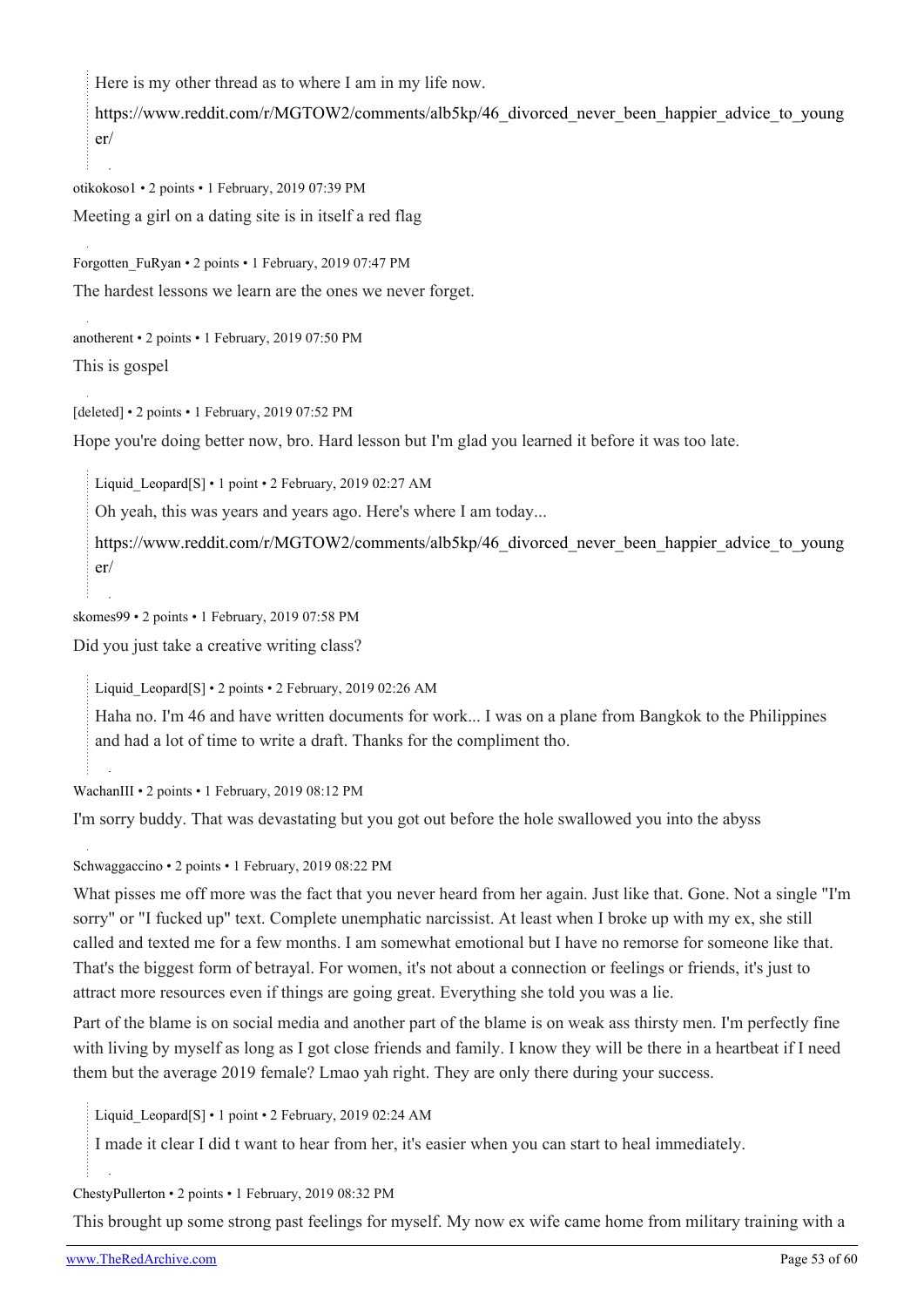urinary tract infection. I took her to her appointment and she left her phone in the waiting room chair. Incoming text from some guy saying he can't believe how good she gives road head and can't wait to fuck her tight ass again. Those two things are very relevant because these are things she refused to do with me because she said they were gross. I had a 5 and 7 year old child with her at the time and as my mind and heart raced I tried to tell myself it was just some random miss-text. Once we got home I looked at the computer and saw in her search history that she wasn't smart enough to delete " urinary tract infection from new sex partners " My world came crashing down. I've been divorced 6 years now. You dodged a hell of a bullet brother.

Liquid Leopard[\[S\]](https://theredarchive.com/r/MGTOW/comments/am1u3l/how_my_fully_vetted_carefully_screened_law/) • 2 points • 2 February, 2019 02:23 AM

Damn man. Sorry to hear that. When I was 21 I had a girl I thought was solid fuck a buddy of mine while I was training. He told me when I got home. Was pissed for him banging her but forgave him since it's not really the dudes fault, it's the woman that is the gatekeeper to her pussy. If it hadn't been him it would have been another dude and would have never found out since this was the days before cell phone (I'm 46)

[Robin2Fast2Furious](https://old.reddit.com/user/Robin2Fast2Furious) • 2 points • 1 February, 2019 08:39 PM

I would have not played all cards. Shouldn't have given her that binder of all the screenshots. Just kick her out and end it. Sometimes you don't need to give a reason to ending things. Closure is not necessary in every situation.

That way you won't be liable for blackmailing her since it is premeditated due to taking effort to print and create the binder. But either way, kudos.

[PubliusVirgilius](https://old.reddit.com/user/PubliusVirgilius) • 2 points • 1 February, 2019 08:39 PM

Every man who has doubts about MGTOW, should read this story.

There is no other option as going MGTOW.

[vicsj](https://old.reddit.com/user/vicsj) • 2 points • 1 February, 2019 08:40 PM

What even is the point of women... Why are they still around? Are all of them evil? Every single one? If that's the case, then why the fuck are they still around FFS.

What can we do to fix this issue? It's not like they can stop existing either because or else there won't be any new children but it all seems so toxic... What are we supposed to do?

Liquid Leopard[\[S\]](https://theredarchive.com/r/MGTOW/comments/am1u3l/how_my_fully_vetted_carefully_screened_law/) • 1 point • 2 February, 2019 02:18 AM Can't fix them... AWALT. Just walk away, MGTOW.

[KosherMGTOW](https://old.reddit.com/user/KosherMGTOW) • 2 points • 1 February, 2019 08:40 PM Crossfit? Really?

the m3me monster • 2 points • 1 February, 2019 08:41 PM Think I'm the youngest one here lol

[deleted] • 2 points • 1 February, 2019 08:43 PM Jesus Christ man. Fuck women.

the m3me monster  $\cdot$  2 points  $\cdot$  1 February, 2019 08:53 PM Tell everyone she knows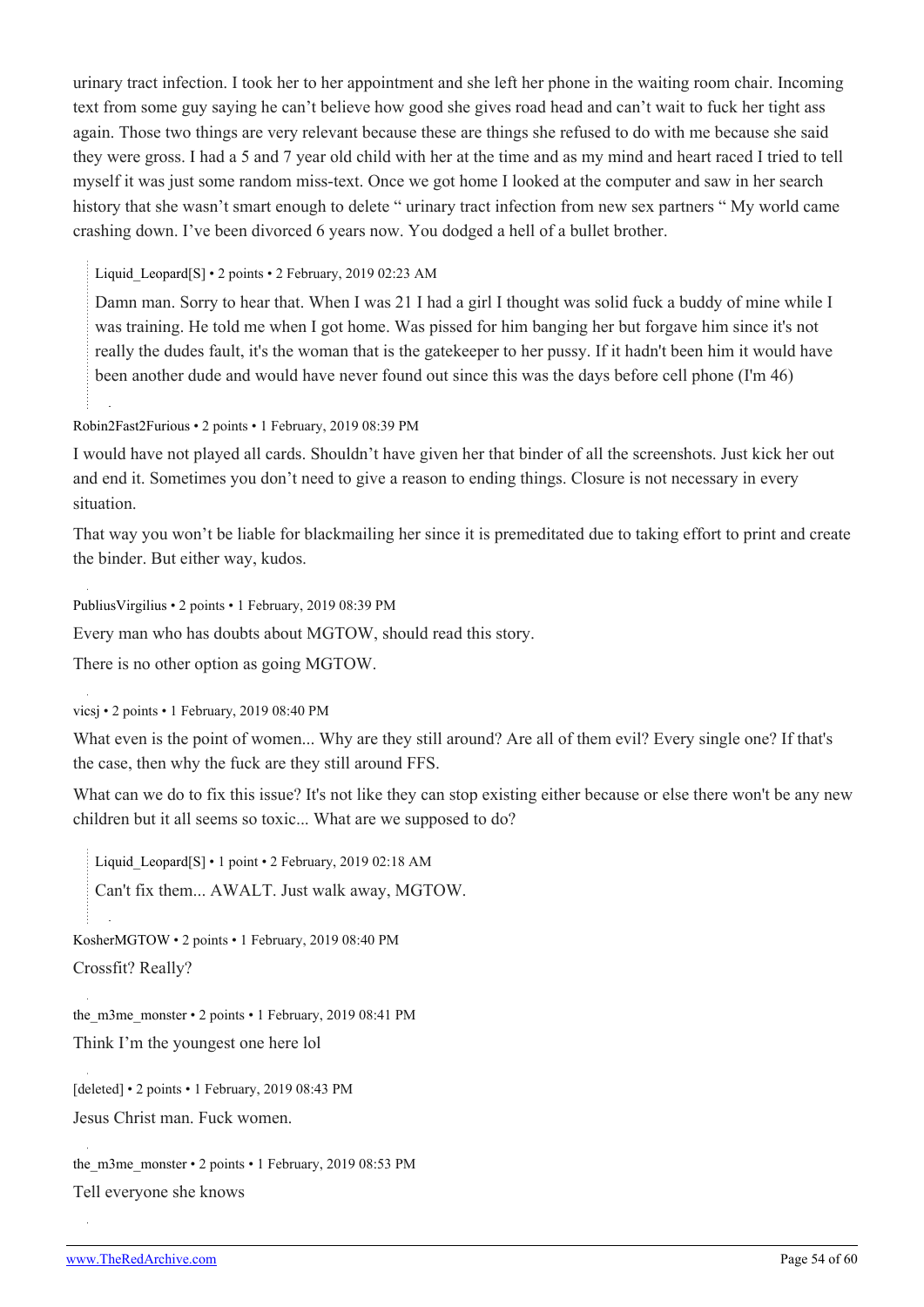[LimousineLibtard](https://old.reddit.com/user/LimousineLibtard) • 2 points • 1 February, 2019 09:01 PM

All women are just different degrees of whore. They were biologically programmed to be this way. Never expect anything else from them and most importantly, never get attached.

[Megitgud](https://old.reddit.com/user/Megitgud) • 2 points • 1 February, 2019 09:03 PM

Oh boy how I missed a good cuck story, thanks mate. May this be a lesson to you married lurkers. What the female does to look like a unicorn (and bait even the "red pilled") is called *mirroring* and it's just your turn. This whole strategy is similar to Bait and Switch fraud in sales.

[fuxkingweirdo666](https://old.reddit.com/user/fuxkingweirdo666) • 2 points • 1 February, 2019 09:21 PM

Where can I learn to be red pilled?

Liquid Leopard[\[S\]](https://theredarchive.com/r/MGTOW/comments/am1u3l/how_my_fully_vetted_carefully_screened_law/) • 1 point • 2 February, 2019 02:17 AM

Right here on MGTOW my friend. YouTube red pill theory and MGTOW.

[fuxkingweirdo666](https://old.reddit.com/user/fuxkingweirdo666) • 2 points • 2 February, 2019 02:25 AM

Sweet as, i'm sick of these females living on recruit difficulty and acting like parasites.

[Gerrard1649](https://old.reddit.com/user/Gerrard1649) • 2 points • 1 February, 2019 09:21 PM

I googled "S. A." and got Sexaholics Anonymous

Liquid Leopard[\[S\]](https://theredarchive.com/r/MGTOW/comments/am1u3l/how_my_fully_vetted_carefully_screened_law/) • 1 point • 2 February, 2019 02:17 AM

As I posted on another comment, I tried to cut my story down and so I left out some details. I dont remember exactly what I searched for but I came across that after 15 mins or so, and from the context of her messages I knew it was hookup related.

dark kniggit • 2 points • 1 February, 2019 09:22 PM

Sorry mate, brutal. Good on you for handling it like a man.

Lessons for others - independent travel is a huge a red flag, in any context.

Often, the key sign is an outreach for connection. This is hypergamy in action. They'll seek to solidfy their emotional anchor before going to whore it up.

There's very few ways a woman can go out of town and be trusted, but encountering this is a five alarm bell.

[PyroManiacxx](https://old.reddit.com/user/PyroManiacxx) • 2 points • 1 February, 2019 09:29 PM holy fuck man....good job

[Oxychin](https://old.reddit.com/user/Oxychin) • 2 points • 1 February, 2019 09:29 PM\*

If something's too good to be true, it's probably too good to be true

[TheGoldenStadium](https://old.reddit.com/user/TheGoldenStadium) • 2 points • 1 February, 2019 09:59 PM

This right here, thanks for sharing this man because even as a red pilled man I was still date here and there but this is my biggest fear.

[U-94](https://old.reddit.com/user/U-94) • 2 points • 1 February, 2019 10:04 PM

Well you know she'd have never gotten pregnant because she'd lose that sweet hooker money.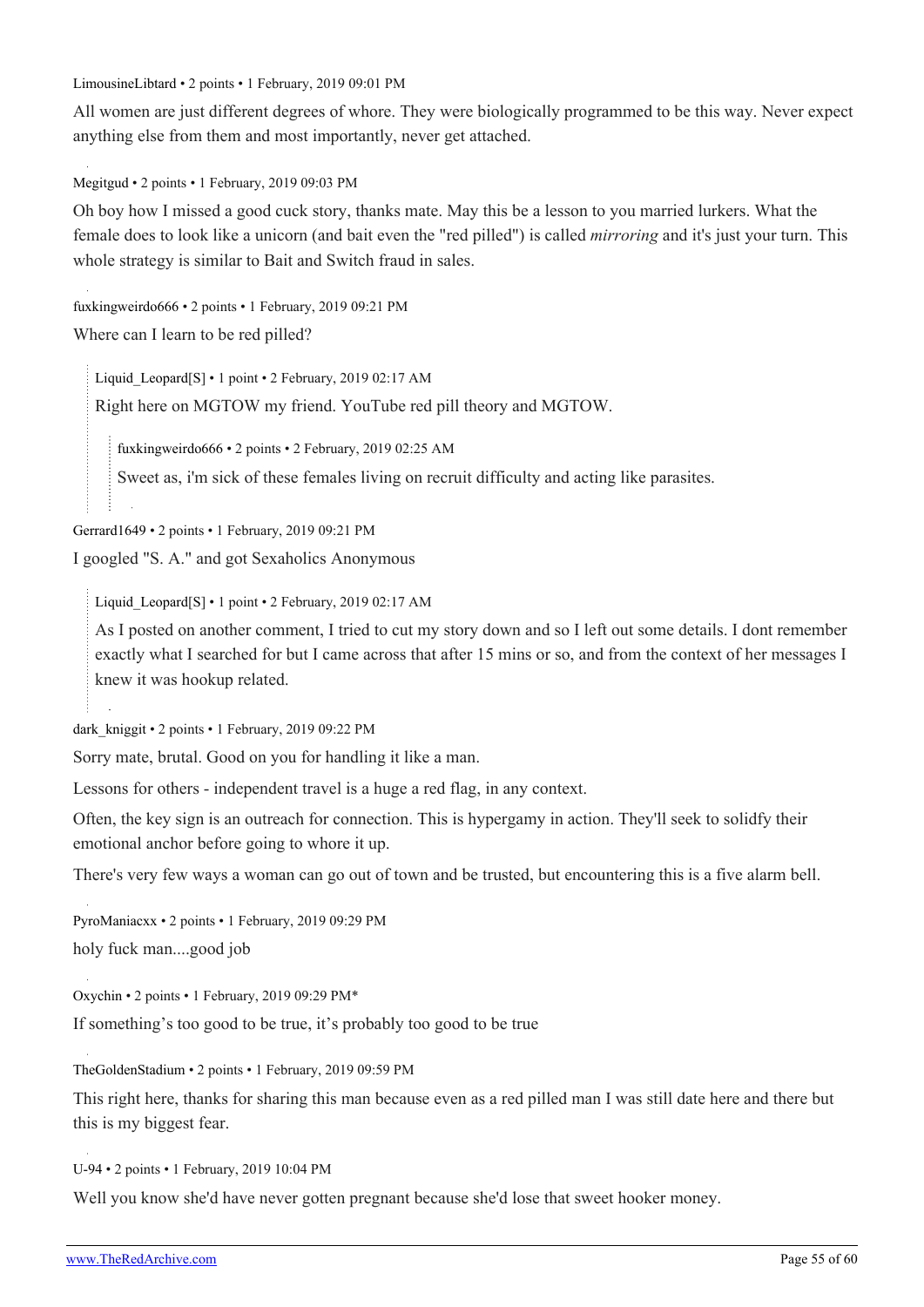Liquid Leopard[\[S\]](https://theredarchive.com/r/MGTOW/comments/am1u3l/how_my_fully_vetted_carefully_screened_law/) • 1 point • 2 February, 2019 02:15 AM

I had a vasectomy. If she said she was pregnant it would have been a dead giveaway she was cheating haha.

[deleted] • 2 points • 1 February, 2019 10:12 PM

This is so sad, I read most comment and all of us is just sad that most women cant be trusted. All we want is to have 1 faithful women in our life, witch is not possible. Yet people call MGTOW a brunch of disrespectful bad men.

[Massgumption](https://old.reddit.com/user/Massgumption) • 2 points • 1 February, 2019 10:25 PM

Dammit, did she even try explaining her position? Shocking.

[Liquid\\_Leopard](https://old.reddit.com/user/Liquid_Leopard)[\[S\]](https://theredarchive.com/r/MGTOW/comments/am1u3l/how_my_fully_vetted_carefully_screened_law/) • 1 point • 2 February, 2019 02:13 AM

She did, I wasn't having it.

[Revorob](https://old.reddit.com/user/Revorob) • 2 points • 1 February, 2019 10:26 PM

have her shit gone by the weekend or I'd send copies to everyone she knew.

Were I in your situation, I'd probably still send copies to everyone she knew.

[TheLightningMachine](https://old.reddit.com/user/TheLightningMachine) • 2 points • 1 February, 2019 10:32 PM

Hi. Thank you for sharing your experience with us. Did she destroy or damage anything on the way out?

Liquid Leopard[\[S\]](https://theredarchive.com/r/MGTOW/comments/am1u3l/how_my_fully_vetted_carefully_screened_law/) • 2 points • 2 February, 2019 02:12 AM

Nope. I have to assume she thought I would tell everyone what she did.

[AncapGhxst](https://old.reddit.com/user/AncapGhxst) • 2 points • 1 February, 2019 10:57 PM

You didn't mention anything about her childhood or how many sexual partners she had. You didn't vet properly dude. Its obvious the only thing that kept you guys together was lust. What are her values and virtues? Obviously we found out some of them here from finding out she's a prostitute but you didn't even search for all the other potential red flags. What is her Adverse Childhood Experience score?

Liquid Leopard[\[S\]](https://theredarchive.com/r/MGTOW/comments/am1u3l/how_my_fully_vetted_carefully_screened_law/) • 1 point • 2 February, 2019 02:12 AM

Very late in dating I found out her father was an alcoholic and mother a narcissist. She lied about that too. Lots of red flags after the fact but I learned my lesson... And well.

[DaveC111](https://old.reddit.com/user/DaveC111) • 2 points • 2 February, 2019 12:02 AM

That shit hurts to read. Mine is different but similar enough. The reaction has been almost the same, though. GL, brother! You're not alone!

[\[deleted\]](https://old.reddit.com/user/[deleted]) • 2 points • 2 February, 2019 12:16 AM

always watch out for those "independent" and "smart" women. they think they own the fucking world. and our media reinforces that

[LogansGun](https://old.reddit.com/user/LogansGun) • 2 points • 2 February, 2019 12:44 AM

I'm so sorry, man. Very well written post though I followed the story very well. But man I'm sorry to hear it. I am one of the younger followers that you mention in your post and I am wondering what signs or "red flags" as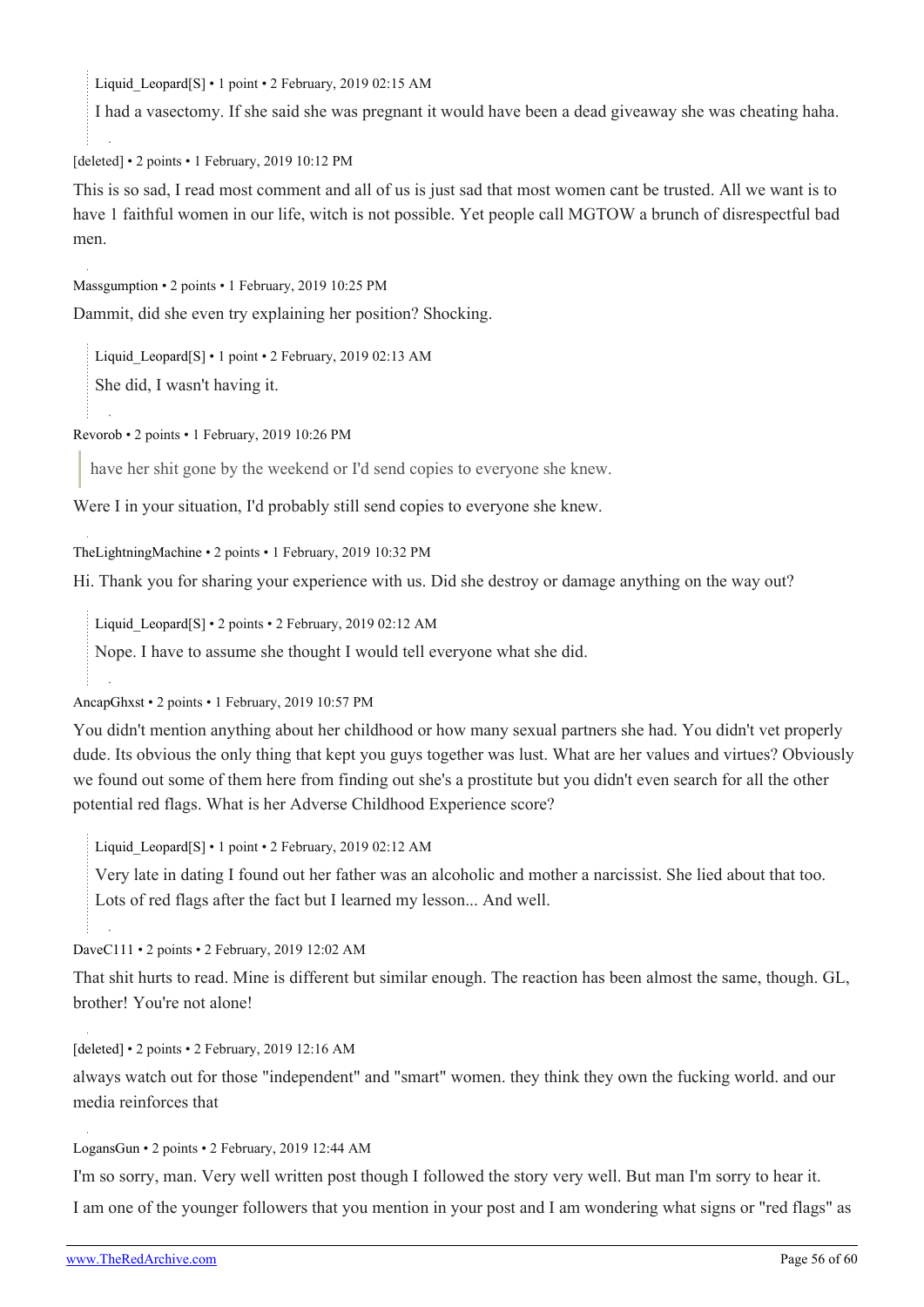you mentioned should I look out for? 19 years old btw.

Liquid Leopard[\[S\]](https://theredarchive.com/r/MGTOW/comments/am1u3l/how_my_fully_vetted_carefully_screened_law/) • 1 point • 2 February, 2019 01:51 AM

Read through the chat on my other thread, a lot of good talk and info there...

[https://www.reddit.com/r/MGTOW2/comments/alb5kp/46\\_divorced\\_never\\_been\\_happier\\_advice\\_to\\_young](https://www.reddit.com/r/MGTOW2/comments/alb5kp/46_divorced_never_been_happier_advice_to_younger/) [er/](https://www.reddit.com/r/MGTOW2/comments/alb5kp/46_divorced_never_been_happier_advice_to_younger/)

[flee\\_market](https://old.reddit.com/user/flee_market) • 2 points • 2 February, 2019 01:02 AM

All my reading and research... feeling I was smart and superior enough to not let this happen to me...all for nothing. I got played.

You played **yourself**.

Yeah she did all that shit behind your back, but it was your willingness to ignore what you know and engage in *delusion* that allowed it all to happen.

"This one will be different!"

This was a woman I could have thrown my life away on... a fucking whore for fuck sakes.

They're **all** whores. Every single last one.

Until no one will fuck them anymore, and then they're bitter ex-whores.

[mercurg](https://old.reddit.com/user/mercurg) • 2 points • 2 February, 2019 01:08 AM AWALT!

[playitcooljack](https://old.reddit.com/user/playitcooljack) • 2 points • 2 February, 2019 01:31 AM

I'm so sorry to add to this dumpster fire because I've been there but you should know, she's also a cop. All prostitutes are informants. Shot in the dark but if her initials are LP fucking RUN!

[zAnklee](https://old.reddit.com/user/zAnklee) • 2 points • 2 February, 2019 01:37 AM

That hurt for me to read, I'm sorry this happened to your brother. Stay on your own path and take care of yourself.

[TyrannicalWill](https://old.reddit.com/user/TyrannicalWill) • 2 points • 2 February, 2019 02:19 AM

Life is easy mode as a MGHOW when you don't need to subsidize a wife and kids.

[mgotzinger](https://old.reddit.com/user/mgotzinger) • 2 points • 2 February, 2019 02:21 AM Damn

[J1N6666](https://old.reddit.com/user/J1N6666) • 2 points • 2 February, 2019 03:30 AM

Why was this removed? I see a ton of comments but no post. Im interested in the story.

Liquid Leopard[\[S\]](https://theredarchive.com/r/MGTOW/comments/am1u3l/how_my_fully_vetted_carefully_screened_law/) • 1 point • 2 February, 2019 03:37 AM

[https://www.reddit.com/r/MGTOW/comments/am1u3l/how\\_my\\_fully\\_vetted\\_carefully\\_screened\\_law/](https://www.reddit.com/r/MGTOW/comments/am1u3l/how_my_fully_vetted_carefully_screened_law/) the original on [r/MGTOW](https://theredarchive.com/r/MGTOW)

[J1N6666](https://old.reddit.com/user/J1N6666) • 2 points • 2 February, 2019 04:11 AM

Well, i can't see the post since all it says was "removed," but regarding the title, im very sorry you had to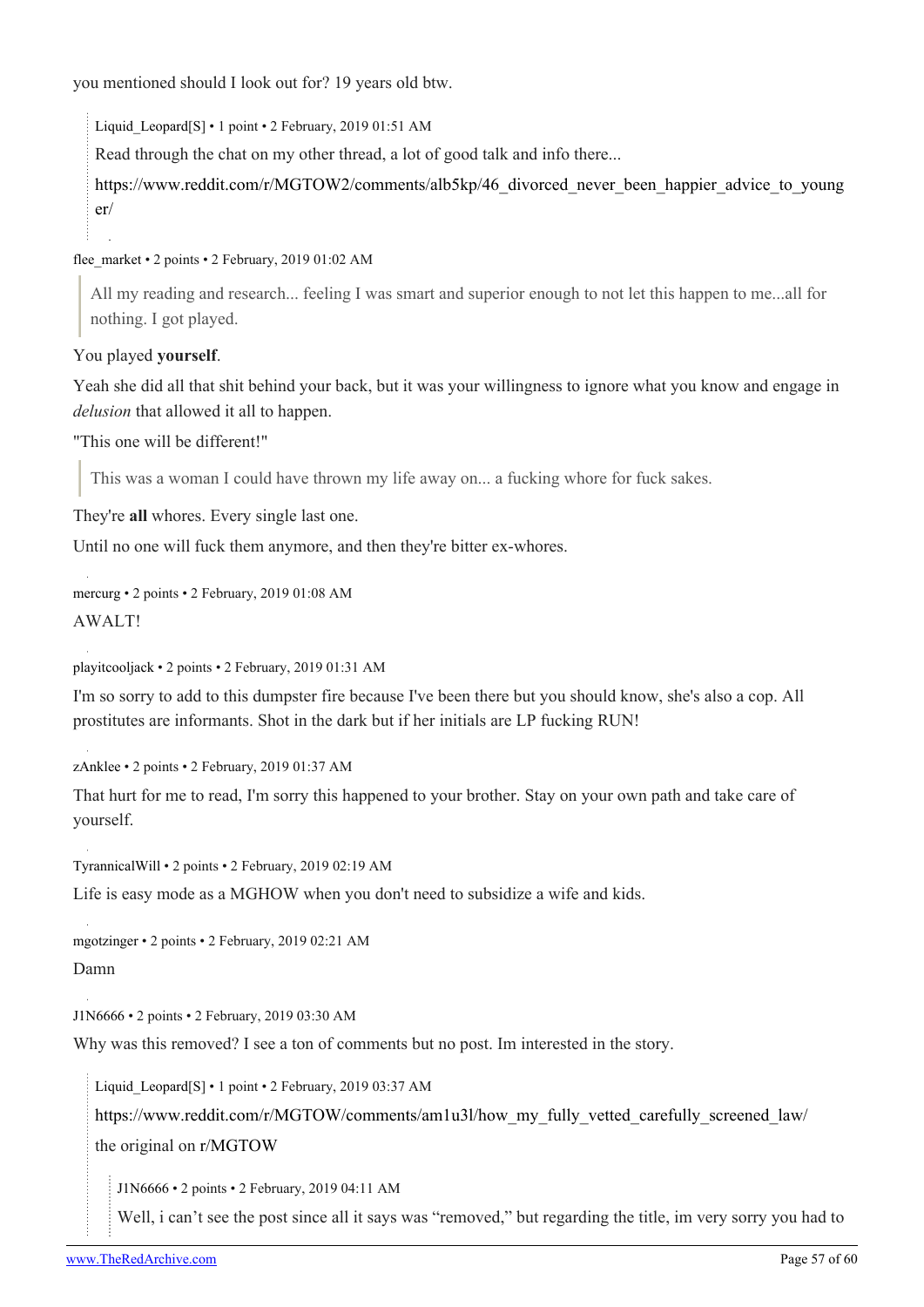go through that.

[deleted] • 2 points • 2 February, 2019 04:20 AM

Did someone save this post somewhere? Because it is so brutally honest and I want to read it again and again

I can copy and pm it to ya if you want. I can't believe I spill my guts and people think it's so awful I'm lying.. but it is what it is I guess...

[deleted] • 1 point • 2 February, 2019 04:25 AM

Liquid Leopard[\[S\]](https://theredarchive.com/r/MGTOW/comments/am1u3l/how_my_fully_vetted_carefully_screened_law/) • 3 points • 2 February, 2019 04:22 AM

Your story fucking blew my mind man. I was literally shaking with pain just to read it. I cant imagine how you must have been hurt... this is so brutal... like how fucking psychotic sociopath selfish she can be? This is fucking scary

[deleted] • 1 point • 2 February, 2019 04:27 AM

Please send it to be I will save it to read it when I need to remind me on how women can fuck up you life... specially that right now I am about to fall in love with a new girlfriend... this could happen to me as well...

[deleted] • 1 point • 2 February, 2019 04:30 AM Please send it

[Gibits](https://old.reddit.com/user/Gibits) • 2 points • 2 February, 2019 04:27 AM

This was removed.... I hope OP didn't take her back.

Liquid Leopard[\[S\]](https://theredarchive.com/r/MGTOW/comments/am1u3l/how_my_fully_vetted_carefully_screened_law/) • 1 point • 2 February, 2019 04:32 AM

haha nah that was a long time ago. my update. in the years since...

[https://www.reddit.com/r/MGTOW2/comments/alb5kp/46\\_divorced\\_never\\_been\\_happier\\_advice\\_to\\_young](https://www.reddit.com/r/MGTOW2/comments/alb5kp/46_divorced_never_been_happier_advice_to_younger/) [er/](https://www.reddit.com/r/MGTOW2/comments/alb5kp/46_divorced_never_been_happier_advice_to_younger/)

[CBDOnMyMind3](https://old.reddit.com/user/CBDOnMyMind3) • 2 points • 2 February, 2019 09:43 AM

This is some shit, man. Glad you made it out OK, though. I also dealt with a psycho bitch who's antics in the final days could sell a blockbuster movie. Let me tell you something. They're all whores. Every goddamn motherfucking one of them. You can quote me on that.

[HelmutHoffman](https://old.reddit.com/user/HelmutHoffman) • 2 points • 2 February, 2019 10:41 AM

The internet has ruined monogamous relationships forever and aye.

Liquid Leopard[\[S\]](https://theredarchive.com/r/MGTOW/comments/am1u3l/how_my_fully_vetted_carefully_screened_law/) • 1 point • 2 February, 2019 10:56 AM

I think it is easier to catch them cheating, and easier for women to monkey branch, but the problem has existed for as long as I can remember (90's) ...that being said, the internet is definitely ramping it up ten fold

[theoracleofosiris](https://old.reddit.com/user/theoracleofosiris) • 2 points • 2 February, 2019 11:02 AM

You're lucky you both were only dating. I had one like that too. No shared hobbies but we had 4 very good years together.

We got away pretty easy though the emotional damage has been done. No kids. No alimony. No child support.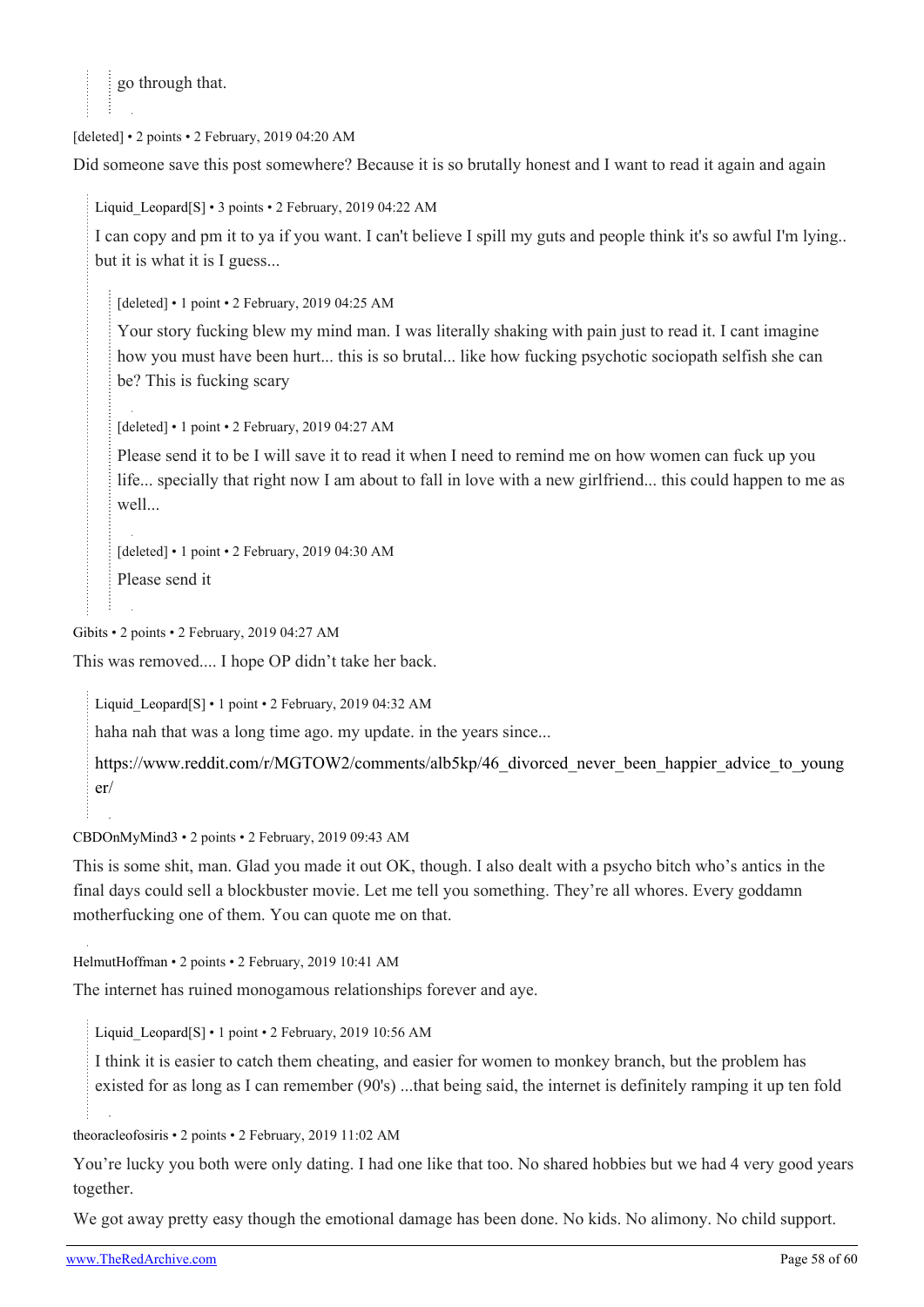No contact. A clean break.

#### [JohnQPubliq](https://old.reddit.com/user/JohnQPubliq) • 2 points • 2 February, 2019 11:36 AM

Should have sent everything to her parents and friends anyway. Shes just going to do this shit again to the next guy. If you nuke her entire life at least the guy after you has a fighting chance to catch wind of this stuff.

#### [Liquid\\_Leopard](https://old.reddit.com/user/Liquid_Leopard)[\[S\]](https://theredarchive.com/r/MGTOW/comments/am1u3l/how_my_fully_vetted_carefully_screened_law/) • 3 points • 2 February, 2019 11:44 AM

I SERIOUSLY dove in head first to about a dozen books on Narcissism (after googling and researching some of her red flag symptoms) and it landing me there...specifically covert, introverted and sexual narcissism (Who knew that was a thing?!?) and every book says the same; until a narcissist wants to fix themselves, their inner self is so damaged and vulnerable they MUST find a way to blame society, their family, a pet...their houseplant... they just don't have the mental fortitude to handle the criticism and face it head on. They are emotionally a 5 year old child pretending to be a functioning adult human being, and sometimes doing it well. Even if I nuked her, she would say to herself that there was something wrong with me, or if I outted her to family, she would say I was crazy and I made that stuff up because she broke up with me and I was upset, and they lie to themselves so well sometimes they even start to believe it themselves. They are very good at twisting truths to deflect and damage away from themselves as they can't handle how ugly they are inside.

The only to win, is walking away.

#### [JohnQPubliq](https://old.reddit.com/user/JohnQPubliq) • 1 point • 2 February, 2019 05:18 PM

You know why you fell into a relationship with this whore? Because the last guy she dated never tapped you on the shoulder to give you a heads-up.

Dont be that guy. keep low key tabs on her which is easy as fuck since these cunts put everything on social media and if somewhere down the road she lands another chump and they announce an engagement and wedding plans? send that dude a private DM and ask to meet him in a coffee shop alone. When he shows up you tell him to order a coffee and when he sits down you pull out a flask of high quality liquor and spike that shit. Tell him to get a nice buzz and relax for a bit before you guys talk and then calmly explain to him that before he marries this woman he needs to know the truth and then pull out a binder with all the info you collected and the pictures of her texts and let him read it. When he asks you why you are doing this just tell him that when you were dating her you wish one of her exes would have done this to save you from being with this bitch and you felt the need to give the next guy a fighting chance before he ruined his life. If he wants to ignore all of this and marry her anyway then go right ahead but at least now he knows.

#### Liquid Leopard[[S](https://theredarchive.com/r/MGTOW/comments/am1u3l/how_my_fully_vetted_carefully_screened_law/)] • 1 point • 2 February, 2019 05:55 PM

I would but part of me going MGTOW was deleting social media. I kept IG for my travel journal and here... that's it. Before I left FB I did check her page, she never had any posts of any guys... probably banging a few at once and doesn't want to get outted haha

#### [Paladin2903](https://old.reddit.com/user/Paladin2903) • 1 point • 2 February, 2019 08:03 PM

In theory, this is a good idea, but in the real world, not so much. If I were him, I'm moving on and forgetting the bitch ever existed.

The only reason it's not a good idea, in the real world, is these blue pill simps live and die by the woman.

Their entire world and happiness is built around their "pretty little princess." Even when presented